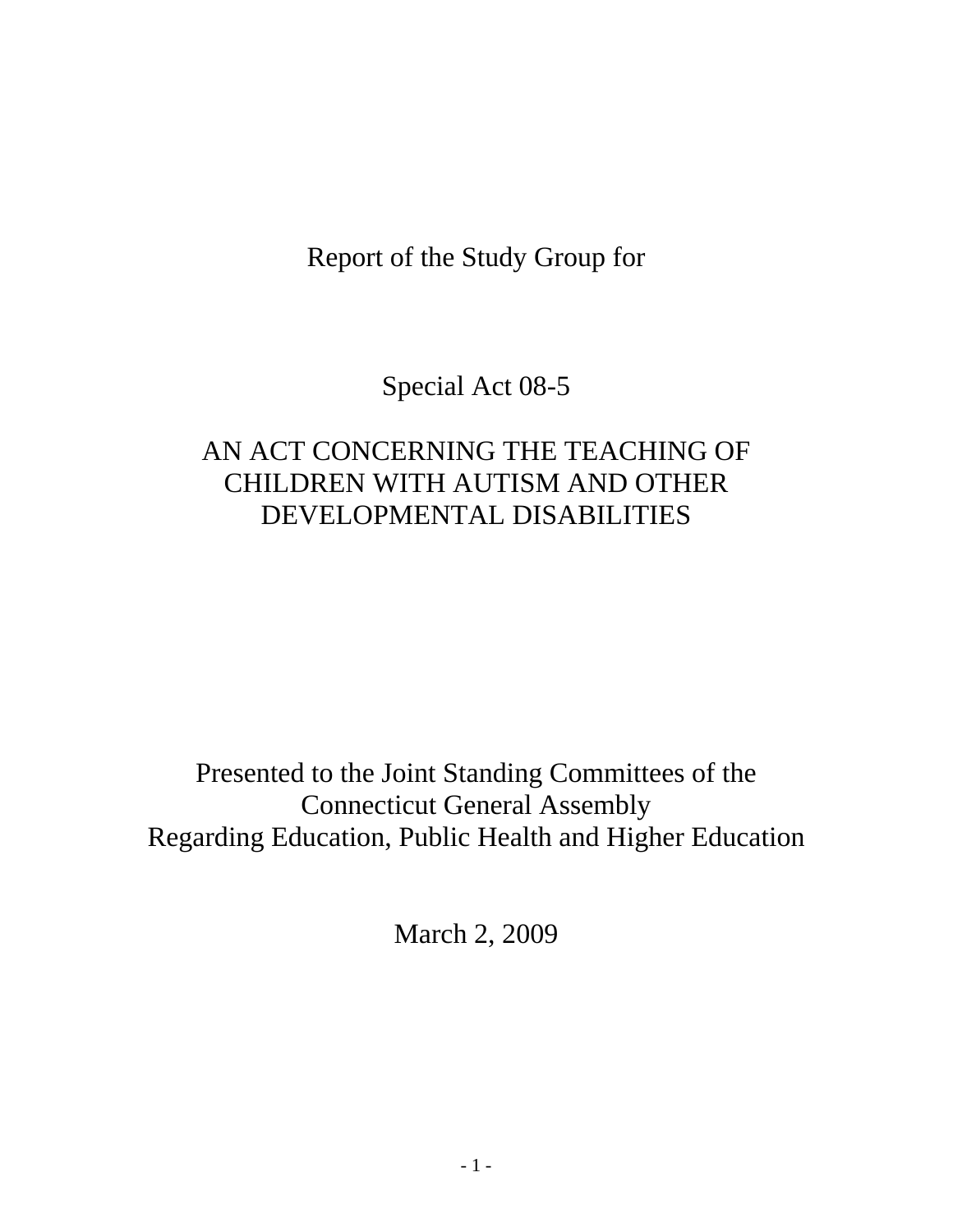# **Introduction**

In the 2008 session, the General Assembly passed Special Act 08-5, *An Act Concerning the Teaching of Children with Autism and Other Developmental Disabilities*, hereafter referred to as "the Act" (Appendix 1). The Commissioners of the State Departments of Education (SDE), Higher Education (DHE), Developmental Services (DDS), and the President of Southern Connecticut State University (SCSU) or their designees (Appendix 2) were charged with defining autism and other developmental disabilities for purposes of the Act and for developing recommendations for a statewide plan to incorporate methods of teaching children with autism and other developmental disabilities into (a) pre-service preparation programs; (b) requirements for Initial and Provisional educator certificates; (c) in-service training of educators; and, (d) training provided to school paraprofessionals, related school professionals, early childhood certificate holders, administrators and parents.

A study group comprised of designees from the four agencies was formed to complete this work. The study group gathered, analyzed and interpreted new and existing data from seven public forums, three online surveys, policy documents and information from state data systems (Appendix 3) to generate recommendations contained within this document. Multiple stakeholders (Appendix 4) were consulted throughout the process, including representatives from higher education and independent colleges and universities, the State Education Resource Center (SERC), parent groups and the regional educational service centers (RESCs).

Despite the challenges of the ambitious time line required by Special Act No. 08-5 and lack of appropriated funds to study issues across Connecticut, the study group has made an effort to solicit extensive input in identifying and describing existing resources in the state. This information has allowed the study group to assemble a statewide plan addressing the methods of teaching children with autism and other developmental disabilities in accordance with requirements of the Act. However, it is possible that other important resources and information were missed. If so, the study group would want to be notified of these unintended oversights.

As requested by the Act, this report defines autism and other developmental disabilities, outlines general findings and conclusions from a study of state needs regarding training, provides recommendations concerning nine specific issues identified in the Act and offers general recommendations for establishing a comprehensive, statewide plan.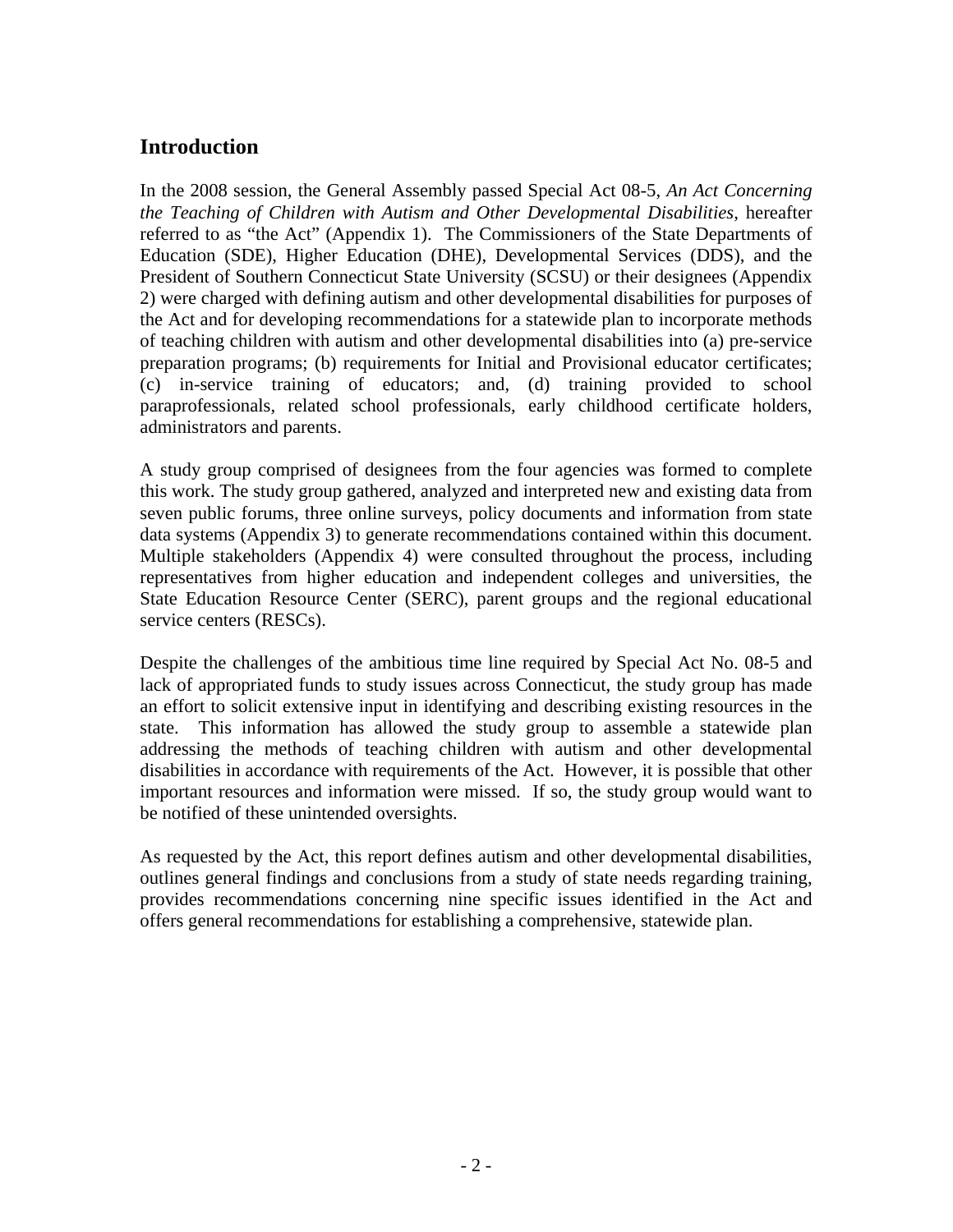# **Table of Contents**

| B. Proposed Categories for Personnel Preparation and Training  page 18 |         |  |  |  |
|------------------------------------------------------------------------|---------|--|--|--|
|                                                                        | page 23 |  |  |  |
|                                                                        | page 26 |  |  |  |
|                                                                        | page 28 |  |  |  |
| page 32                                                                |         |  |  |  |
|                                                                        | page 33 |  |  |  |
|                                                                        | page 34 |  |  |  |
| Appendices                                                             | page 36 |  |  |  |
| 2. List of Special Act No. 08-5 designees and meeting dates            | page 39 |  |  |  |
|                                                                        | page 42 |  |  |  |
|                                                                        | page 48 |  |  |  |
|                                                                        | page 49 |  |  |  |
| 6. National Teaching Competencies for Educating                        |         |  |  |  |
| Individuals with Autism Spectrum Disorders (Proposed)                  | page 50 |  |  |  |
|                                                                        | page 52 |  |  |  |
| 8. Connecticut's Proposed Pre-Service Competencies                     | page 55 |  |  |  |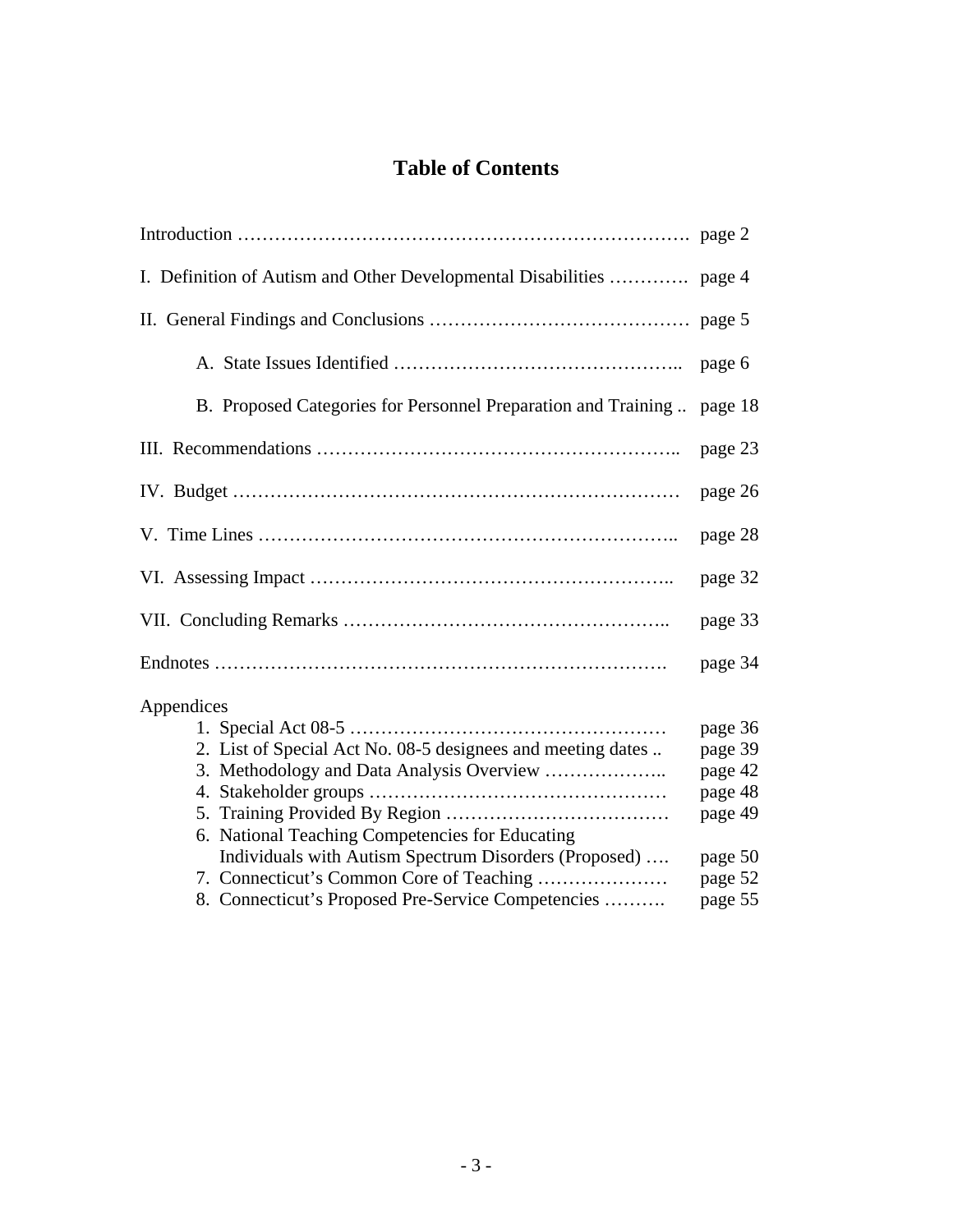# **I. Definition of Autism and Other Developmental Disabilities**

### Autism

For purposes of this report, autism is defined using criteria consistent with the Connecticut State Department of Education's (SDE) document *Guidelines for Identification and Education of Children and Youth with Autism* (2005). These state guidelines maintain that a child with autism is between the ages of 3 and 21 who:

- has been evaluated by a professional with appropriate training, using an autismspecific instrument, and must be found to be functioning in the range of autistic spectrum disorders<sup>1</sup>;
- demonstrates a disability that adversely affects educational performance as evidenced by professional judgment and/or scores that fall significantly below average in all of the following areas: social interaction, verbal/nonverbal communication and atypical behaviors; and
- does not perform effectively in the social or academic area most of the time, despite the provision of general education accommodations and supports.

As noted in the *Guidelines for Identification and Education of Children and Youth with Autism* (2005), the SDE supports the National Research Council's (2001) conclusion that a child who receives a clinical diagnosis of any autistic spectrum disorder (ASD) that adversely affects educational performance should be eligible for special educational services under the educational category of autism.

The distinction between autism and autism spectrum disorders is an important consideration identified in the literature. Therefore, while the Act specifically addresses the term autism, the study group has decided that autism spectrum disorders (ASD) represents a more appropriate term for describing the full range of disorders and will be used in place of autism throughout this report. There is national agreement that autism is a complex disability with a wide range of symptoms and characteristics varying from mild to severe.

#### Developmental Disabilities

A child identified as having a developmental disability (DD) for purposes of the Act meets two criteria. The child is:

• identified as having a disability in one of the 13 federal categories of disability as defined by the Individuals with Disability Education Act 2004 (*Individuals with Disabilities Education Act (IDEA) of 2004*, 34 C.F.R. Section 300.8 IDEA) for children ages 3 to 21; and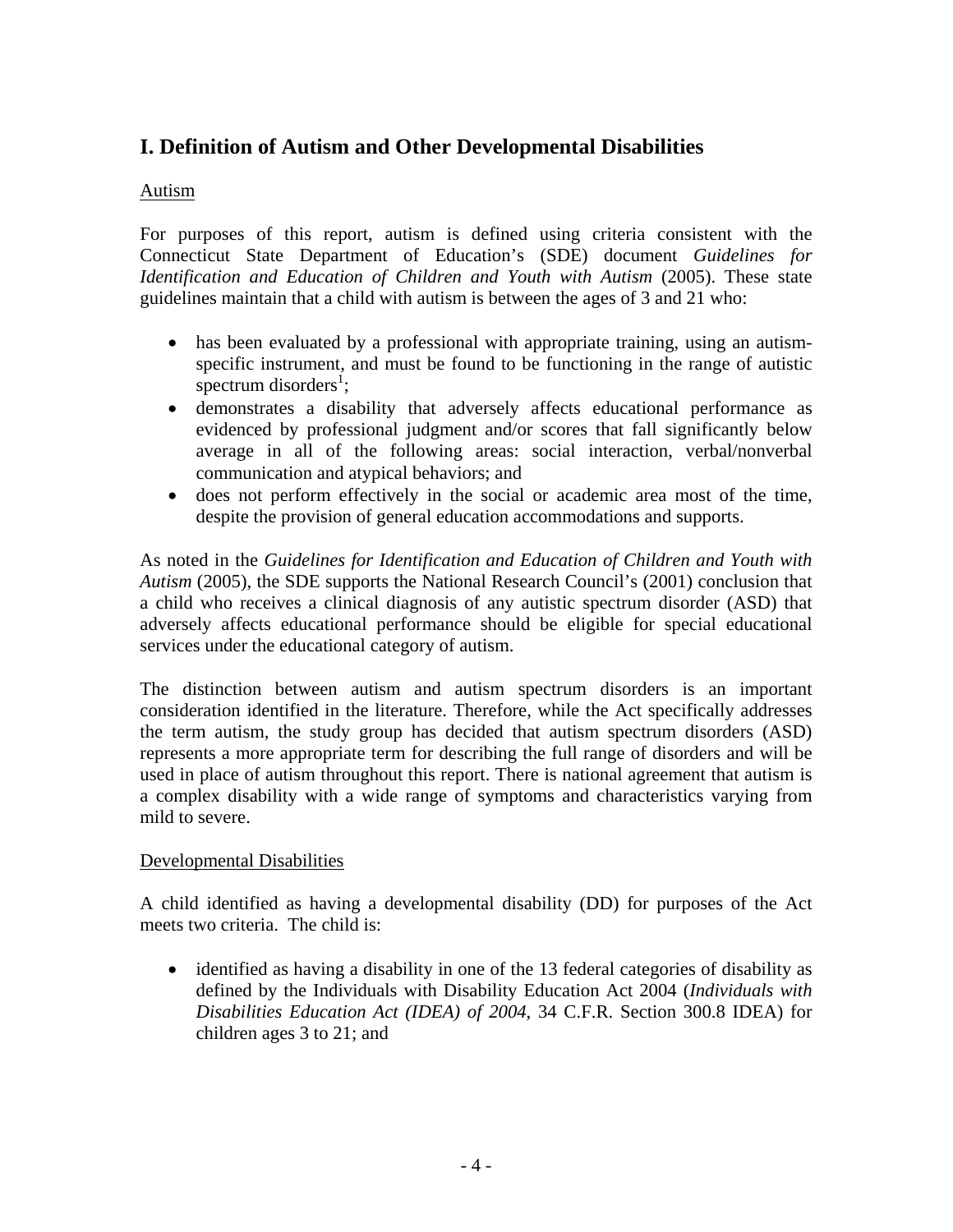- identified as having a developmental disability as defined according to the federal definition of developmental disability (*Developmental Disabilities Assistance and Bill of Rights Act of 2000, Section 102(8)*):
	- a. Disability occurs before age 22.
	- b. A mental or physical impairment or a combination of both is identified.
	- c. A substantial limitation is identified in three or more of the major life areas of: self-care; expressive or receptive language; learning; mobility; capacity for independent living; economic self-sufficiency; or self-direction.

The study group concludes that approximately 1 to 2 percent the total school-aged population (ages 3-21) meets these criteria. This percentage primarily includes children who are identified for special education under the IDEA eligibility categories of intellectual disabilities, traumatic brain injury, deaf/blind, visually impaired, hard of hearing, autism spectrum disorder and multiple disabilities.

# **II. General Findings and Conclusions**

The following findings and conclusions result from the interpretation of new and existing data gathered for purposes of responding to Special Act 08-5. The study group reviewed information obtained from 280 participants attending seven public forums; 856 responses received from three surveys; data obtained through state databases; state policies and documents, including previously commissioned studies; and documents describing training offerings across Connecticut (Appendix 5). Additionally, the study group considered ongoing input from representative stakeholders consulted throughout the study (Appendix 4).

## 1. Resource Accessibility

There appears to be inequitable access to or awareness of training or informational resources across different regions within Connecticut with respect to ASD/DD. Reviews of available resources (human, physical, fiscal resources) indicate that while resources do exist, there is little or no centralized coordination of these resources.

#### 2. Quality Assurance

There are inconsistent quality assurance procedures for ensuring existing statewide training opportunities provided to school personnel and families reflect evidence-based practices, specifically around content, delivery, expertise, results and alignment with national ASD/DD competencies. To ensure equity and quality across the state, it would appear that educators and others would benefit from a more centralized system of resource allocation and dissemination of information for ASD/DD that has undergone a quality assurance review.

## 3. Individualization for Student Needs

There is inconsistent selection and implementation of appropriate and current educational practices that reflect student needs (academic and functional). There is inconsistent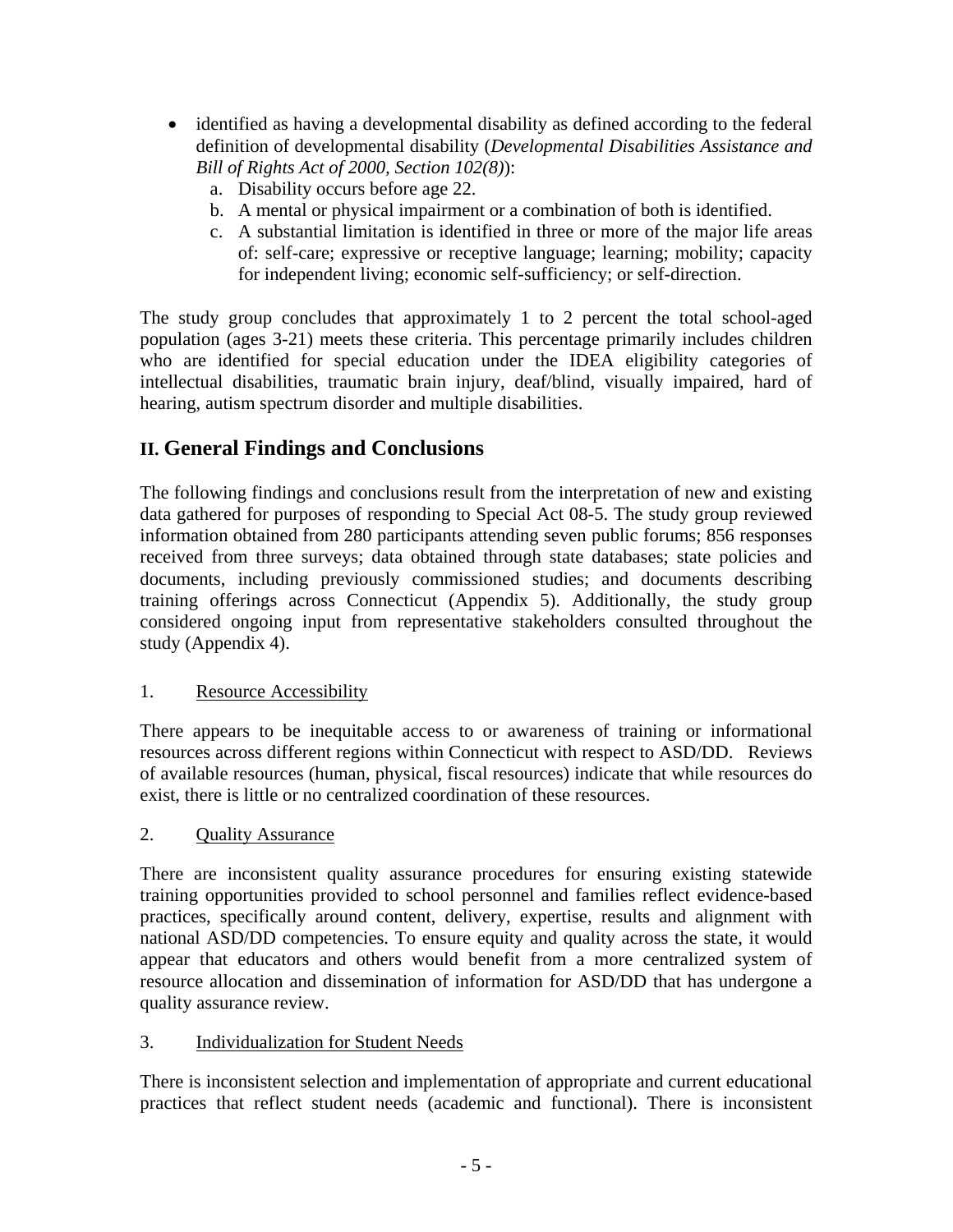understanding of student characteristics and the assessment of their needs (academic and functional) based on these characteristics. The data from surveys and forums indicated that there are individuals currently working with children with ASD who do not completely understand the disability. School personnel need different levels of knowledge based on their levels of certification and degree of engagement with students defined by this Act. At the pre-service and in-service levels there needs to be differentiated, high-quality levels or tiers of training addressing the implementation of appropriate teaching methods based on the unique needs of exceptional learners, including those with ASD/DD.

#### 4. Parents' and Professionals' Views

Significantly discrepant views exist between parents and school personnel concerning training needs and priority areas for districts and programs. The perceived needs of school personnel compared to families' perceptions of school personnel's needs also differ, as evident in the surveys. Yet, participants in the public meetings recognized that through the dialogue held during these forums, parents and school personnel identified similar needs. This suggests that there needs to be increased opportunities for joint dialogue and training among parents and professionals, which will contribute to shared decisions and strengthened perspective-taking resulting in improved outcomes for students.

## **II. A. State Issues Identified**

This section of the report highlights the nine issues specifically named within Special Act 08-5 and relevant findings grounding the study group's recommendations:

#### **Issue 1: Competencies for school personnel and parents**

The study group used findings from a review of existing national publications, online survey responses and public meeting feedback to determine competencies necessary for school personnel working with children and youth with ASD and DD. Information reviewed included documents from the National Research Council, Council for Exceptional Children, the Autism Quality Indicators and Connecticut guidelines. An online survey was developed to measure public perception regarding training needs specific to the National Teacher Competencies for Educating Individuals with Autism Spectrum Disorders (Appendix 6). The items in this tool were validated by a group of Connecticut professionals for content alignment with these teaching competencies . There was agreement among 13 reviewers that the competencies were appropriate. Therefore, the study group recommends that four sources be referenced by those developing teacher preparation and in-service trainings and/or identifying strategies and trainings for parents to assure this alignment:

> (1) Connecticut's Common Core of Teaching competencies identified by the SDE for initial teacher preparation (Appendix 7) and proposed pre-service competencies (Appendix 8);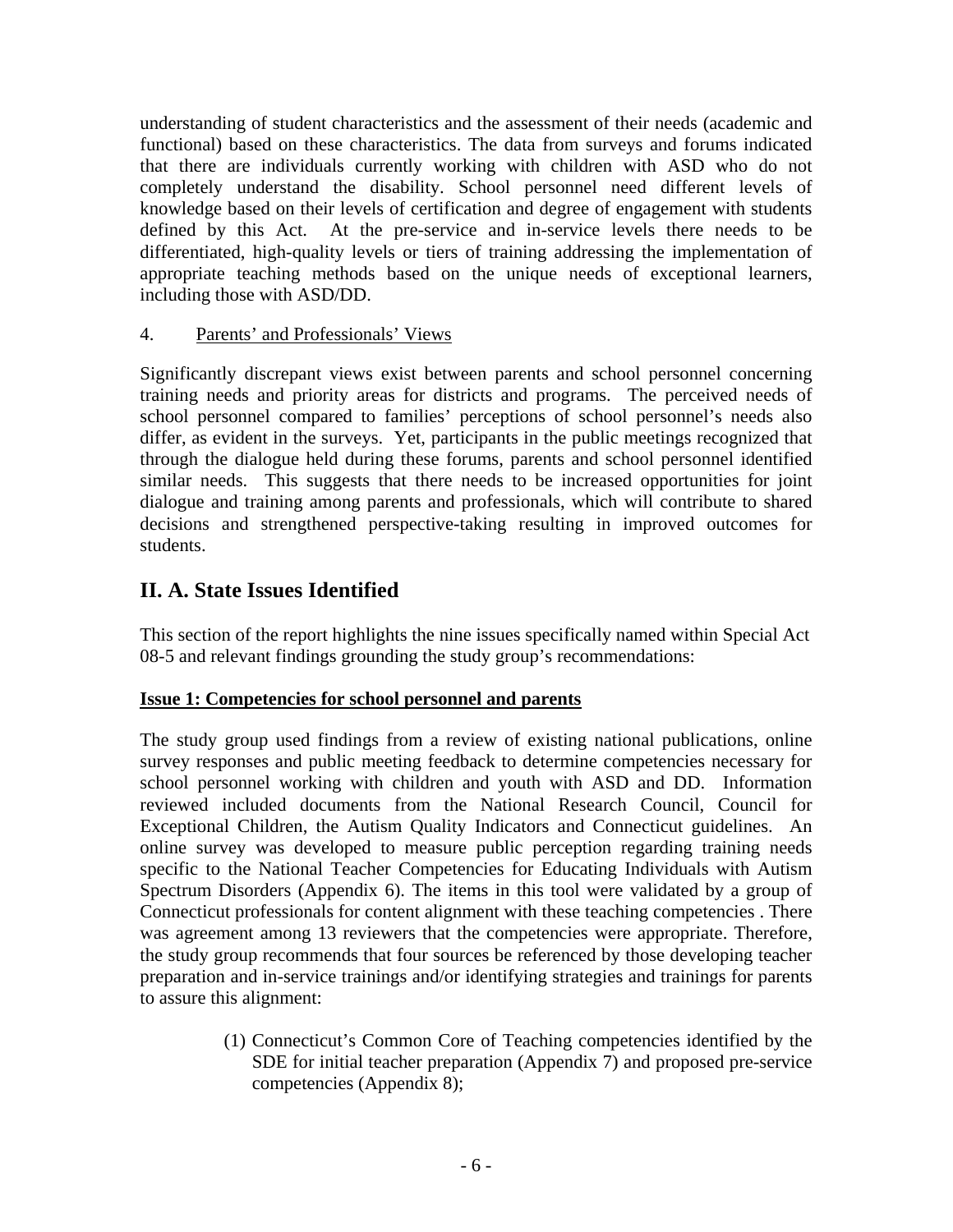- (2) the competencies identified by the Council for Exceptional Children in the areas of mental retardation/DD as well as the newly proposed National Teaching Competencies for Educating Individuals with ASD identified by the Council for Exceptional Children (CEC) for the education of students with ASD (Appendix 6);
- (3) the relevant SDE guidelines and publications including guidelines on the identification of children and youth with ASD, for students with intellectual disabilities, a screening tool for traumatic brain injury, transition document with specifics on students with developmental disabilities and guidelines for paraprofessionals; and
- (4) the areas of need identified through the surveys and public forums conducted during this study.

#### **Issue 2: Existing capacity to incorporate methods into personnel preparation and training**

The study group examined the existing capacity of higher education institutions and other training organizations to provide methods of teaching children with ASD/DD into teacher preparation programs, training requirements for candidates seeking Initial and Provisional educator certificates, in-service training for school personnel and training for parents.

#### Higher Education

There are 16 colleges or universities in Connecticut that prepare teachers and related educational professionals and 12 community colleges that have programs in human services or education that prepare their students to work with individuals with disabilities, including students with autism and other developmental disabilities. A teacher preparation survey was developed for this study and an online link was sent to all 16 deans or directors of these teacher education programs, requesting their assistance in disseminating the request to complete the survey to their faculty members who would have cognizance of matters associated with the survey. A similar survey and a similar request were made of the 12 academic deans in the community colleges. Twelve of the 16 universities responded to the online survey for a 75 percent return rate and six of 12 community colleges responded for a 50 percent rate.

According to those responding to a survey of post secondary institutions, three educator preparation programs currently provide in-service training to teachers in ASD/DD while seven indicated they had the expertise to offer in-service training.

Two of the teacher preparation programs responding to the survey indicated that more than 10% of their preparation program contained information on ASD/DD, eight programs indicated approximately 5-10 percent and two indicated less than 5 percent. All institutions preparing educators reported offering one general course in exceptionalities and there were varying reports concerning how much time within this course was devoted to the needs of children and youth with ASD/DD.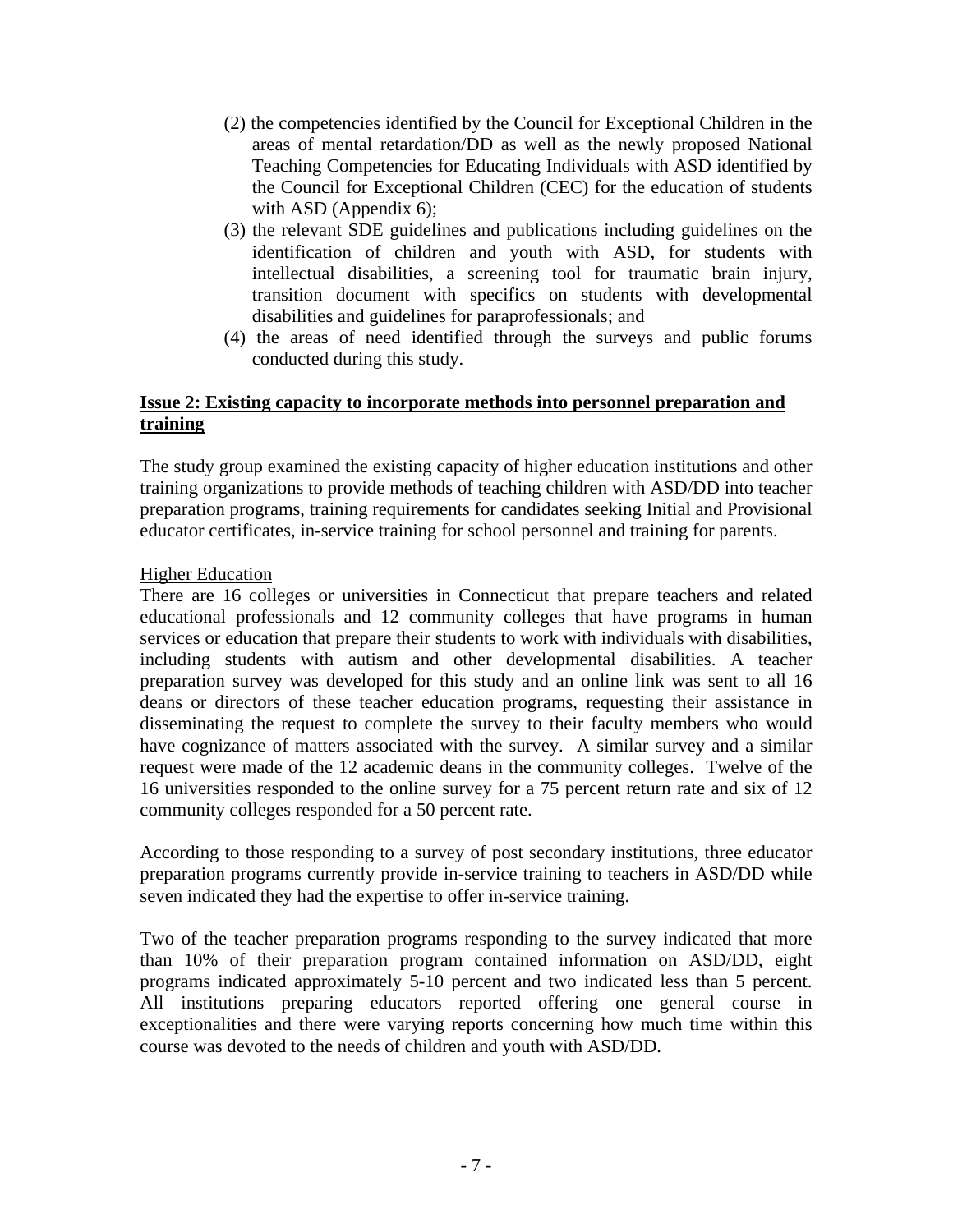To illustrate the state's training capacity, Table 1 shows the number of Initial teacher and Administrator certificates awarded over a seven-year period by Connecticut's preparation programs. The table reflects the sizes of the various teacher preparation programs in the state relative to the number of teaching and administration certificates issued by the SDE over this seven year period. The table also reflects those institutions that contain programs and or concentrations in ASD or indicate they are developing one (Southern Connecticut State University, Saint Joseph College, Central Connecticut State University and Eastern Connecticut State University) and identifies those institutions that indicated the existence of faculty expertise in ASD (Southern Connecticut State University, Eastern Connecticut State University, Fairfield University, Saint Joseph College, University of Connecticut and Western Connecticut State University). These data reflect only certificates issued to candidates completing professional education programs at Connecticut institutions and not the total number of certificates issued by the SDE during this period.

The study group identified five universities and colleges as having a greater level of attention paid to ASD/DD than others in the state. Four of these schools have programs that are specifically targeted to preparing educational personnel to work with the ASD/DD school-aged population: Eastern Connecticut State University, Saint Joseph College, Central Connecticut State University and Southern Connecticut State University; while the A.J. Pappanikou Center for Excellence in Developmental Disabilities (UCEDD) at the University of Connecticut Health Center appears to have a greater emphasis on generic preparation of community service providers and other education and health professionals for the ASD/DD population. Several of these higher education institutions also provide programs for school administrators and related service providers such as school psychologists, social workers, school counselors and speech language pathologists, all important school team members involved in program development and delivery of programs for children with ASD/DD.

The University of Connecticut (UConn) Health Center is home to the A.J. Pappanikou Center for Excellence in Developmental Disabilities (UCEDD). In 2008, UConn received a \$550,000 grant from the U.S. Department of Health and Human Services to provide leadership training to child health professionals who will improve the health status of infants, children and adolescents, with or at risk for neurodevelopmental and related disabilities, with a special emphasis on autism spectrum disorders within the state.

Eastern Connecticut State University (ECSU) currently offers undergraduate courses in applied behavior analysis² (ABA) in its psychology department. The content of these courses has been approved by a national certification board in applied behavior analysis. ECSU is ranked third, with respect to the five institutions highlighted here, in producing general educators (1,098) and does not produce other school personnel (see Table 1).

Saint Joseph College has recently initiated a 15-credit certificate program in ASD on the graduate level. It can be taken as a stands alone certificate or embedded into a full master's degree program in Special Education or Elementary Education. Of these five institutions, Saint Joseph College is the second largest producer of special education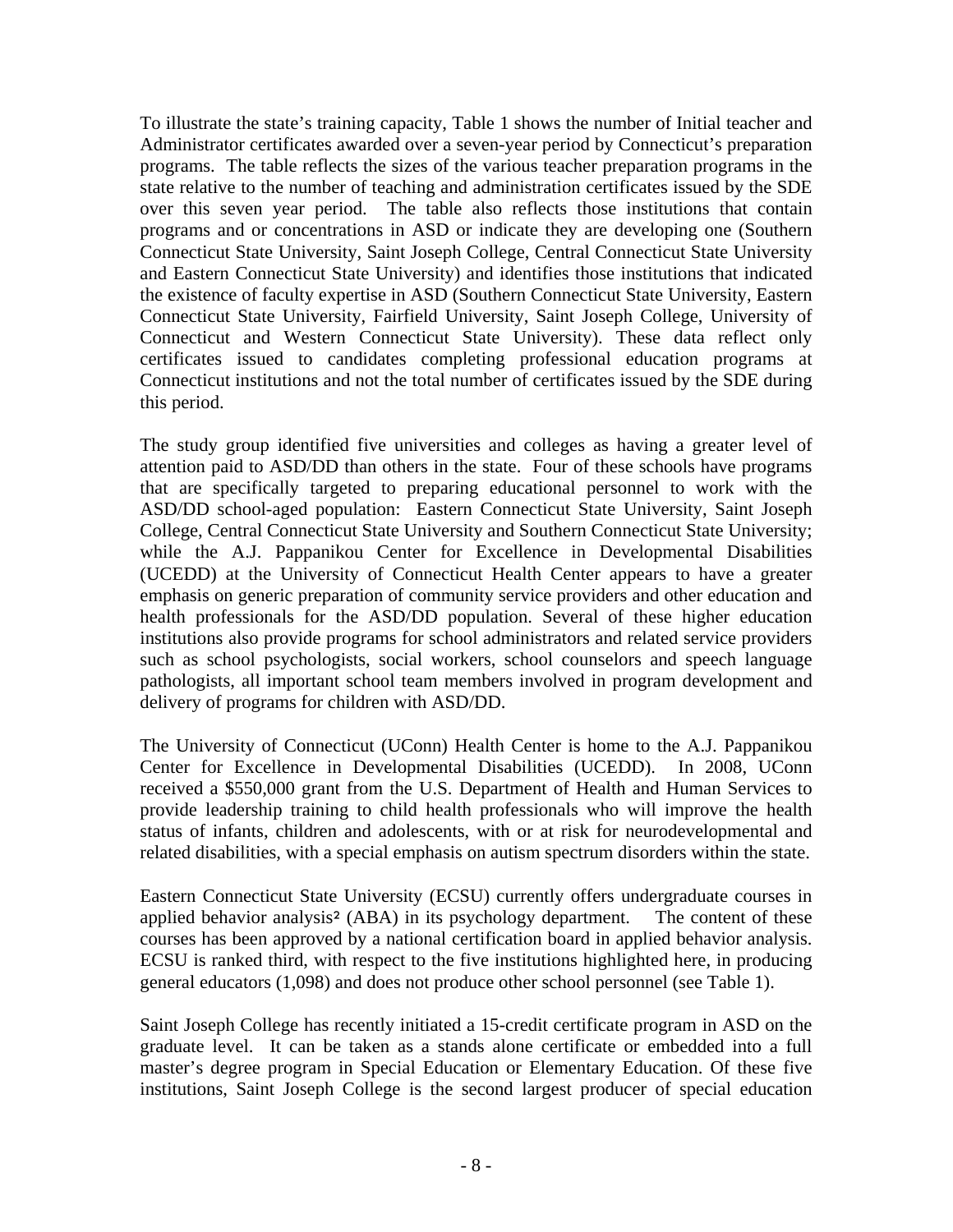teachers (264) in the state (see Table 1). Compared with these other higher education institutions that produce general educators (early childhood, elementary and secondary teachers) and related service professionals, Saint Joseph College is the smallest producer of either professional group and does not produce school administrators.

Central Connecticut State University (CCSU) has introduced a nine-credit ASD certificate through its continuing education program. CCSU is the second-largest producer of general educators (2,323) in the state (see Table 1). Compared with these other higher education institutions that produce special educators and related service professionals, CCSU ranks fourth and third, respectively, in the numbers produced. CCSU produces the smallest number of school administrators.

|                                |                |       | Secial del<br>Scrool | <b>Parchago</b><br>Scribor | I <sup>Speco</sup> r/Zangee I<br>Counsel | Scriptor Social<br>Pathodop | Elementem<br><b>Mont</b> | Earl Childhood<br>Eatlantian | Administrator  | Suberintendent<br>Secondary | Ortown<br>TOW |
|--------------------------------|----------------|-------|----------------------|----------------------------|------------------------------------------|-----------------------------|--------------------------|------------------------------|----------------|-----------------------------|---------------|
| Albertus Magnus College        |                |       |                      |                            |                                          |                             |                          |                              |                | 56                          | 56            |
| CCSU                           |                | 104   |                      | 213                        |                                          | $\overline{2}$              | 763                      | 143                          | 347            | 1,417                       | 2,989         |
| <b>Connecticut College</b>     |                |       |                      |                            |                                          | 1                           | 101                      | $\overline{4}$               |                | 94                          | 200           |
| ECSU                           | 1,2            |       |                      |                            |                                          |                             | 263                      | 333                          |                | 502                         | 1,098         |
| <b>Fairfield University</b>    | 2              | 79    | 82                   | 91                         | 1                                        |                             | 69                       | 1                            | $\overline{2}$ | 311                         | 636           |
| Mitchell College               |                |       |                      |                            |                                          |                             |                          | 33                           |                | $\Omega$                    | 33            |
| Quinnipiac University          |                |       |                      |                            |                                          |                             | 363                      |                              |                | 219                         | 582           |
| <b>Sacred Heart University</b> |                | 1     |                      |                            |                                          |                             | 1,383                    | 8                            | 811            | 478                         | 2,681         |
| SCSU                           | 1,2            | 620   | 120                  | 131                        | 191                                      | 45                          | 992                      | 179                          | 707            | 2,000                       | 4,985         |
| St. Joseph College             | 1,2            | 264   | 1                    | 33                         |                                          |                             | 375                      | 82                           |                | 269                         | 1,024         |
| U. of Bridgeport               |                |       |                      | $\overline{2}$             |                                          |                             | 1,263                    |                              | 182            | 556                         | 2,003         |
| U. of Connecticut              | $\overline{2}$ | 138   | 51                   | 59                         | 54                                       | 95                          | 395                      |                              | 467            | 671                         | 1,930         |
| U. of Hartford                 |                | 105   | 57                   | 77                         |                                          |                             | 300                      | 123                          | 132            | 202                         | 996           |
| U. of New Haven                |                |       |                      |                            |                                          |                             | 622                      |                              |                | 396                         | 1,018         |
| WCSU                           | $\overline{2}$ |       |                      | 96                         |                                          | 1                           | 413                      | 1                            | 4              | 327                         | 842           |
| <b>Yale University</b>         |                |       |                      |                            |                                          |                             | 1                        | $\overline{7}$               |                | 85                          | 93            |
| <b>CREC</b>                    |                | 16    |                      |                            |                                          |                             |                          |                              |                | $\Omega$                    | 16            |
| <b>Teach for America</b>       |                |       |                      |                            |                                          |                             | 76                       |                              |                | 78                          | 154           |
| ARC*                           |                |       |                      |                            |                                          |                             |                          |                              |                | 1367                        | 1,367         |
| Total                          |                | 1,327 | 311                  | 702                        | 246                                      | 144                         | 7,379                    | 914                          | 2,652          | 9,028                       |               |

**Table 1: First-time Teaching/Administrative certificates issued by the SDE from January 2001 to August 2008** 

1. Institutions that have undergraduate or graduate concentrations in ASD or who indicated they are developing one

2. Institutions that indicated training capacity in ASD among faculty

Note: All institutions have faculty members with expertise in DD

\* Alternate Route to Certification

Source: CT State Department of Education,Bureau of Educator Standards and Certification, Sept. 22, 2008

Southern Connecticut State University (SCSU) offers the most comprehensive and most established program for teachers in ASD/DD in the state. SCSU's program offers a 30 credit master's degree program in special education with a concentration in ASD/DD. Current enrollment exceeds 100 students. SCSU's Department of Special Education and Reading collaboratively delivers courses with the Department of Counseling and School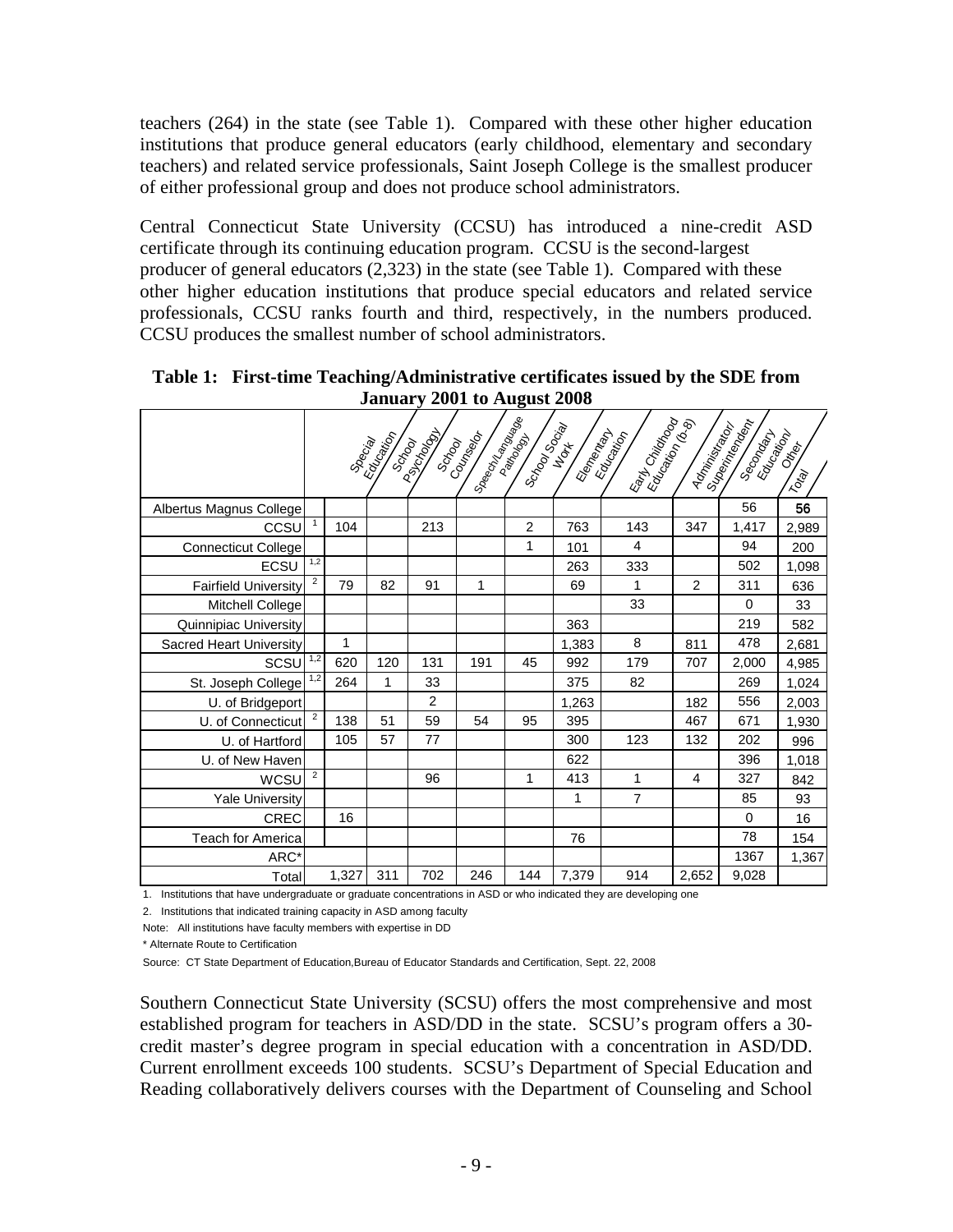Psychology and the Department of Communication Disorders at SCSU, as well as the Yale University Child Study Center. SCSU supports and collaborates with school districts in program development for children with ASD/DD and conducts clinical experiences in both urban and suburban school districts. SCSU has additional initiatives with paraprofessionals for teacher certification in special education and early childhood education. SCSU produces the largest overall number of certified general education teachers (3,111), special education teachers (620), and related services professionals (487), and the second-largest number of school administrators (707) in Connecticut.

While some capacity exists in the state's higher education institutions, surveys show little consistency across programs as to competencies covered by course content addressing the identification and education of children with ASD/DD. It would appear that the majority of pre-service training for teachers includes only the one overview course in exceptionalities as is required for certification. Of this course, only about 5 to 10 percent would be devoted to discussion of the needs of students with ASD and DD. At least five universities and two community colleges report having expertise and ability to conduct some in-service training, however, there was no evidence that this expertise was consistently tied to the needs of districts and parents.

These data and previous information show that SCSU is in a unique position to expand the initiative in this Act to train school personnel working with children with ASD/DD.

## Training Offerings

Hundreds of trainings and outreach efforts occurred across Connecticut in 2007-08 by over 50 organizations (Appendix 5). A preliminary review of brochures, annual reports, flyers, catalogues and other materials indicated a wide array of content covering topics relevant to educating and supporting individuals with autism and other developmental disabilities. Additionally, online survey respondents verified availability of offerings in their areas. Some offerings advertised to school personnel and families included:

- assistive technology in the classroom for supporting individuals with ASD/DD;
- basic and advanced ABA:
- transition planning and assessment;
- evaluation of related service providers and individual coaching to related service providers;
- sensory and auditory integration training;
- parent and family advocacy;
- community awareness;
- general overviews of ASD/DD characteristics; and
- behavior management techniques.

A majority of training and technical assistance seemed concentrated in the Southwest and Central regions of the state in terms of the physical location of offerings. The study group was able to identify 20 organizations that provided training and/or support to parents and professionals in the area of ASD and 35 for DD. Thirteen of the organizations providing training in ASD and 10 in DD are approved by the SDE to award Continuing Education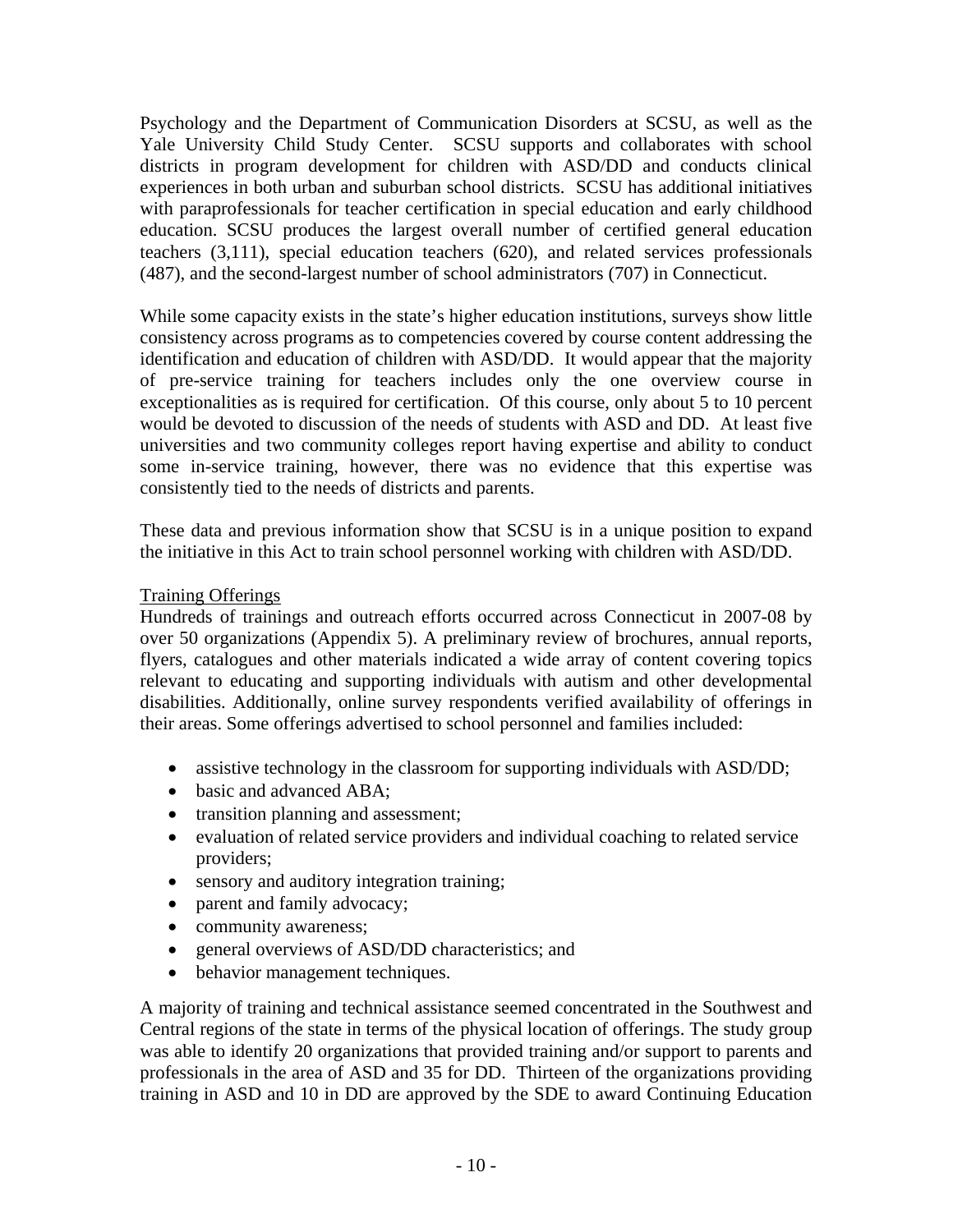Units to educators and administrators. It was unclear to the study group, however, the extent to which training content and outreach emphasis was reflective of national standards or evidence-based practices. It was not always easy to discern the qualifications of those listed as providing the training given the lack of course instructor information available.

The study group suggests further investigation of these initial findings as well as information from the providers on the number of participants in attendance, the roles of attendees, and any quality assurance regarding provider or content evaluation.

### **Issue 3: Needs of School Readiness Programs, Elementary and Secondary Schools and Institutions of Higher Education**

The study group used the public meetings and online surveys to identify the needs of school personnel in grades K-12, inclusive and higher education personnel. While the survey results identified the needs of early childhood educators, this data collection did not distinguish school readiness providers from other early childhood providers. This area should be followed up with closer study.

The study did not reveal any significant difference among the grade levels in which school personnel worked, although there were fewer respondents at the secondary levels than at the preschool and elementary levels. The majority of responders identified themselves as working at the elementary level. The survey results revealed that responders who identified themselves as early childhood educators had similar needs to other school personnel who completed the survey.

An overarching theme from the findings was all staff members in schools that come in contact with students with ASD/DD may need further information or training. The following are common themes reported by parents and personnel working at or having a child receiving an education at the preschool through high school levels. Representatives from the RESCs, SERC and higher education placed these themes into the following priority order:

- 1. Social Skills: The need for teachers and paraprofessionals to provide social skills instruction and training for all students, including general education students and students with ASD/DD, emerged as a consistent concern of parents and professionals. There was a particular concern with regard to the generalized lack of training and limited instructional approaches used by teachers and paraprofessionals who work with children with ASD/DD to assist these children in their social development.
- 2. Communication: Students with ASD/DD are in need of communication skills, including pragmatics, semantics, syntax and phonology, as well as the foundation skills in communication. Because some students with ASD/DD are unable to fully develop the use of speech as their primary mode of communication, augmentative or alternative systems and supports such as assistive technology devices, picture communication systems, visual supports and/or sign language must be available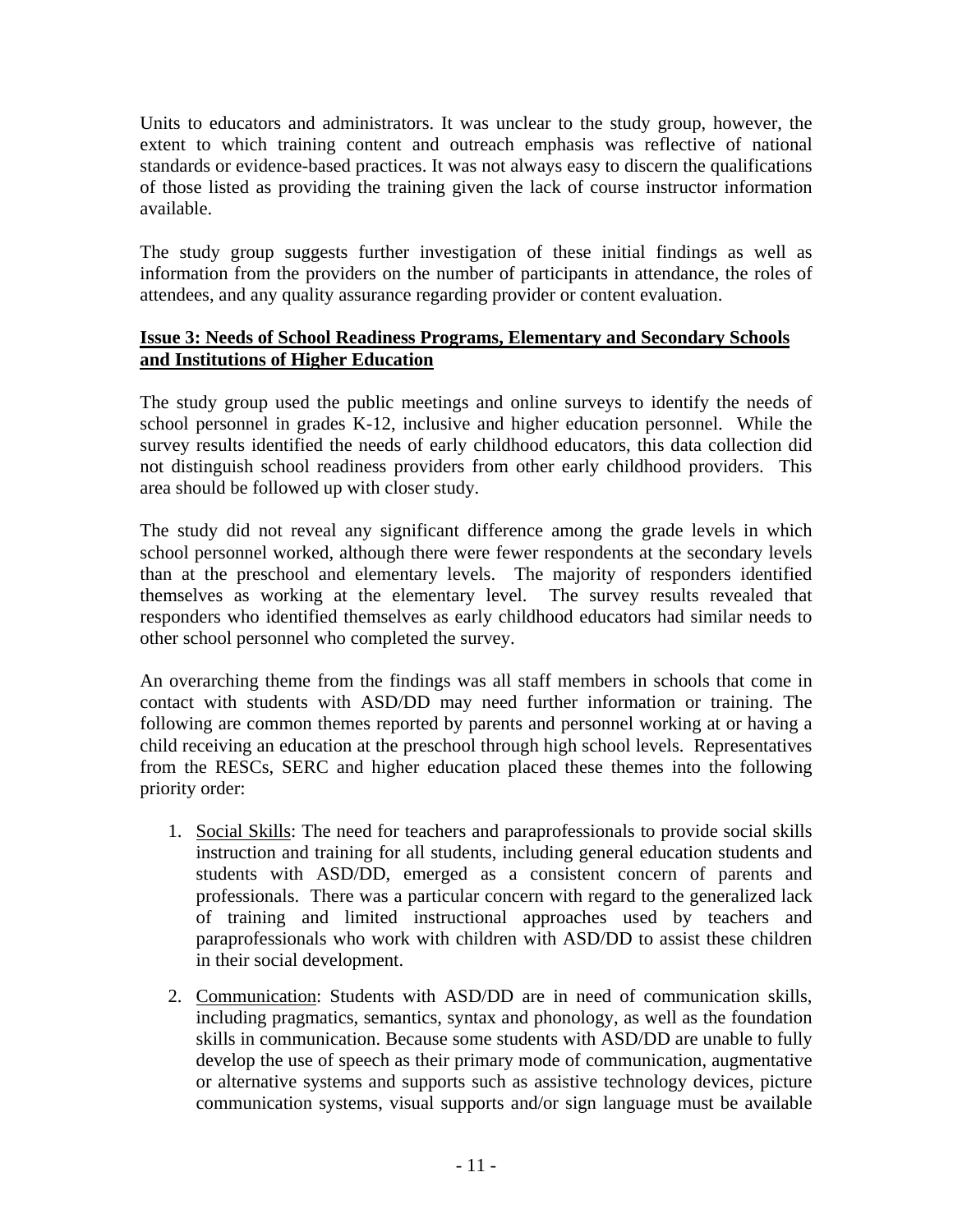options. The lack of training and ongoing support in the use of these instructional approaches was again noted to be of concern to professionals and parents across the state.

- 3. Understanding the Individual: Parents, administrators, educators and paraprofessional staff members need to better understand the core characteristics of ASD in order to effectively support program development and consistently implement appropriate, evidenced-based practices. The need to understand the uniqueness of each child was frequently identified throughout the public forums. What was learned from the data was that selection of instructional strategies or methodologies to assist students with ASD/DD was often based on availability or what was deemed the conventional wisdom among educators from a particular region in the state. Seldom were strategies targeted to the unique characteristics of the learner, particularly students with ASD.
- 4. Behavior Management Strategies: The data indicate that there is a significant need for personnel skilled in behavior management strategies and situational approaches. Behaviors serve a function and the identification of the appropriate educational intervention to address the behavior is warranted. Staff members need skills in assessing behavior based on its function. In this particular skill area the lack of consistency of practice, available expertise throughout the state, and awareness of available resources in this area was a concern.
- 5. Well-Functioning Teams: The need for more effective teaming and knowledge of how to maximize skills and resources of a student's support team was identified. School personnel need increased knowledge and skills for teams to effectively assess, use assessment in developing the Individualized Education Program (IEP) and measure progress for students with ASD/DD. Using appropriate measurements to assess outcomes, using standardized tests and curriculum-based measures to assist with measuring progress and developing programs, explaining assessments and their results to parents, planning appropriate programs based on assessment data, planning for transitions across settings and to independent living, and planning for generalization of student learning were all identified as important skills for school personnel to have in order to serve on an effective team. The expertise needed to provide this training and to demonstrate its use to teachers and administrators was perceived as currently limited.
- 6. Parents as Partners: Ensuring parent involvement and partnership in the educational planning process for students with ASD/DD is inconsistent across the state. Frequent concerns were expressed at the public meetings, particularly as expressed by parents, that schools do not appreciate their perspectives. There is a recognition that parents bring to the team knowledge of their child and family that is essential in serving the educational needs of their child. The need for training of parents and school personnel in the importance of and skills needed for engaging parents in educational planning and placement decisions for their children was deemed critical. Moreover, as noted in our General Findings and Conclusions section above, joint dialogue and training between parents and professionals may be critical to cementing these kinds of partnerships.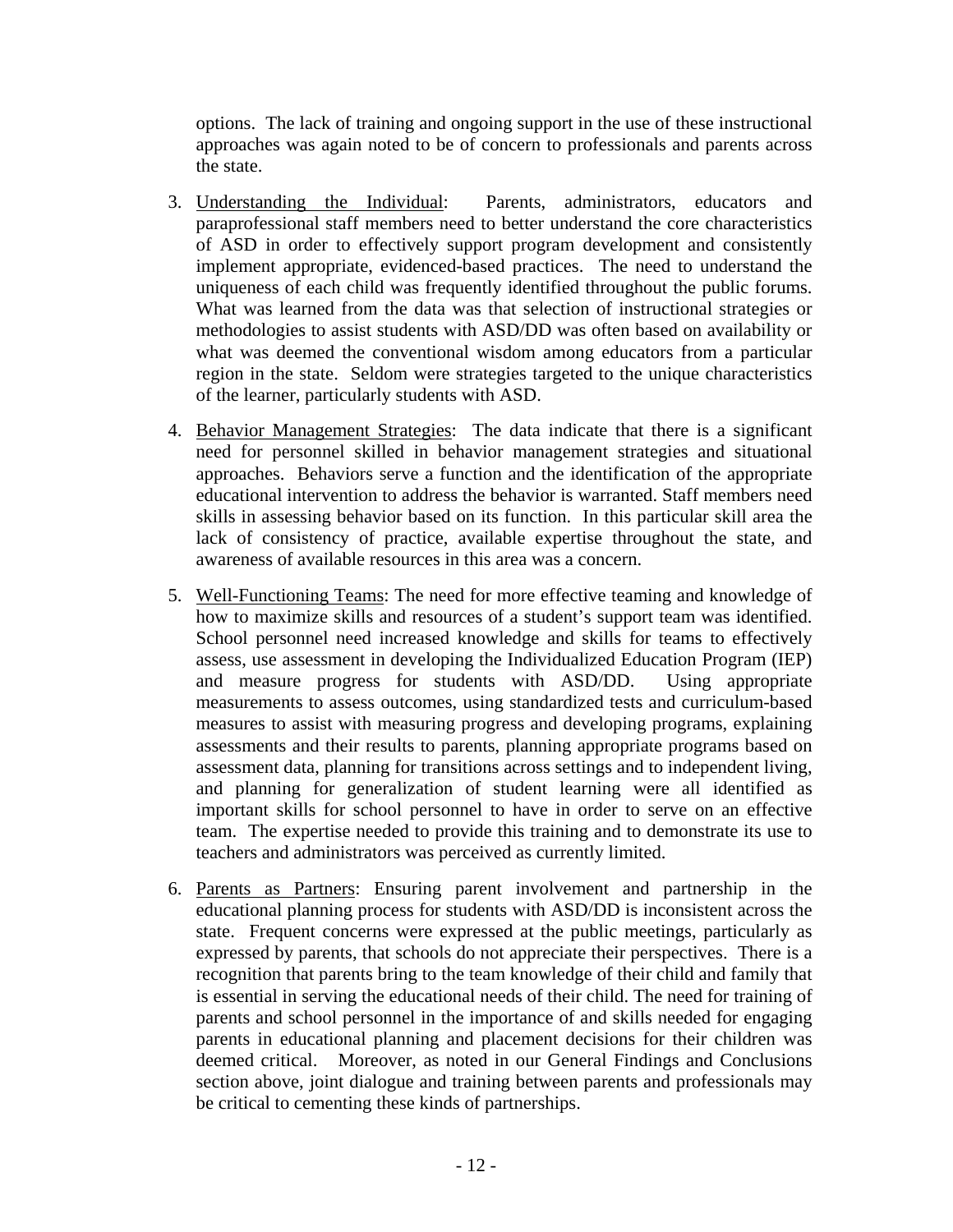- 7. Methodology and Instruction: Respondents reported that greater expertise is needed by school personnel regarding the impact of classroom instruction on the learning needs of students with ASD/DD; academic instruction and other content instruction specific to this population of students; curricular and instructional modifications based on unique student needs; the need for explicit instruction in reading; and the use of sensory integration strategies and student strengths (rather than deficits) for identifying educational programming techniques to assist these students. The data suggest that there is a lack of awareness among teachers of what resources are available to help gain this expertise or where to look for ongoing support when further expertise may be needed. It was identified that staff members working with these students need improved skills in identifying appropriate methodologies for instruction that meet the unique, individual needs of each particular student.
- 8. Meaningful Participation and Climate of Relationships: Closely related to the social skills theme above, a common viewpoint expressed in the forums was that teachers need more assistance in integrating children with ASD/DD into the fabric of the classroom, particularly with respect to engaging the children with ASD/DD with their typical peers and vice versa. Respondents identified that simply placing a child with ASD/DD into the classroom did not assure that the child would be meaningfully and appropriately engaged or included as an integral part of the class community. The development of social relationships was identified as being vital to the child's overall educational performance and should be a major consideration for training. Consistent with other themes, such training is provided sporadically across the state with regional gaps in the availability of and ongoing support for accomplishing this educational goal. It is also important to have school personnel with the knowledge and skill to aid students with ASD/DD acclimate or assimilate to their learning environments.
- 9. Resources: As evidenced throughout the forums, the online surveys, and from an analysis of other data sources, there is a serious need to identify in detail the current availability of resources and the capacity of the state to provide the needed resources to meet the unique and individual needs of the students defined for this Act. Ongoing technical assistance to schools, rather than one-time, in-service trainings, are much more effective in helping school personal implement the kinds of interventions discussed in this report. These findings reinforced the need identified by passage of this Act.

#### **Issue 4: Availability of persons with expertise**

State Department of Education (SDE)

SDE teacher certification and the Department of Public Health's licensing are the two processes for validation of qualifications in educating children with ASD/DD in Connecticut schools. The State does not validate qualifications of any other agency or individual in the area of ASD/DD.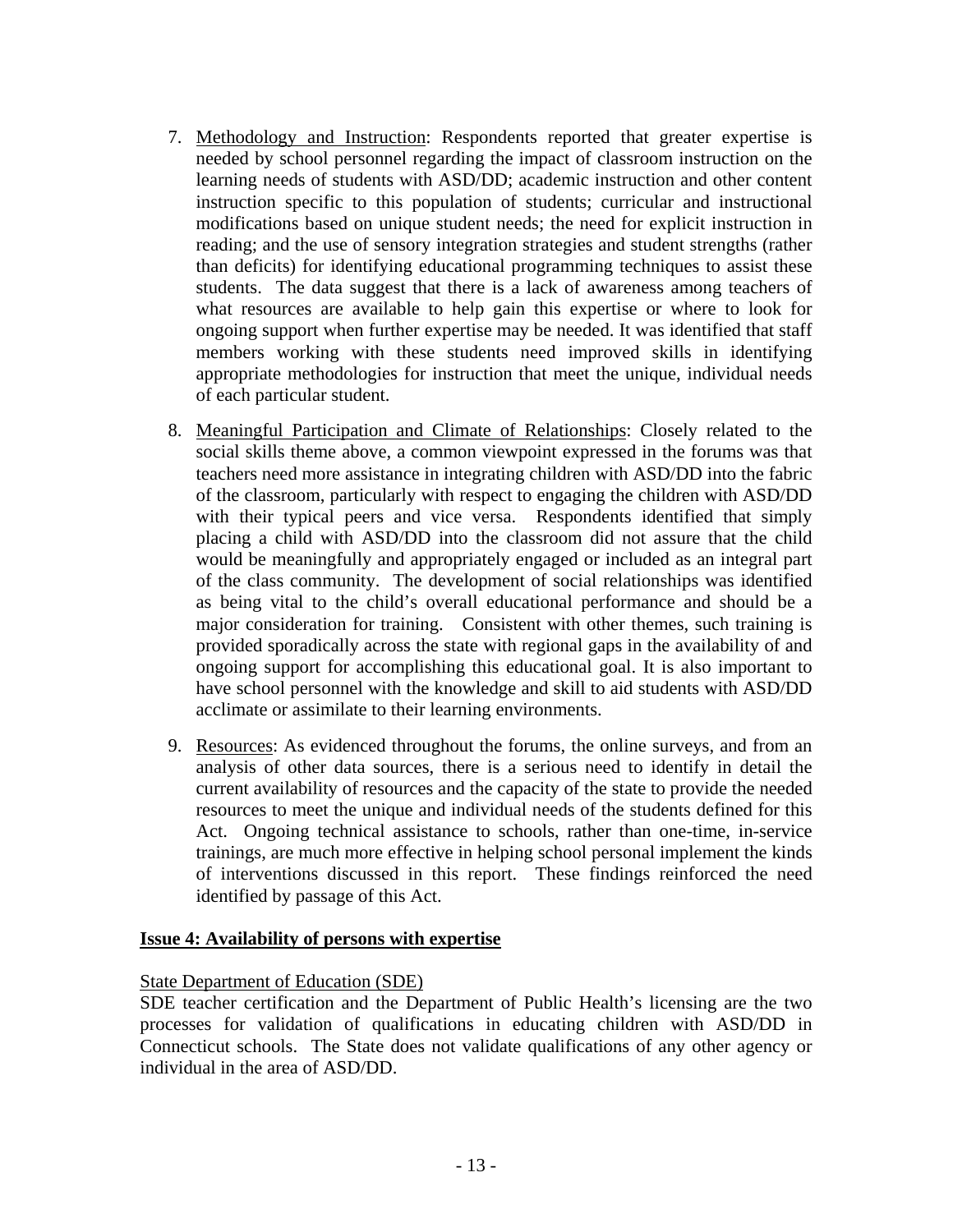Currently at the SDE, there are several staff members with expertise and responsibilities specifically dedicated to ASD (.5 FTE) and DD (3 FTE). These individuals are responsible for autism initiatives; the P.J. Settlement Agreement<sup>3</sup>; serving as liaison to the Birth-to-Three System initiatives on ASD, the Department of Developmental Services, and serving as representatives on advisory committees to the Developmental Disabilities Council, to Board of Educational and Services for the Blind, Committee for the Deaf and Hard of Hearing and to the UCEDD as well as other agencies focused on supporting the educational needs of children and youth with ASD/DD; explaining and disseminating the guidelines for the identification and education of students with ASD/DD and monitoring federal/state requirements (IDEA and No Child Left Behind) concerning children and youth with ASD/DD.

#### The Connecticut Birth to Three System

The Connecticut Birth to Three System, administered by the DDS, currently has 10 comprehensive autism-specific programs across Connecticut for infants and toddlers. Additionally, the Birth to Three System produces service guidelines and other documents available to districts, programs and families. Finally, the Birth to Three System frequently partners with SERC and the SDE in the provision of state training through SERC.

#### Higher Education Faculty

Of the 12 (of 16) higher education teacher preparation institutions and six (of 12) community colleges that responded to the surveys administered by the study group, only five teacher education programs and two community colleges reported to have faculty members with expertise in ASD. All of the teacher education programs reported to have faculty members with expertise in DD.

#### Related Service Providers

There is a national board certification in applied behavioral analysis that an individual can secure. There are 134 individuals in Connecticut that have this credential. This board certification does not specifically address ASD/DD, although the skills achieved with this certification can be useful in working with students having ASD/DD, other disabilities, and students without disabilities. While there remains a need for professionals who can appropriately diagnose autism in very young children, and those who can develop appropriate evidence-based treatments, interventions and supports across the lifespan, districts and RESC representatives expressed concern regarding shortages of qualified related service providers in the areas of speech/language and behavior analysts. Speech and language pathologists have been identified as a high shortage area profession for multiple years in Connecticut and across the country.

#### RESC and SERC

Of the six RESCs in the state, the Capital Region Education Council (CREC), Cooperative Education Services (C.E.S.), EASTCONN, LEARN and Area Cooperative Education Services (ACES) report having specific expertise in providing direct services to students identified as ASD/DD. EDUCATION MEMBER CONNECTION provides direct early intervention services. All six report having staff to provide training and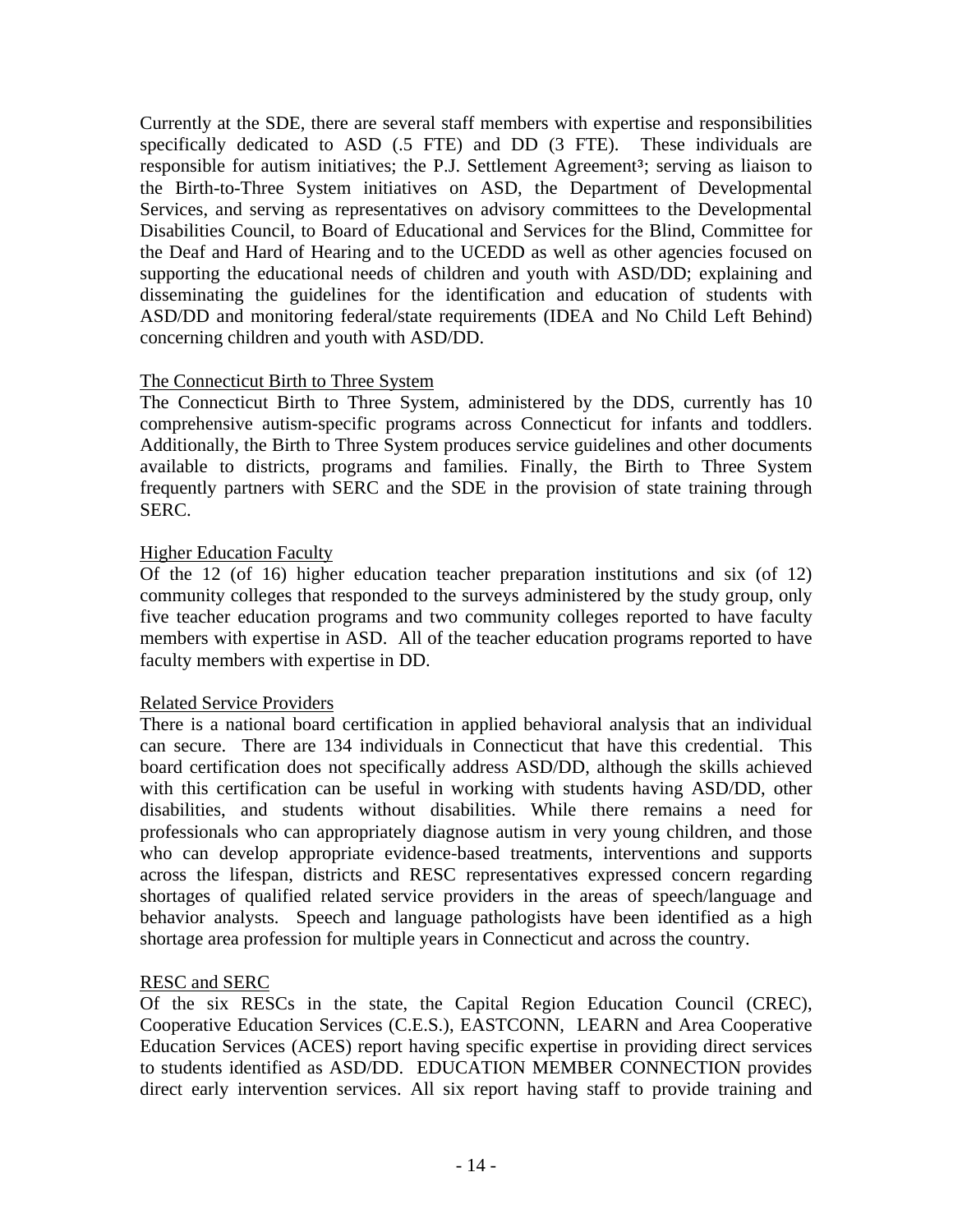technical assistance to school districts regarding students with ASD/DD. The SERC has staff members with expertise in ASD/DD to provide training and technical assistance to school personnel. SERC annually publishes a directory of Connecticut summer camps and programs for exceptional children which provides information according to specified disability categories including ASD and disabilities associated with DD.

#### Parent Advocacy Organizations

There are seven parent advocacy organizations focused specifically on the needs of individuals and families with ASD. Several of these organizations serve a specific region of the state while others provide services statewide. Additionally, towns have local parent support groups that often feature guest speakers and discussion forums within their communities. There is one advocacy organization identified generically for persons, including students, with DD, and then individual organizations specific to disability categories that are most frequently identified as DD. Additionally, there are organizations that address the needs of families with children identified as ASD and DD as a subset of the total breadth of disability categories served by their organizations.

#### Information Resources: Independent Consultants, Programs, Services and Guidelines

There are several resources available across Connecticut including guides for locating professional and independent consultants. However, these resources offer no quality indicators regarding the expertise, background, knowledge and experience of these selfidentified experts. In 2005 the SDE created a resource directory of self-identified qualified experts in the area of intellectual disabilities called *Resource Directory of Specialists: Educating Students with an Intellectual Disability in the General Education Environment*. The Connecticut-based Autism Spectrum Resource Center annually publishes a manual which contains information specific to individuals with ASD on advocates, attorneys, therapists, physicians, counselors, other health practitioners and organizations available across the state.

The State Department of Education also has published guidelines that offer information that is of assistance in the education of students with ASD/DD (see Appendix 3). These include guidelines on the identification of children and youths with ASD, for students with intellectual disabilities, a screening tool for traumatic brain injury, transition document with specifics on students with developmental disabilities and guidelines for paraprofessionals.

The SDE has published both a *Directory of Community Rehabilitation Providers for Youth in Transition and Adults with Disabilities in Connecticut* (2005) and a *Directory of Transition Programs in College, University and Community-based Settings in Connecticut* (2005)*.* The *Directory of Approved Private Special Education Programs*  (2008), maintained by the SDE, currently lists 14 approved private special education programs that self-reported offering services for students with ASD/DD. In 2008, the SDE revised and published its *Connecticut Resources for Families* brochure. All of these resources are of specific interest to families and professionals in the area of ASD/DD.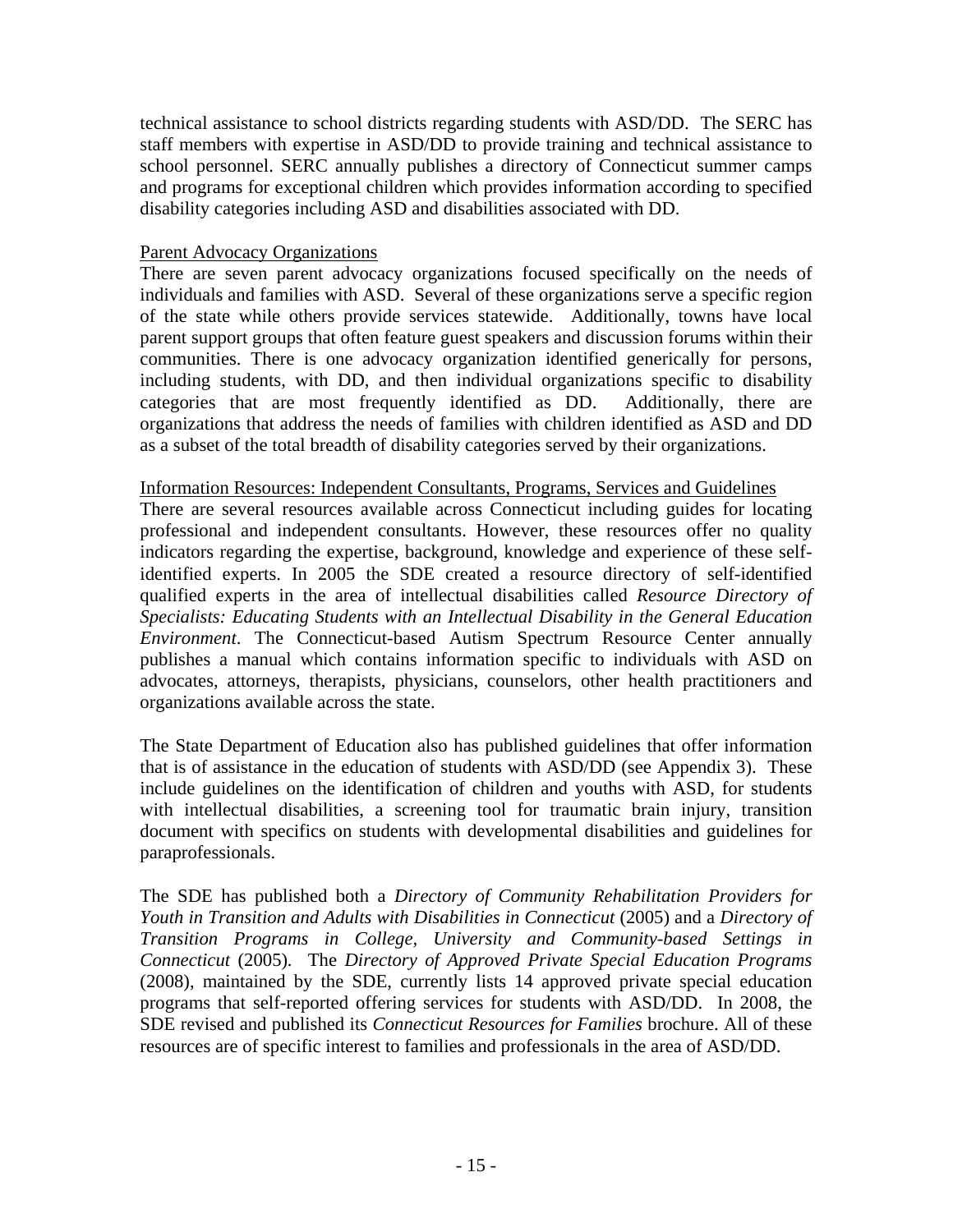Additionally, multiple state agencies maintain links on their Web sites that connect users to available resources of specific interest to these populations, including the Office of Protection and Advocacy, the Developmental Disabilities Council, the UCEDD and DDS, to name several.

The Autism Spectrum Resource Center, Connecticut Families for Effective Autism Treatment and the Autism Society of Connecticut have online information clearinghouses and provide frequent newsletter communication of events and resources.

## **Issue 5: Collaborative partners who should be involved in the process of the development of training**

Through this study, it was identified that the planning and development of training is occurring primarily within, not between or among, individual organizations and agencies. The study group believes this is not the most effective or efficient strategy for ensuring access and sharing of resources. Findings from the study indicated that there was enthusiasm and support for developing a stronger coordination of training. The study group recommends that the SDE assume the responsibility of coordinating a core group (see Recommendation #1) to be engaged in advising the SDE on the process of developing training identified for personnel preparation and training. This core group should engage the stakeholder group that was convened for the development of the SDE's *Guidelines for the Identification and Education of Children and Youth with Autism* (2005) and assure representation from DHE, DDS, SCSU, the UCEDD, the SERC, the RESCs, the consortium of parent organizations for ASD and the Parent Training and Information (PTI) center for the state known as the Connecticut Parent Advocacy Center (CPAC).

This core group should call upon professionals and parents from throughout the state's institutions of higher education, school districts, professional associations, state agencies and national experts, as appropriate, to inform the work. In addition to the groups mentioned above, the SDE's School Paraprofessional Advisory Committee would be useful to assist in identifying further needs and training for paraprofessionals in the schools.

#### **Issue 6: Best practices in pedagogy concerning teaching and research-based strategies**

The Act calls for the identification of best practices in pedagogy concerning teaching and research-based strategies specifically regarding student characteristics, curriculum planning, curricular and instructional modifications, adaptations and specialized strategies and techniques, assistive technology and inclusive educational practices, including collaborative partnerships.

The *Guidelines for the Identification and Education of Children and Youth with Autism Spectrum Disorders* (2005) and the *Guidelines for the Identification of Children with Intellectual Disabilities* (2008) include information on characteristics of effective programs that Connecticut has identified for students with ASD and intellectual disability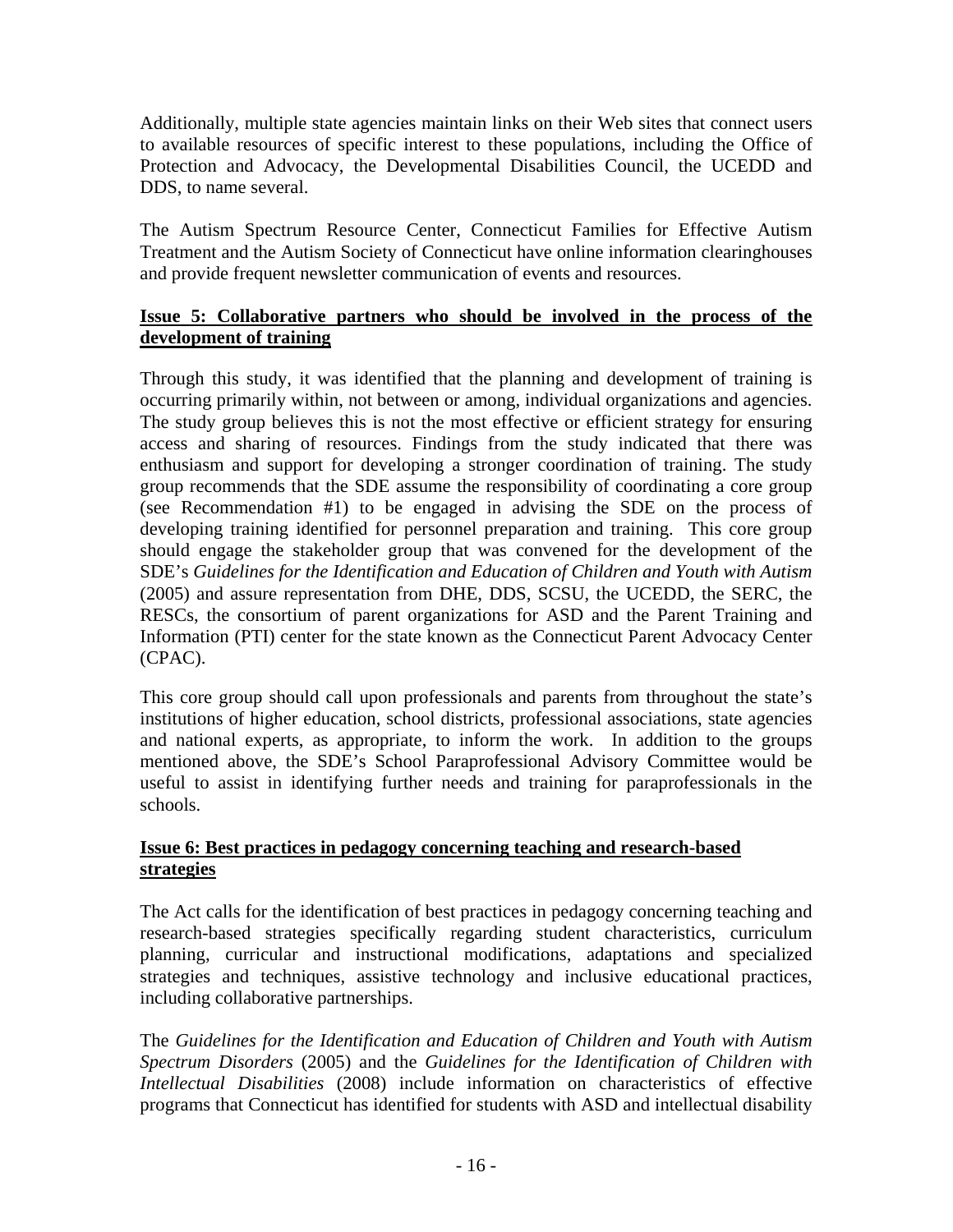(a population of students which comprises the majority of students identified as DD), respectively.

Additionally, the study group believes the professional development sections of the *P.J. et al. v. State of Connecticut, et al* Annual Reports (2002-2006) provides descriptions of best practices in pedagogy concerning the education of students with developmental disabilities and for inclusive educational practices. The SDE also has developed a document that provides guidance on the characteristics of students with traumatic brain injury, one of the disability categories of which a large percentage of whom would most likely be identified as DD.

It is recommended that best practice pedagogy of evidence-based practices be identified and made available to schools and families and that this effort be more comprehensive and specific than what this study group was able to compile, given its resources. Additionally, identification of effectively implemented evidence-based practices being implemented in Connecticut would be beneficial for schools and families to observe.

## **Issue 7: Methods that are in compliance with requirements of IDEA**

While the IDEA does not recommend or mandate methods regarding the needs of individuals with ASD/DD, the study group strongly recommends that teacher preparation programs and other training initiatives highlight the following regarding training around the development a child's Individualized Education Program (IEP), as these are mandatory elements for complying with federal and state requirements:

- specific supports and services to school personnel to meet the needs of the student (C.F.R. §300.156) in order to identify necessary training needs and resources that a student's education staff would need to assist the successful implementation of that student's IEP;
- positive behavior supports that would benefit the education of students with ASD/DD (C.F.R. §300.324);
- provision that an IEP must include "a statement of the program modifications or supports that will be provided for the child" which should be to assist the teacher in meeting the unique needs of the child (C.F.R. §300.347);
- assessment and evaluation techniques to be used in the identification of the student's present levels of performance and identification of appropriate assistive and adaptive technology to aid instruction and facilitate the student's communication (C.F.R. §300.343);
- training or technical assistance for professionals (including individuals providing education or rehabilitation services), employers, or other individuals who provide services to, employ, or are otherwise substantially involved in the major life functions of that child.(C.F.R. §300.6); and
- related services for parents, such as parent counseling and services in order for the child to receive a free, appropriate public education (C.F.R. §300.24 (7)).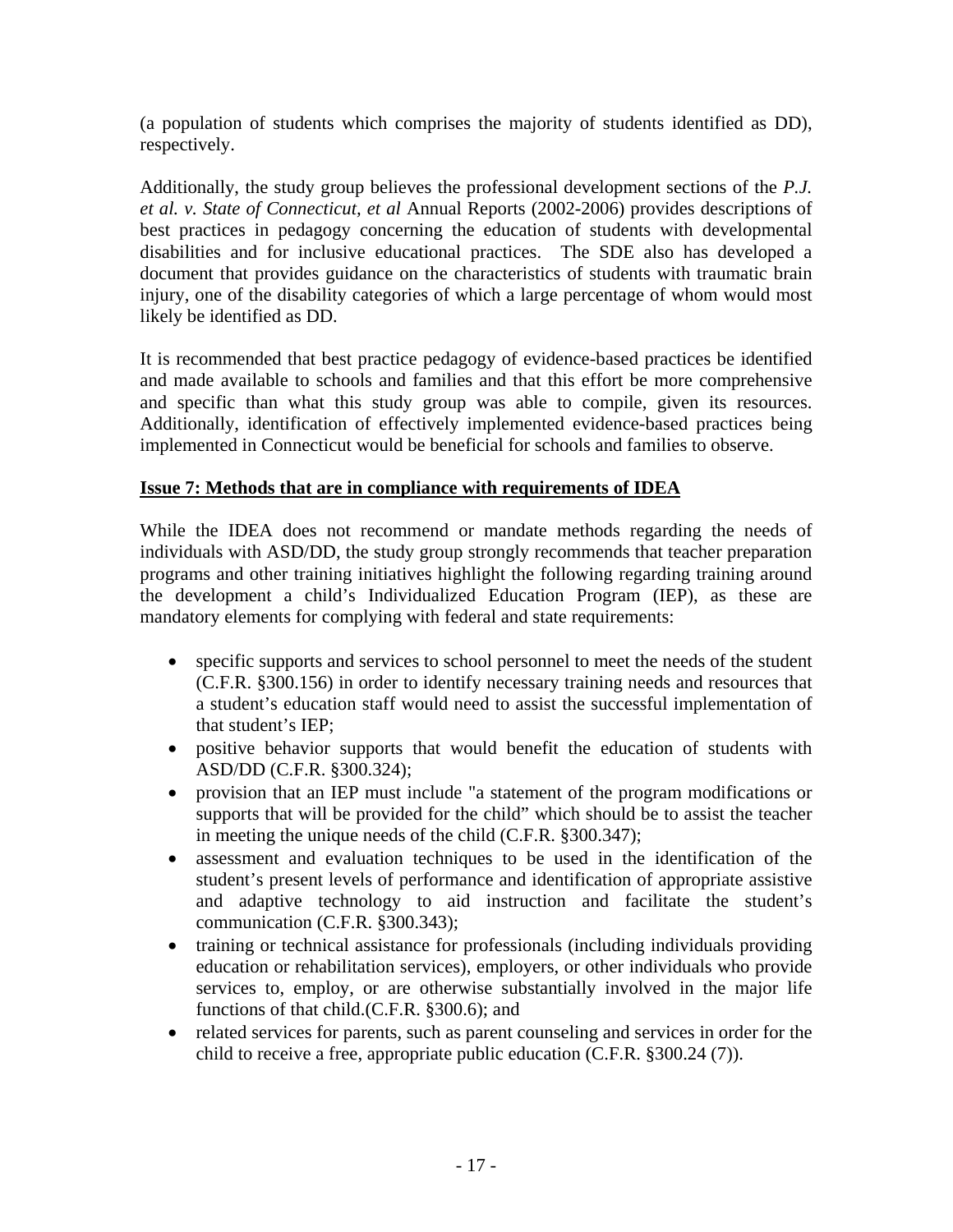The IDEA also provides that the IEP team must include "an individual who can interpret the instructional implications of evaluation results..." 20 USC Section  $1414(d) 1(B)(v)$ . Additionally, the IDEA (C.F.R. §300.156) maintains that the State Education Agency (SEA) establish and maintain qualifications to ensure that personnel are appropriately and adequately prepared and trained and have the content knowledge and skills to serve children with disabilities. As it applies to educator preparation, consistent with §300.156 and section  $612(a)(14)$  of the Act, Connecticut is responsible for ensuring that teachers, related services personnel, paraprofessionals and other personnel serving children with disabilities under Part B of the Act are appropriately and adequately prepared and trained and have the content knowledge and skills required to serve children with disabilities.

## **Issue 8: Budget and Time Line**

Special Act 08-5 requested that a budget and time line for implementing the statewide plan be developed. Given the current economic situation in Connecticut, the study group recognized that requesting funds to implement this plan in a timely manner poses great challenges in decision-making regarding where to allocate the states' limited resources. The budget proposed is intended to provide a realistic expectation of necessary resources. Please refer to page 27 of this report following the General Recommendations section for this information.

## **Issue 9: Steps to Assess Impact**

Special Act 08-5 requested that the study group develop an assessment of the impact of this statewide plan. Please refer to page 23 of this report following the General Recommendations section for this information.

# **II. B. Proposed Categories for Personnel Preparation and Training**

The Act specifically requested recommendations for a statewide plan to incorporate methods of teaching children with autism and other developmental disabilities into:

- Programs for teacher preparation;
- Requirements and competencies for candidates seeking Initial and Provisional educator certificates;
- In-service training; and
- Training and competencies for paraprofessionals, related services professionals, early childhood certificate holders, administrators and parents.

As recommended in Issue #1 of Section II A the development of teacher preparation and in-service trainings should reference four sources when preparing and educating school personnel and parents: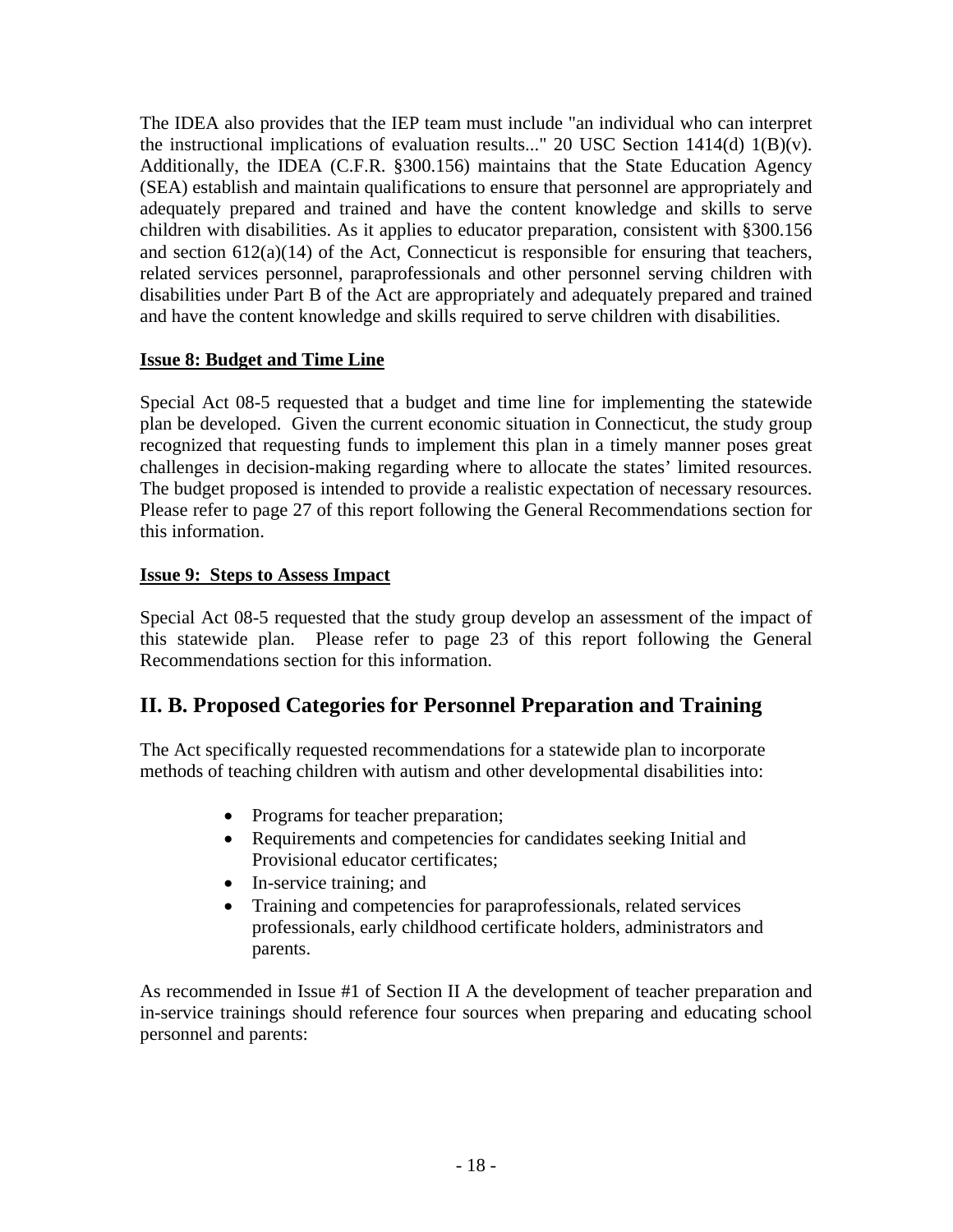- (1) Connecticut's Common Core of Teaching competencies identified by the SDE for initial teacher preparation (Appendix 7) and regulatory requirements (Appendix 8);
- (2) the competencies identified by the Council for Exceptional Children in the areas of mental retardation/DD as well as the newly proposed National Teaching Competencies for Educating Individuals with ASD identified by the Council for Exceptional Children (CEC) for the education of students with ASD (Appendix 6);
- (3) the relevant SDE guidelines and publications including guidelines on the identification of children and youths with ASD, for students with intellectual disabilities, a screening tool for traumatic brain injury, transition document with specifics on students with developmental disabilities and guidelines for paraprofessionals; and
- (4) the areas of need identified through the surveys and public forums conducted during this study (refer to Issue #3 of Section II A. Training priorities should include social skills, communication, behavior management and understanding the unique differences of students defined for this Act.

The study group recommends the following approach to incorporating these methods into the various personnel preparation and training opportunities:

## **EDUCATOR Preparation and Training**

## *Entry Level Educators and Those Seeking A Provisional Certificate*

This level of training addresses what entry level teachers, including those seeking an early childhood certificate, need to know for educating students with ASD/DD upon seeking Initial and Provisional certification. This level of training is offered at teacher preparation institutions and organizations providing alternative routes to certification for the entry level teacher, including educators in early childhood.

The SDE, in collaboration with appropriate partners in higher education, will provide guidance for developing course syllabi and course content for meeting the required SDE teacher preparation competencies and needs of children and youth with an ASD/DD. This work will inform the pre-service competencies for entry level educators which include:

- Development and characteristics of students with ASD/DD;
- Evidence-based/standards-based instruction;
- Evidence-based classroom and behavior management;
- Assessment;
- Professional behaviors and responsibilities.

## *Educators Seeking A Professional Certificate*

This level of training addresses more specific attitudes, knowledge and skills for teachers seeking professional certification who would be interested or were currently educating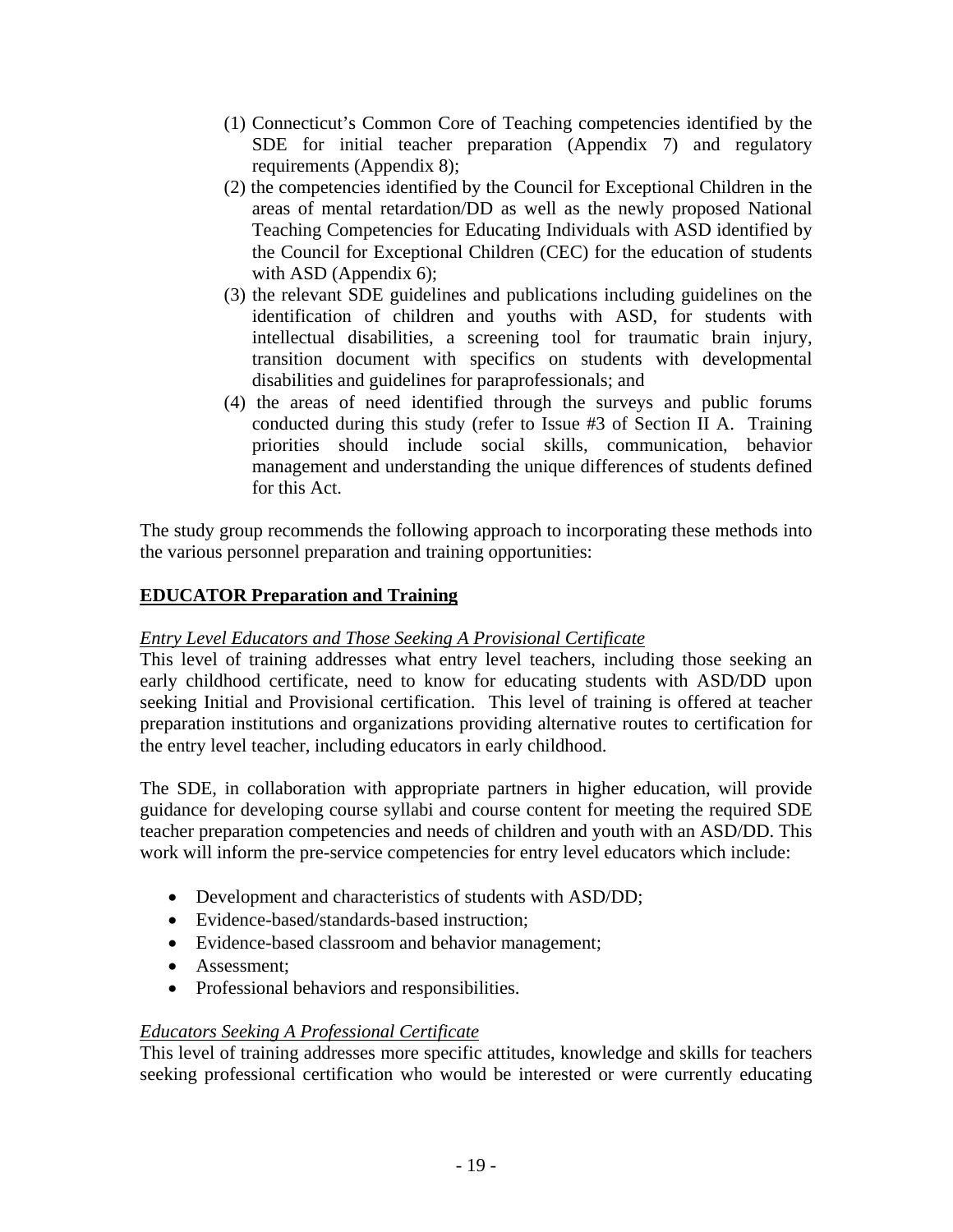students with ASD/DD. This tier of instruction would be appropriate for entry level special educators who were educating students with ASD/DD.

This level of training may be offered as graduate credit or CEUs at teacher preparation institutions and organizations or CEUs at school districts providing in-service training and would be appropriate for the teacher seeking a Professional Educator certificate.

The SDE, in collaboration with appropriate partners, would develop training modules specific to ASD/DD that teacher preparation programs or in-service training organizations could follow when developing course syllabi/instruction or preparing for workshops, training or technical assistance to teachers already providing services to children with ASD/DD or whom are interested in learning more about this population of students.

The competencies that an educator would need at this level would be based on the competencies identified by the Council for Exceptional Children in the areas of mental retardation/DD as well as the newly proposed National Teaching Competencies for Educating Individuals with ASD identified by the Council for Exceptional Children for the education of students with ASD (Appendix 6) and the findings from the public meetings and online surveys conducted for this study.

#### *Special Educators/Advanced Preparation*

This level of training addresses areas of expertise specifically geared for educators that are interested in becoming special educators or acquiring more advanced expertise in the area of ASD/DD.

This level of training may be offered as graduate credit or CEUs at teacher preparation institutions and organizations, or CEUs at school districts providing in-service training, and would be appropriate for the teacher seeking a Professional Educator certificate.

The SDE, in collaboration with appropriate partners, would develop training modules specific to ASD/DD that teacher preparation programs or in-service training organizations could follow when developing course syllabi/instruction or preparing for workshops, training or technical assistance to teachers already providing services to children with ASD/DD or whom are interested in learning more about this population of students and want to develop specific expert level knowledge and skills.

#### **PARAPROFESSIONAL Preparation and Training**

Connecticut has established requirements for paraprofessionals and as indicated in this study's findings and from the study group's review of the literature, paraprofessional development is critical in ensuring positive results on student learning as it pertains to individuals with an ASD or DD. Paraprofessionals need access to training where the content is concerned with evidence-based practices that lead to meeting the needs of the students they are serving.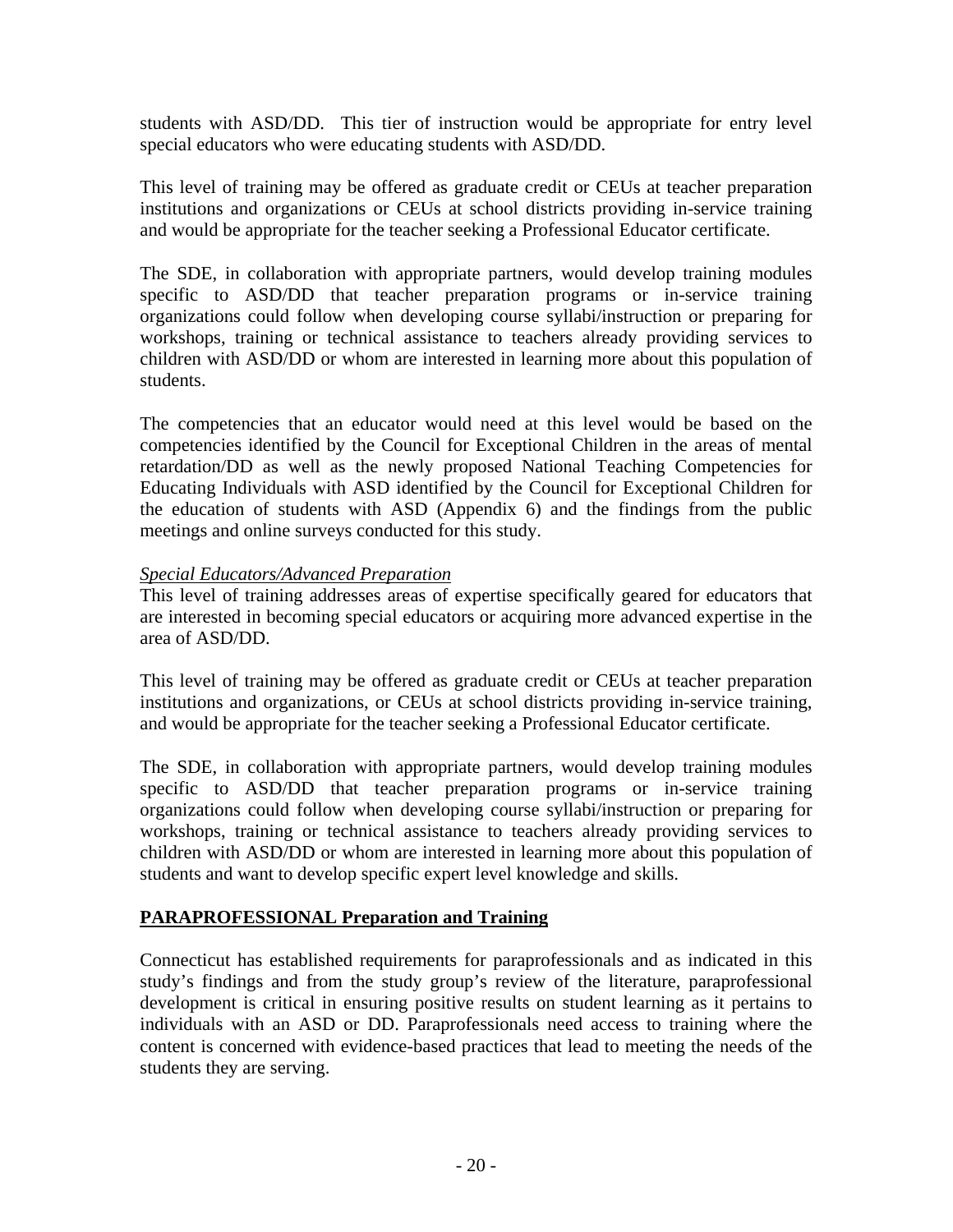### *Entry Level Paraprofessional*

This tier addresses what all entry level paraprofessionals need to know for working in classrooms that serve this population. CREC currently offers on line training modules that would meet this tier of training for paraprofessionals in general education classrooms that serve students with ASD/DD.

#### *Paraprofessional*

This level addresses more specific attitudes, knowledge and skills for paraprofessionals who are currently working or intend to work specifically with students with ASD/DD. CREC, in collaboration with the SDE and SERC, is currently creating advanced training modules that would be appropriate for this tier of paraprofessional training.

## **RELATED SERVICE PROVIDERS Preparation and Training**

The SDE should develop guidance documents regarding ASD/DD to be provided to colleges and universities that provide certification or licensing credentials for personnel who work in schools where students with ASD/DD receive an education. These guidance documents would also be provided to school districts that employ these professionals where students with ASD/DD receive and education.

The SDE, in collaboration with appropriate partners, would develop these guidance documents specific to ASD/DD concerning the role of other professionals including school administrators, school counselors, occupational therapists, physical therapists, nurses, social workers and school psychologists. Guidelines would be intended for use by colleges and universities or in-service training organizations, including school districts, as references when developing course syllabi/instruction or preparing for workshops, training or technical assistance to the appropriate professional group teachers already providing services to children with ASD/DD or whom are interested in learning more about this population of students.

The competencies in this guidance document would be based on the competencies identified by the Council for Exceptional Children in the areas of mental retardation/DD as well as the newly proposed National Teaching Competencies for Educating Individuals with ASD identified by the Council for Exceptional Children for the education of students with ASD (Appendix 6) and the findings from the public meetings and online surveys conducted for this study.

#### **SCHOOL ADMINISTRATORS Preparation and Training**

The SDE should develop a guidance document regarding ASD/DD for colleges and universities regarding the preparation of school administrators who work in Connecticut schools. This guidance document also would be provided to school districts that employ these professionals.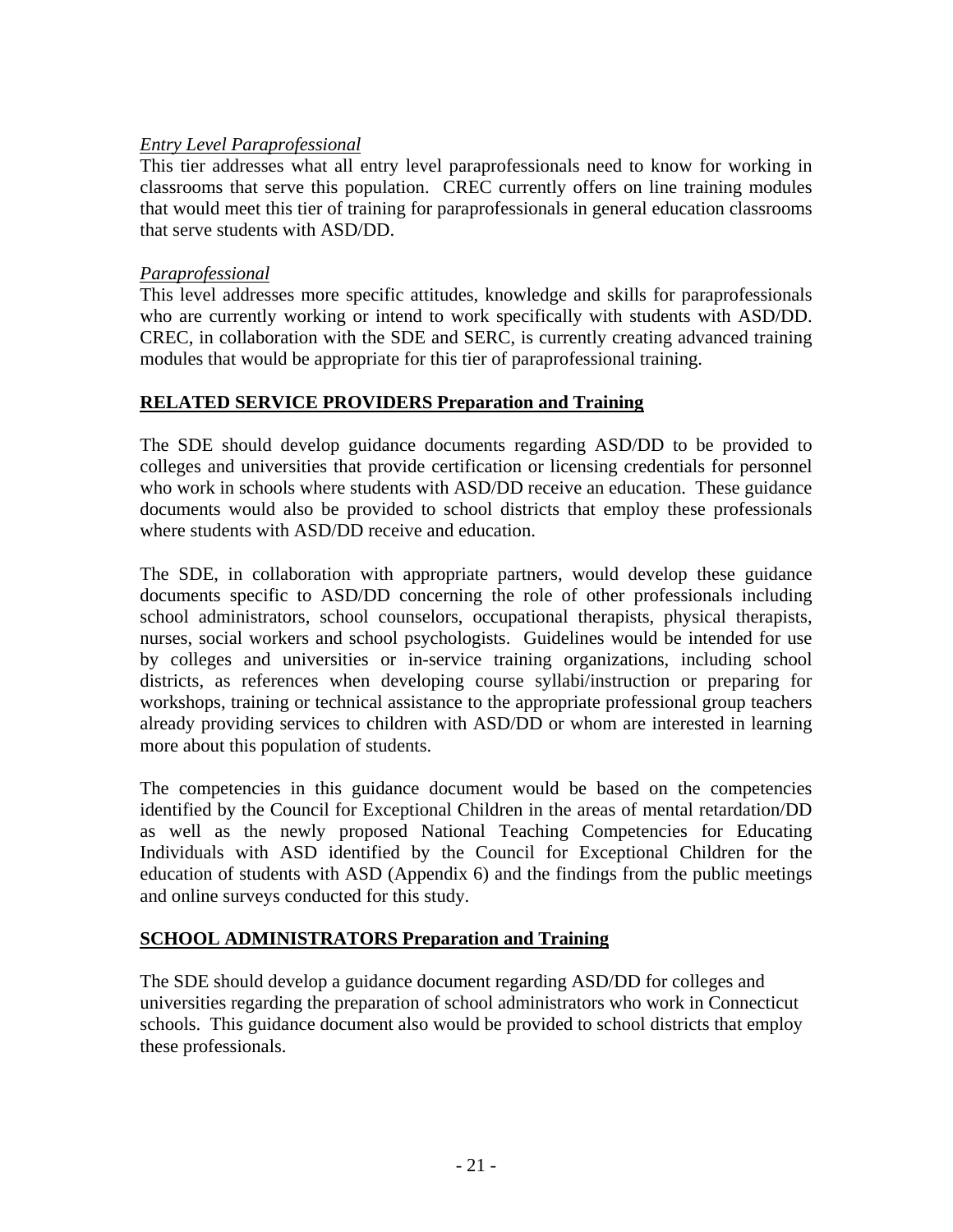The SDE, in collaboration with appropriate partners, would develop this guidance document specific to ASD/DD and school administrators. It would be intended for use by colleges and universities or in-service training organizations, including school districts as a reference when developing course syllabi/instruction or preparing for workshops, training or technical assistance to school administrators already providing services to children with ASD/DD or whom are interested in learning more about this population of students.

The competencies in this guidance document would be based on the competencies identified by the Council for Exceptional Children in the areas of mental retardation/DD as well as the newly proposed National Teaching Competencies for Educating Individuals with ASD identified by the Council for Exceptional Children for the education of students with ASD (Appendix 6) and the findings from the public meetings and online surveys conducted for this study.

## **PARENTS Training**

Parents of children with ASD/DD need to be closely involved in the educational process. Parents can learn techniques for teaching adaptive skills and managing the behavior of their children which maximizes the learning and improves the quality of family life. While there are several effective organizations across the state engaged in parent training and advocacy, as noted by survey respondents and meeting attendees, other respondents indicated problems in the relationships between parents and school districts in the areas of communication, forging partnerships and collaborating through the Individualized Family Service Plan (IFSP) for infants and toddlers and the IEP for students ages 3-21. As was noted within the public forums, opportunities for parents and district/school personnel to attend joint training on ASD/DD has been found to be an effective strategy for breaking done communication barriers and forging partnerships.

While tremendous responsibility falls to the parent as an advocate for their child and as the monitor of the IEP or IFSP, the parent is also in the position to support the learning at home. It is important for schools to recognize that parents need both initial training and on-going support to sustain efforts in building the home-school connection. Providing parents with a basic training course in teaching principles is often insufficient to ensure the sustainability of the student's skill acquisition outside of the regular school day.

Strategies and training for parents that will be supportive to families in their homes and that will help to clarify and build a better understanding of their child's instructional needs in school will need to be developed. Any training will be tailored to the unique needs of families and will be informed by the competencies identified by the Council for Exceptional Children in the areas of mental retardation/DD as well as the newly proposed National Teaching Competencies for Educating Individuals with ASD identified by the Council for Exceptional Children for the education of students with ASD (Appendix 6) and the findings from the public meetings and online surveys conducted for this study.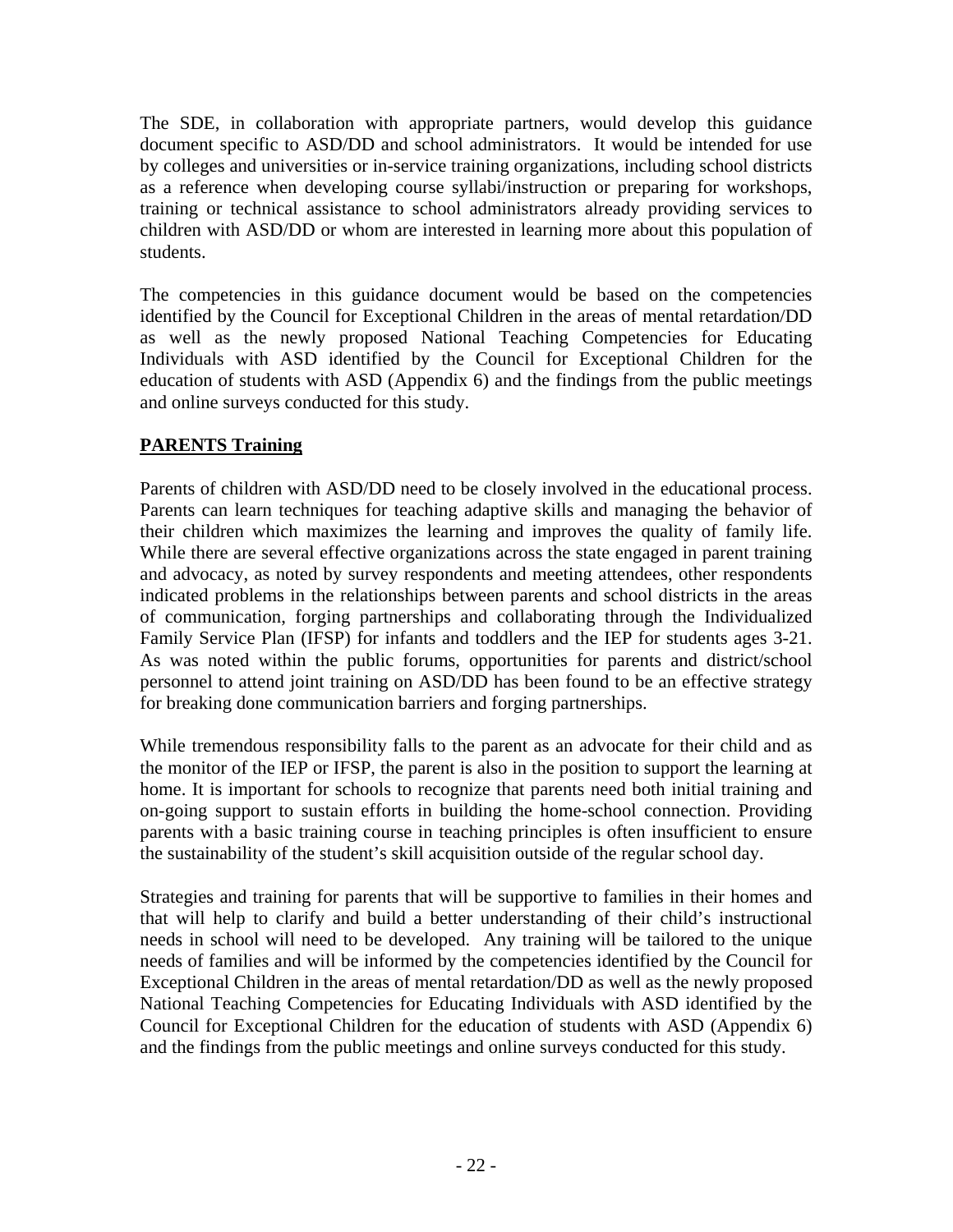# **III. Recommendations**

#### **Recommendation #1**

The Commissioner of the State Department of Education or his/her designee should seek advisement from a consortium of agencies in addressing the teaching of children with autism and other developmental disabilities. This Consortium should have as its core group the Commissioners of the Departments of Higher Education and Developmental Services or their designees and the President of Southern Connecticut State University or his/her designee. Additionally the Consortium should seek representation from:

- the University of Connecticut Health Center's Center of Excellence on Developmental Disabilities (UCEDD);
- the Parent Training and Information Center (PTI- Connecticut Parent Advocacy Center (CPAC);
- the State Education Resource Center (SERC);
- the Connecticut Chapter of the American Association of Colleges of Teacher Education (AACTE-CT);
- the Consortium of Independent Colleges;
- the alliance of Directors of Special Education of the Regional Educational Service Centers (RESCs);
- the Connecticut Council on Developmental Disabilities; and
- the Independent Advisory Council of the Division of Autism Services (IACDAS).

It is further recommended that the SDE, whenever possible and appropriate, invite individuals with ASD/DD and parents and family members of children with ASD/DD in the planning and development of recommendations emanating from this Consortium.

The Commissioner of Education should seek advisement from the Consortium in the following priority areas:

- 1. The identification of competencies necessary for preparing educators and school personnel to assist in creating consistency of expectations for staff knowledge, attitudes, skills and dispositions for educating children and youth with ADS/DD throughout the state's teacher preparation and in-service training programs.
- 2. The incorporation of best practices for educating children and youths with ASD/DD into:
	- the state approval process for education programs of institutions of higher education;
	- potential amendments to the special education requirements for all Initial teaching certificates and programs leading to Initial certification in special education as well as advanced programs beyond the master's degree for professionals seeking the issuance of an Administrator certificate;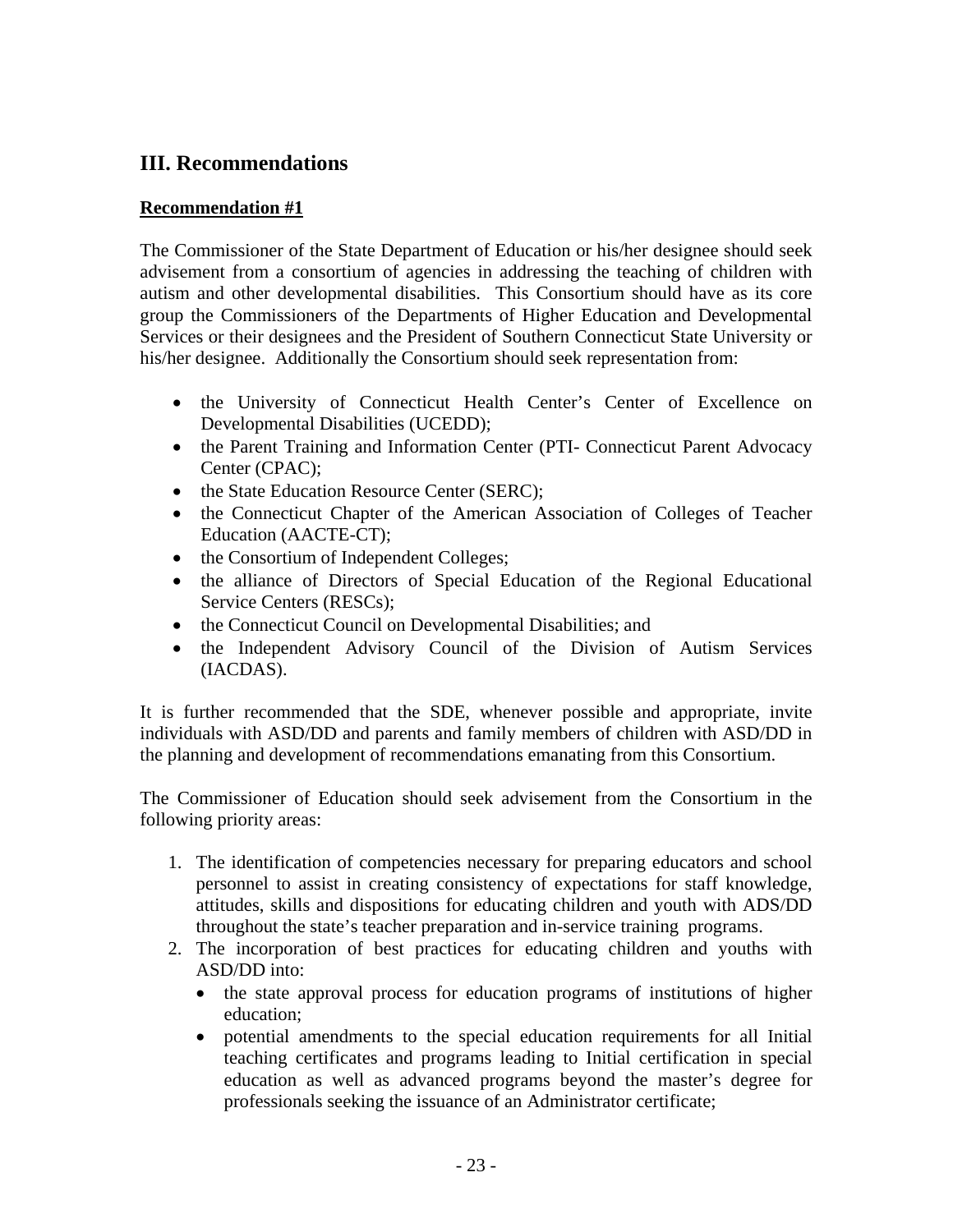- the CEU approval process for new teachers; and
- the approval process for the induction of new teachers (formerly known as the BEST Program).
- 3. The identification of funding sources to achieve these and other initiatives consistent with this report and any Special Act 08-5 requirements to follow.

The purpose of this recommendation is to promote ongoing collaboration between the organizations and agencies listed above and to solicit stakeholder and expert input to inform decision-making regarding educator preparation, requirements for continuing professional development of teachers, administrators, paraprofessionals and other educational personnel, and the provision of statewide training for teachers, administrators, parents and families regarding children defined by this Act.

#### **Recommendation #2**

The state should promote the establishment of a Center on Autism Spectrum Disorders at Southern Connecticut State University, whose primary mission is to coordinate information and training throughout the state to support children and youths with ASD. The Center would provide a centralized source of evidence-based information and training, and provide coordination and technical assistance to service providers, school districts and families throughout Connecticut. The primary components of the Center would focus on training coordination, resource dissemination, collaboration/networking and identification of effective practice. This Center would collaborate with organizations, including the Consortium, the RESCs, the SERC and the University Center for Excellence in Developmental Disabilities (UCEDD) in developing new and augmenting existing training programs, conducting applied and policy research and analysis, disseminating research-based practices and serving as a clearinghouse of trainings and resources. The director of the Center shall also be a member of the Consortium.

This Center will aid in assuring consistency in providing higher education faculty members, service providers, school personnel and families with access to the variety of resources available to address the unique needs of the children defined for this Act. This Center needs the expertise to develop training, provide technical assistance and be positioned to work extensively with school districts, teacher preparation institutions and other training and advocacy organizations. Training needs to be aligned with:

- (1) Connecticut's Common Core of Teaching competencies identified by the SDE for initial teacher preparation (Appendix 7) and proposed pre-service competencies (Appendix 8);
- (2) the competencies identified by the Council for Exceptional Children in the areas of mental retardation/DD as well as the newly proposed National Teaching Competencies for Educating Individuals with ASD identified by the Council for Exceptional Children (CEC) for the education of students with ASD (Appendix 6);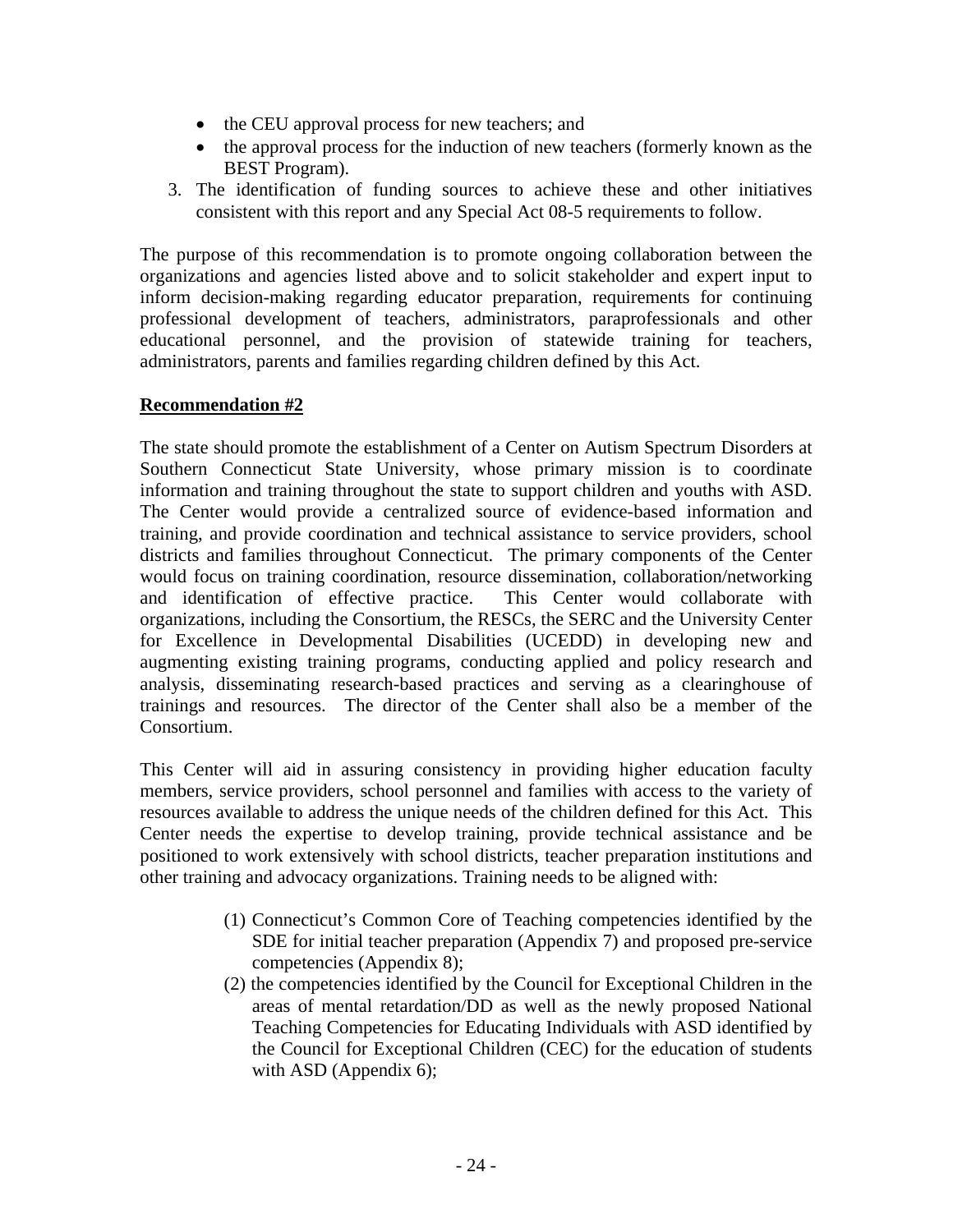- (3) the relevant SDE guidelines and publications, including guidelines on the identification of children and youths with ASD, for students with intellectual disabilities, a screening tool for traumatic brain injury, transition document with specifics on students with developmental disabilities and guidelines for paraprofessionals;
- (4) the areas of need identified through the surveys and public forums conducted during this study (refer to Issue #3). Training priorities should include: social skills, communication, behavior management and understanding the unique differences of students defined for this Act.

The Center should be charged to:

- 1. Develop and expand on-ground, distance and online learning opportunities that include offerings related to all areas of autism and related disabilities using evidence-based practices in assessment, instruction and curriculum development as the focus;
- 2. Develop and expand opportunities for in-district programs/child-specific training using evidence-based practices in assessment, instruction and curriculum development as the focus;
- 3. Provide coordinated team training for the RESCs, which would then function as the training team for teachers and staff members within school districts;
- 4. Work with multiple, community organizations to provide parent training and resource dissemination of important information to parents and other caregivers;
- 5. Work with all teacher preparation programs in Connecticut, develop expertise among the faculties on ASD/DD for inclusion into their educator preparation programs;
- 6. Develop a paraprofessional plan for training and support focused on ASD/DD in partnership with the SERC and the SDE's School Paraprofessional Advisory Council. This plan should be informed by the competencies and training modules and other source documents reviewed by the study group.
- 7. Develop training modules and guidance documents that address the competencies identified in this report, to be made available to institutions of higher education and other training organizations to assist in creating consistency of content to be delivered regarding staff knowledge, attitudes and skills for educating children and youths with ASD/DD throughout the state's teacher preparation and inservice training programs.
- 8. Conduct transdisciplinary summer clinics for children with ASD/DD as model training sites to allow for assessments, interventions and recreational opportunities;
- 9. Coordinate with universities in Connecticut to establish an applied research component to the Center that seeks to identify the scientific basis of the efficacy of specific interventions used with children and youths with ASD;
- 10. Conduct policy analysis that impacts children and youths with autism spectrum disorders;
- 11. Disseminate information to parents, professionals and paraprofessionals regarding translating research into evidence-based practice;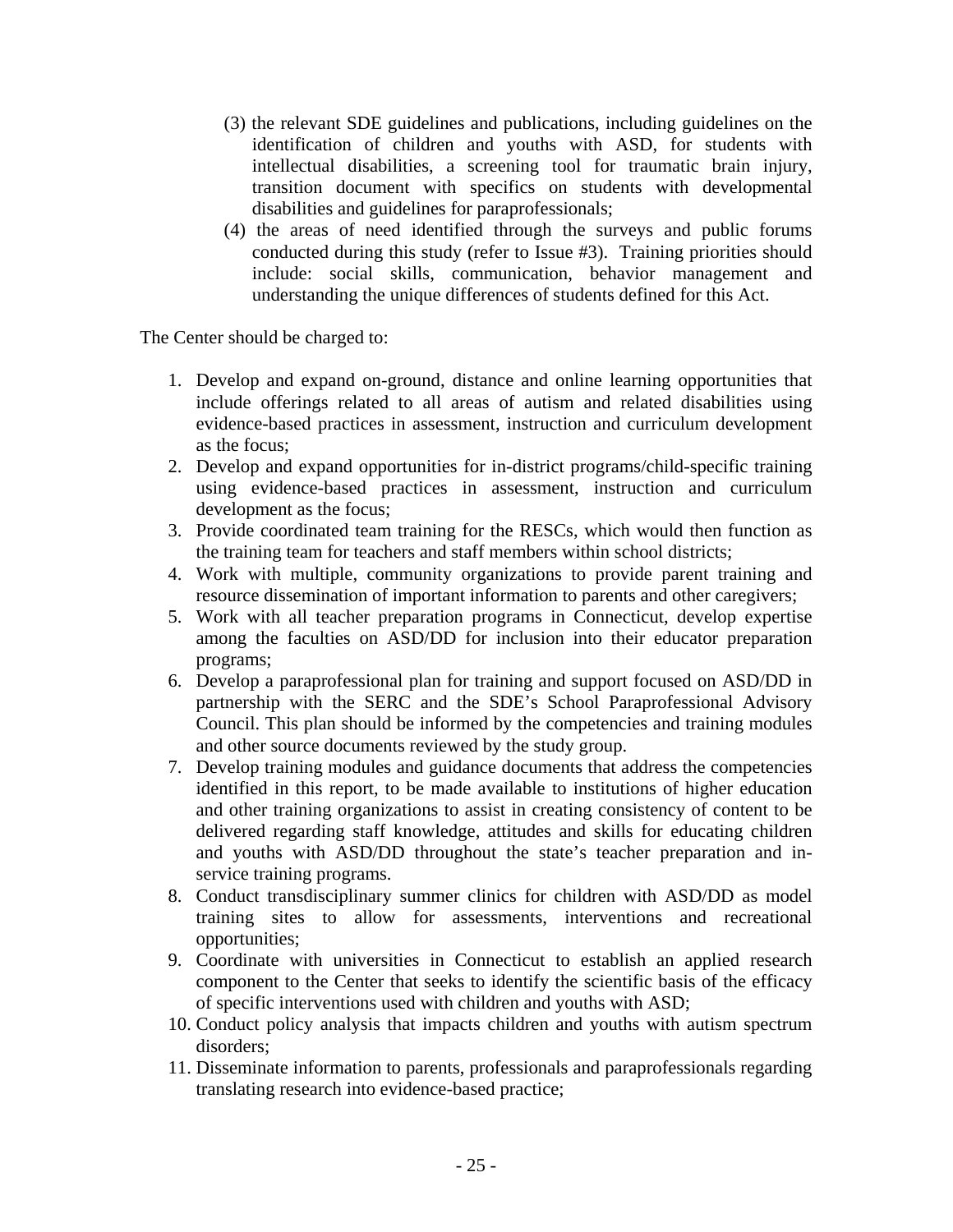- 12. Evaluate the effectiveness and impact of services and policies impacting children and youth with ASD; and
- 13. Apply for applicable state, federal and foundation grants to support the efforts of the Center to reach these goals.

The purpose of this recommendation is to assure consistency and coordination of information and services to teacher preparation institutions, service providers, school districts and families throughout all regions of the state in the use of evidenced-based and best practices for children and youth with ASD.

#### **Recommendation #3**

The State Department of Education, in partnership with the proposed Center on Autism Spectrum Disorders and the proposed Consortium, should identify and recognize effective implementation of evidence-based practices occurring throughout the state and arrange for school personnel and parents to speak with and observe the implementers of these practices for dissemination and replication.

The purpose of this recommendation is to assist families and school personnel in their access to and development of skillful and consistent application of evidenced-based and best practices for the education of children and youths with ASD.

# **IV. Budget**

Special Act 08-5 required the development of a proposed budget to support a statewide plan. Given the current economic situation in Connecticut, the study group recognized that requesting funds to implement this plan poses great challenges in decision-making regarding where to allocate the states' limited resources. The establishment of a Center on Autism Spectrum Disorders, in particular, will require the infusion of significant fiscal resources. For this reason, and because Southern Connecticut State University has already been seeking to support its initiatives in this area, SCSU is currently pursuing federal and foundation support to cover start-up costs. The budget makes good use of inkind contributions and minimal financial support for the Consortium and for identifying best practices across our state.

| <b>Recommendation #1- Consortium</b> |  |
|--------------------------------------|--|
| First-Year Budget                    |  |

| <b>Budget Category: Personnel</b>         |                                                 |
|-------------------------------------------|-------------------------------------------------|
| Consortium members – Representatives from | In-kind contribution                            |
| designated organizations and agencies     |                                                 |
| Part-time secretary (.5 FTE)              | In-kind contribution from<br>consortium members |
| <b>Benefits</b>                           | In-kind contribution                            |
| Travel                                    |                                                 |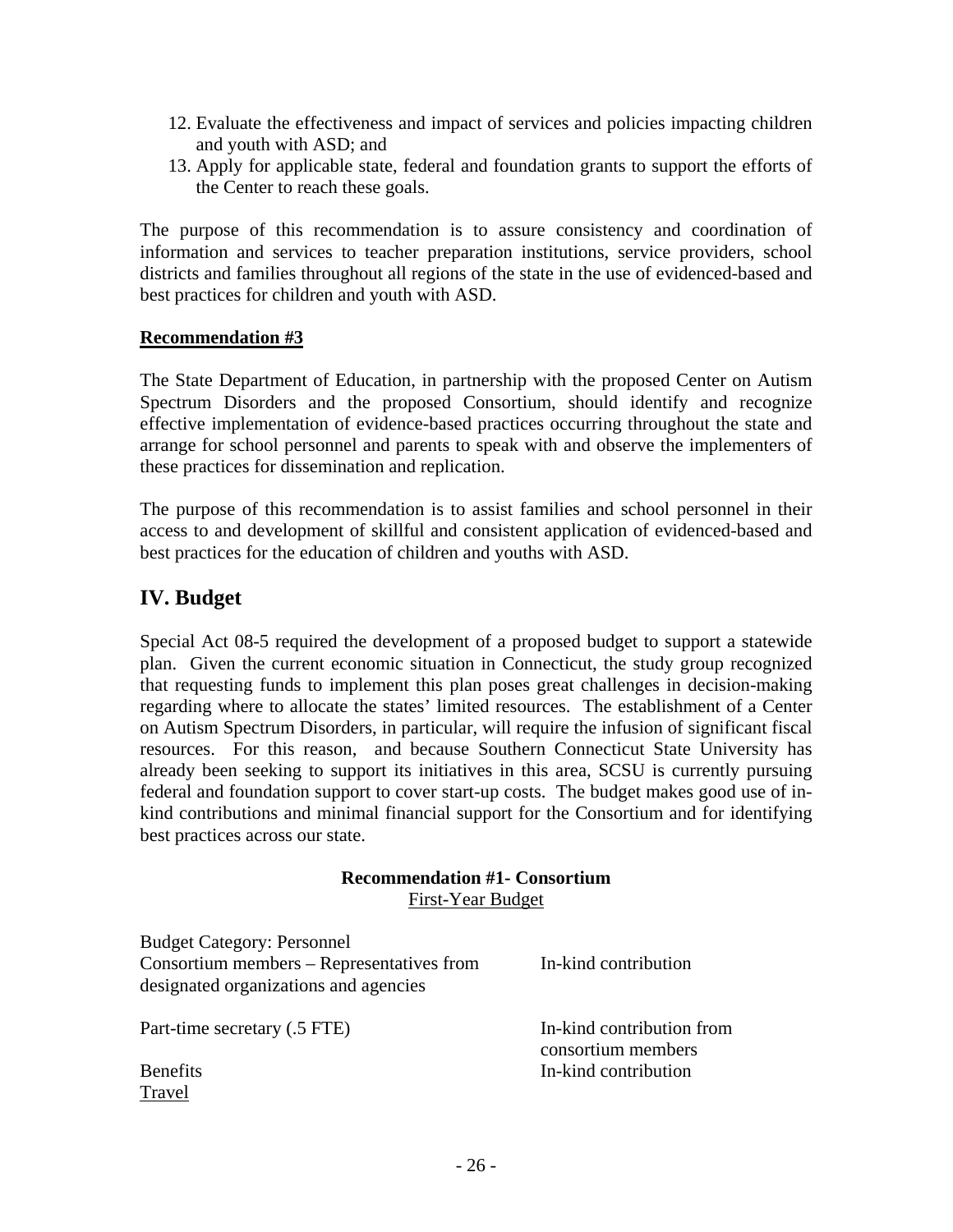| In/out of state based on state govt. travel rates                                    | In-kind contribution from<br>consortium members |
|--------------------------------------------------------------------------------------|-------------------------------------------------|
| <b>Equipment</b><br>Computer (workstation, desk, set-up, searches,<br>communication) | In-kind contribution from<br>consortium members |
| <b>Supplies</b><br>General office supplies, mailings, etc.<br>Work site              | \$1,500.00<br>In kind from agencies             |
| <b>Personal Service Contracts</b><br>Parent stipends                                 | \$3,000                                         |
| Total                                                                                | \$4,500                                         |

## **Recommendation #2- Center on Autism Spectrum Disorders**  First-Year Budget

| <b>Budget Category: Personnel</b>                 |           |
|---------------------------------------------------|-----------|
| <b>Executive Director</b>                         | \$100,000 |
| Trainers/Facilitators (2 @ \$60,000)              | \$120,000 |
| Secretary                                         | \$35,000  |
| Part-time parent advisor                          | \$20,000  |
| Benefits (40% of total)                           | \$100,000 |
| Travel                                            |           |
| In/out of state based on state govt. travel rates | \$1,000   |
| National conference                               | \$3,000   |
| <b>Equipment</b>                                  |           |
| Computer workstations $(5 \& 10,000)$             | \$50,000  |
| <b>Supplies</b>                                   |           |
| General office supplies, mailings, copying        | \$6,000   |
| <b>Library Materials</b>                          | \$1,000   |
| Web site/video production costs                   | \$50,000  |
| <b>Personal Service Contracts</b>                 |           |
| Parent stipends                                   | \$3,000   |
| <b>Expert Product Development</b>                 | \$61,000  |
| Total                                             | \$550,000 |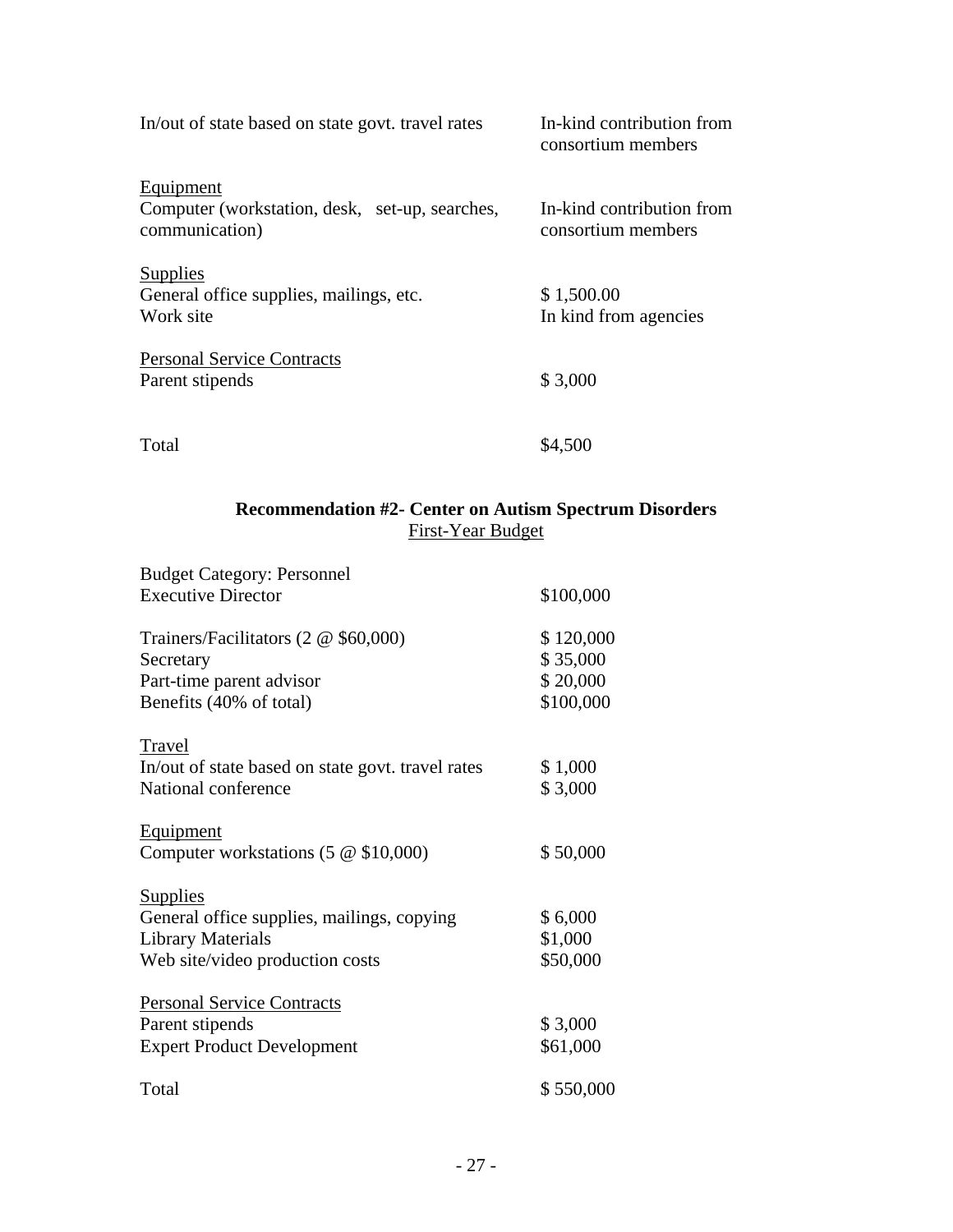## **Recommendation #3- Identification and Showcase of Evidence-Based Practices**  First-Year Budget

| Professional Technical                 |           |
|----------------------------------------|-----------|
| Grants to LEAs/Programs $(12@$25,000)$ | \$300,000 |
| <b>Printing Costs</b>                  | \$5,000   |
|                                        |           |
| Total                                  | \$305,000 |

# **V. Time Lines**

#### **Recommendation #1- Statewide Consortium for Educational Training and Technical Assistance Concerning Educating Children and Youths with ASD or Other DD**

*The proposal below describes the first year of activities necessary for implementing Recommendation #1.* 

| <b>Date</b>                       | <b>Task</b>                                                                                                                                                                                                                                                                            |
|-----------------------------------|----------------------------------------------------------------------------------------------------------------------------------------------------------------------------------------------------------------------------------------------------------------------------------------|
|                                   | 1. Convene Consortium and draft vision, mission and<br>purpose.                                                                                                                                                                                                                        |
|                                   | Review legislation and reports from the Special Act<br>2.                                                                                                                                                                                                                              |
| $July - August 2009$              | 08-5 Study Group.<br>3.<br>Conduct a task analysis of Special Act 08-5<br>recommendations for Consortium, make assignments                                                                                                                                                             |
|                                   | and develop a management plan.<br>Seek recommendations to inform the identification of<br>4.<br>best practice strategies across Connecticut and<br>proposal process for selection and verification of<br>demonstration models across state.                                            |
|                                   | 1. Establish criteria for evaluating the desired outcomes<br>of the Consortium as outlined in the Special Act 08-5<br>report.                                                                                                                                                          |
| <b>October - November</b><br>2009 | Seek advisement on professional learning<br>2.<br>opportunities, ASD/DD public education programs,<br>and federal/state requirements specific to preparing<br>personnel who work with pupils with disabilities that<br>would contribute to building on the Special Act 08-5<br>report. |
|                                   | 3. Conduct a Training Gap analysis (building on Special<br>Act 08-5 Preliminary Needs Assessment):<br>What is in place statewide?<br>What do we need?<br>What resources are necessary?                                                                                                 |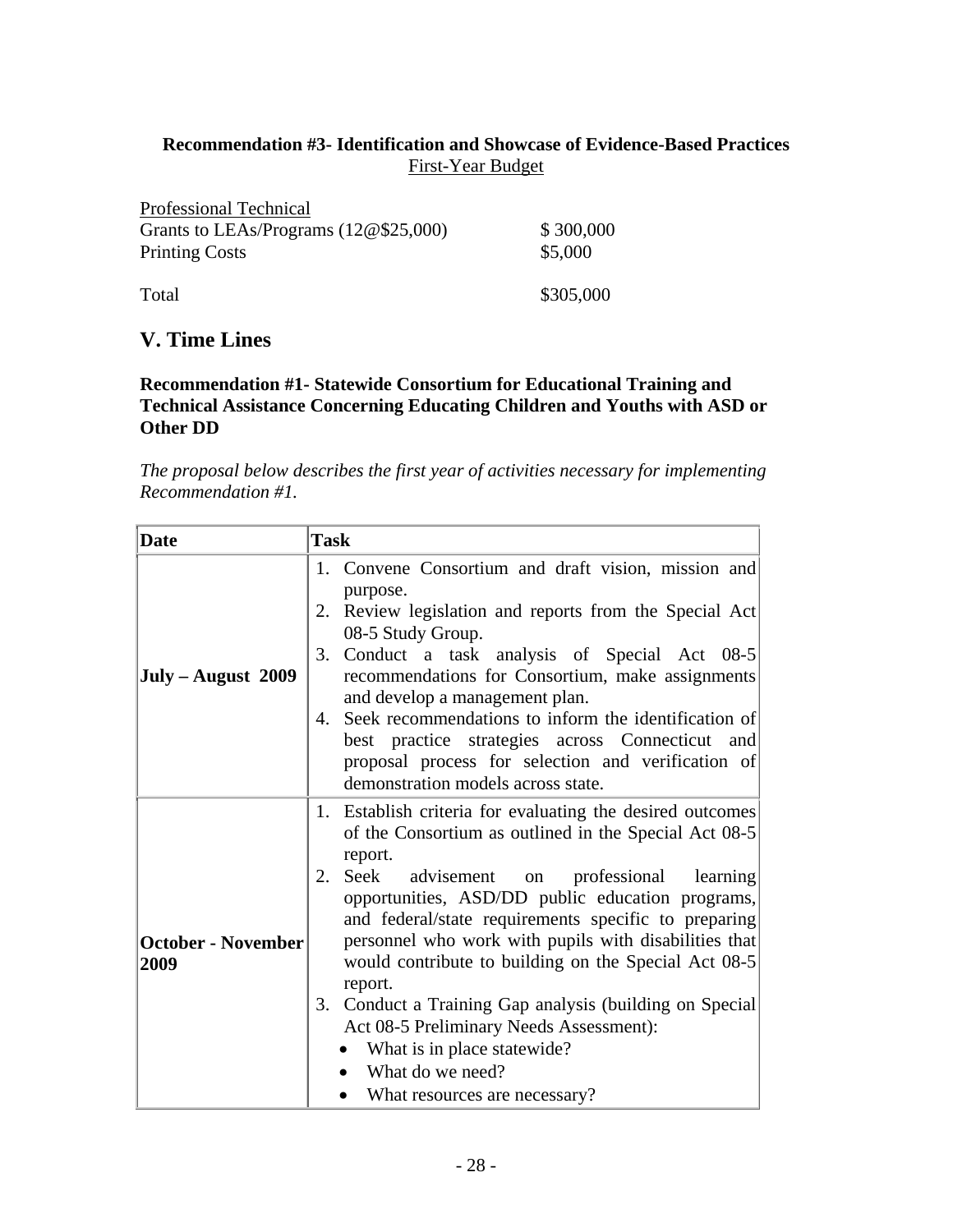| <b>January – February</b><br>2010 | 1.<br>2. | Run cost-benefit analysis of current<br>funding/<br>expenditures for personnel training with projections<br>made based on trend data statewide.<br>Suggest areas for in-service training and guidance<br>documents for pre-service training                                                                                                                                                                                                                                                                                                                                                                                                                     |
|-----------------------------------|----------|-----------------------------------------------------------------------------------------------------------------------------------------------------------------------------------------------------------------------------------------------------------------------------------------------------------------------------------------------------------------------------------------------------------------------------------------------------------------------------------------------------------------------------------------------------------------------------------------------------------------------------------------------------------------|
| <b>April – May 2010</b>           | 1.<br>2. | Review of state approval process for teacher<br>preparation programs, certification requirements and<br>CEU provider approval.<br>Seek advisement on further information needed for<br>statewide planning which addresses recommendations<br>in the 08-5 report (i.e.; Long-term strategic plan for<br>educational development, supports and trainings,<br>evidence-based goals focused on provisions for pupils<br>with ASD/DD, establishing performance standards and<br>benchmarking targets for IDEA-funded programs and<br>services and other federal or state-regulated entities,<br>measurable outcomes identified and time line and<br>management plan. |
| <b>July 2010</b>                  | 2.       | 1. Proposal for recommendations of any changes to<br>existing policies and practices drafted.<br>Annual report due on progress toward strategic plan<br>goals and objectives.                                                                                                                                                                                                                                                                                                                                                                                                                                                                                   |

## **Recommendation #2: A Center for Autism Spectrum Disorders (CASD)**

*The proposal below describes the first year of activities necessary for implementing Recommendation #2.* 

| Date               | <b>Tasks</b>                                                                                                                                                                                                                                            |
|--------------------|---------------------------------------------------------------------------------------------------------------------------------------------------------------------------------------------------------------------------------------------------------|
| <b>July 2009</b>   | Convene planning team to draft vision, mission and purpose of the CASD.<br>Review legislation and reports from the 08-5 Study Group.                                                                                                                    |
|                    | Conduct a task analysis of 08-5 recommendations for Consortium, make<br>assignments and develop a management plan.                                                                                                                                      |
| <b>August 2009</b> | Development of multi-year strategic plan for the Center for Autism<br>Spectrum Disorders in partnership with Consortium – goals, objectives,<br>benchmarks and action strategies identified. Statewide partners identified<br>and review draft of plan. |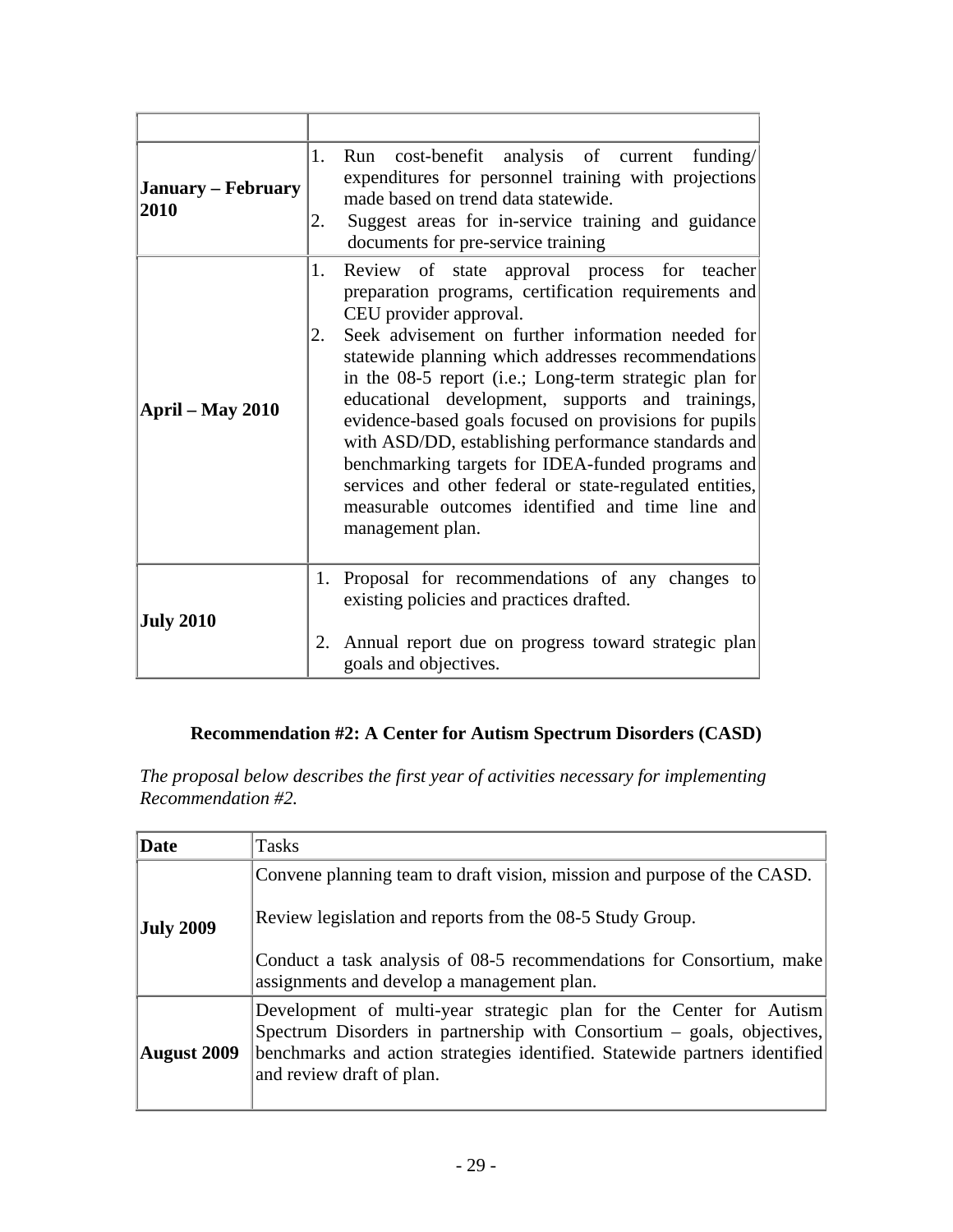|                                | Primary components of the Center articulated and three-tiered model of<br>support for training developed and reviewed by statewide partners.                                                                                                                                                                                                                                                                                         |
|--------------------------------|--------------------------------------------------------------------------------------------------------------------------------------------------------------------------------------------------------------------------------------------------------------------------------------------------------------------------------------------------------------------------------------------------------------------------------------|
| <b>September</b><br>2009       | Professional competencies for those working with children and youths with<br>ASD/DD drafted in consultation with the Consortium drafted and reviewed<br>by statewide partners.                                                                                                                                                                                                                                                       |
| October 2009                   | Establish criteria in consultation with the Consortium for desired outcomes<br>specific to training aligned with the necessary job tasks/standards and<br>competencies described in the 08-5 study report and aligned with<br>Connecticut's Common Core of Teaching and Council for Exceptional<br>Children standards.<br>Formulate business plan that identifies perspective donors, fiscal needs and<br>a time table for approval. |
|                                | Research in consultation with the Consortium resources available such as<br>public funds, infrastructure, educational/training programs, and support<br>services that will support Center development. Potential funding sources<br>targeted for the Center for Autism Spectrum Disorders identified.                                                                                                                                |
| <b>November</b><br>2009        | Develop request for funding and submit them to individuals, foundations<br>and perspective grantors.                                                                                                                                                                                                                                                                                                                                 |
|                                | Final draft of competencies, Center primary components, and three-tiered<br>training model complete.                                                                                                                                                                                                                                                                                                                                 |
|                                | Create and develop data collection procedures for all activities of the<br>Center.                                                                                                                                                                                                                                                                                                                                                   |
|                                | Establish staffing structure and finalize development plan that includes<br>budget and anticipated time line for implementation.                                                                                                                                                                                                                                                                                                     |
| <b>December</b>                | Create a marketing plan.                                                                                                                                                                                                                                                                                                                                                                                                             |
| 2009                           | Apply as a federal Center for Excellence and as a State Resource Center.                                                                                                                                                                                                                                                                                                                                                             |
|                                | Expansion of formal partnerships and collaborative projects across state<br>agencies and organizations.                                                                                                                                                                                                                                                                                                                              |
| January –<br><b>March 2010</b> | Using work from Consortium, engage in organized evaluation of current<br>programming and determine future agenda for consumer groups to provide<br>information about programming needs.                                                                                                                                                                                                                                              |
|                                | Development and dissemination of model for creating parent/professional<br>networks.                                                                                                                                                                                                                                                                                                                                                 |
| <b>April – June</b>            | Work with stakeholder groups to develop CEU course credit modules.                                                                                                                                                                                                                                                                                                                                                                   |
| 2010                           | Creation of mentoring group with school districts for supporting in-service                                                                                                                                                                                                                                                                                                                                                          |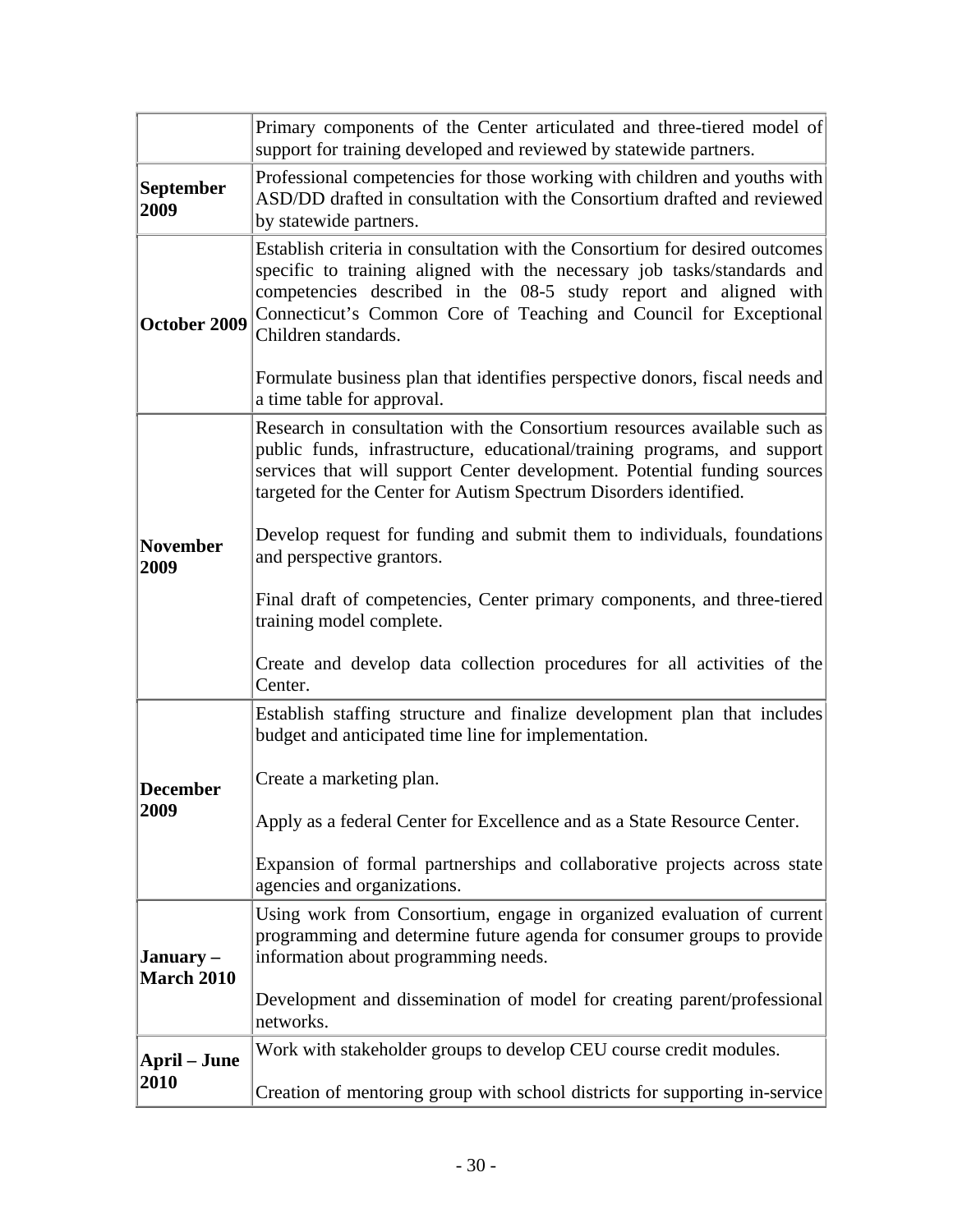|                  | teachers and support staff.                                                         |
|------------------|-------------------------------------------------------------------------------------|
|                  | Web site and other electronic communication networking infrastructure<br>developed. |
| <b>July 2010</b> | Funding for the Center for Autism Spectrum Disorders contacted/located/<br>secured. |

## **Recommendation #3: The Connecticut ASD/DD Evidence-Based Practices Project**

*The proposal below describes the first year of activities necessary for implementing Recommendation #3.* 

| <b>Date</b>                                                                                                                                                                                                                                                                                                                                                                                                                                                                                         | Task                                                                                                                                                                                                                                                                                                                                                                                                                                                                                                                                                 |  |  |  |
|-----------------------------------------------------------------------------------------------------------------------------------------------------------------------------------------------------------------------------------------------------------------------------------------------------------------------------------------------------------------------------------------------------------------------------------------------------------------------------------------------------|------------------------------------------------------------------------------------------------------------------------------------------------------------------------------------------------------------------------------------------------------------------------------------------------------------------------------------------------------------------------------------------------------------------------------------------------------------------------------------------------------------------------------------------------------|--|--|--|
| July – August<br>2009                                                                                                                                                                                                                                                                                                                                                                                                                                                                               | Convene Evidence-Based Practices Project team and review legislation<br>and reports from the 08-5 Study Group.<br>Environmental scan of programs in public and approved nonpublic<br>settings and resource allocations<br>Identify and inventory current practices, resources, supports, Web<br>sites, and materials in public and approved private schools.<br>Program/Services Gap analysis (building on 08-5 Preliminary Needs)<br>Assessment):<br>What is in place statewide?<br>$\bullet$<br>What do we need?<br>• What resources are necessary |  |  |  |
| Develop criteria for site selection and appropriate protocol materials<br>including intent to apply applications, application scoring rubric,<br>validation site visit observation tools, and so forth using recommendations<br><b>September</b><br>- from Consortium.<br>October 2009<br>Funding sources targeted, identified and/or secured to implement the<br><b>Connecticut ASD/DD Evidence-Based Practices Project</b><br>Development and communication.<br>Funding obtained to award grants. |                                                                                                                                                                                                                                                                                                                                                                                                                                                                                                                                                      |  |  |  |
| <b>November</b><br>2009                                                                                                                                                                                                                                                                                                                                                                                                                                                                             | Information session for interested applicants held.<br>Disseminate information and materials to public.                                                                                                                                                                                                                                                                                                                                                                                                                                              |  |  |  |
| <b>December</b><br>2009                                                                                                                                                                                                                                                                                                                                                                                                                                                                             | Applications received and evaluated by review team.                                                                                                                                                                                                                                                                                                                                                                                                                                                                                                  |  |  |  |
| <b>January 2010</b>                                                                                                                                                                                                                                                                                                                                                                                                                                                                                 | Site visits to prospective evidence-based practices.                                                                                                                                                                                                                                                                                                                                                                                                                                                                                                 |  |  |  |
| <b>February</b><br>2010                                                                                                                                                                                                                                                                                                                                                                                                                                                                             | Decisions made on model sites for pilot projects.                                                                                                                                                                                                                                                                                                                                                                                                                                                                                                    |  |  |  |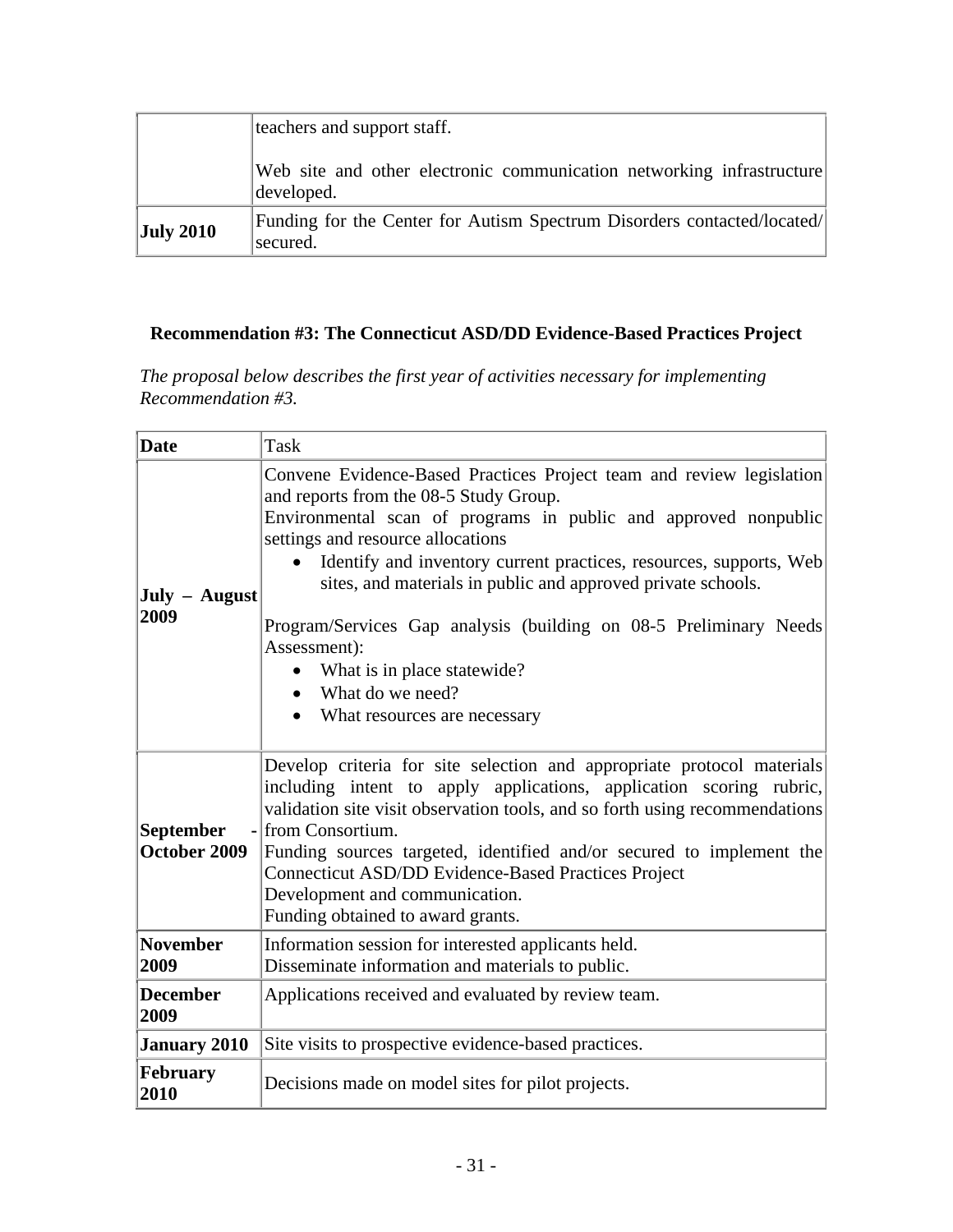| 2010      | <b>March - June</b> Disseminate evidence-based practice locations<br>Visitations occur |  |
|-----------|----------------------------------------------------------------------------------------|--|
| July 2010 | Evaluate project                                                                       |  |

# **VI. Assessing Impact**

Steps to assess impact of implementation on school readiness programs, elementary and secondary schools and institutions of higher education would require that a results-based accountability (RBA) measure be established. Although a more comprehensive assessment of impact is needed (this study group did not have the necessary resources to provide sufficient detail), the study group recommends a similar approach in measuring the impact of these ASD/DD statewide initiatives. Each entity tasked with the recommendations will be expected to oversee the development of measurable outcomes, identification of meaningful indicators, management design, analyses of quantitative and qualitative data, and use of results to monitor growth across initiatives. Legislators and senior agency staff members frequently require information on long-term outcomes (and, in some cases, inputs) while program and provider staff members require details on inputs, processes and outputs as well as outcomes. For each indicator, baseline data need to be collected to identify the starting point from which progress is examined and allows decision-makers to evaluate the progress of programs and policies. Assigning responsibility for indicator data collection to individuals or entities in an organization helps to assure that data will be regularly collected. Evaluation and data collection efforts should be targeted to assess use of project resources, professional development and technical assistance, evidence-based practices, as well as child, family and practitioner outcomes.

Information to be considered in this assessment of impact would include:

- Increasing the number of highly qualified personnel serving individuals with autism spectrum disorders and developmental disabilities;
- Implementing evidence-based practices for children and youths with ASD and DD equitably across regions;
- Documenting and using scientifically rigorous evaluation studies of the use of evidence-based practices at the preschool, elementary and middle/high school levels;
- Determining relationships of and making predictions based on pre- and in-service professional development to child, family, practitioner, and system levels outcomes; and
- Benchmarking toward a sustainable system of ongoing professional development and technical assistance for the provision of high quality services for individuals with ASD and DD.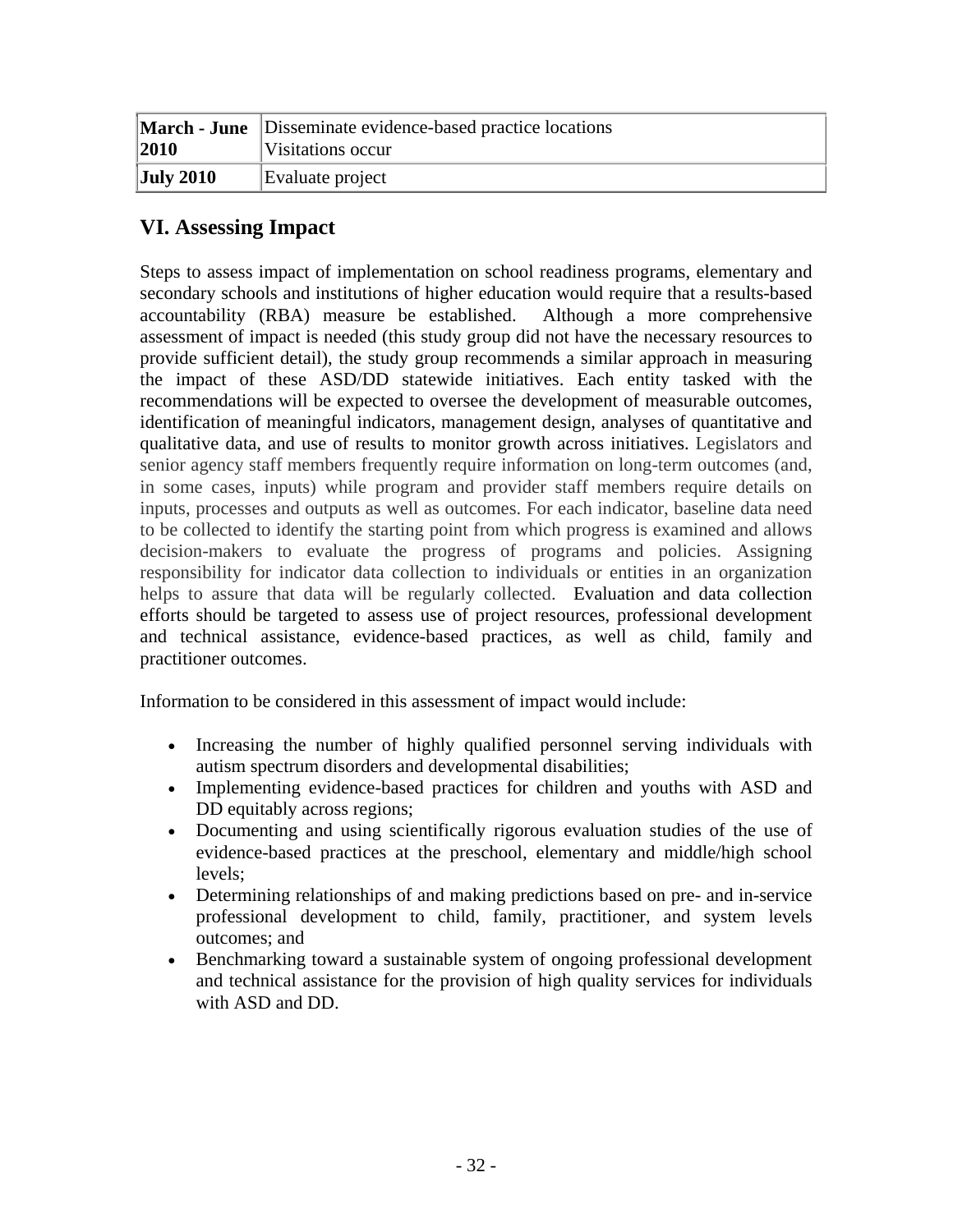# **VII. Concluding Remarks**

The study group has made a concerted, inter-agency effort to develop recommendations for a statewide plan concerning the teaching of children with autism spectrum disorders and other developmental disabilities. The study group has collaborated with many parents and professionals across the state, reviewed current best practices concerning these issues and developed a comprehensive policy analysis that details the steps necessary to deliver high quality educational services to a group of students often left behind. To this end, the study group hopes these efforts will merit recognition and support for the needs of this population of children and youths in Connecticut's schools.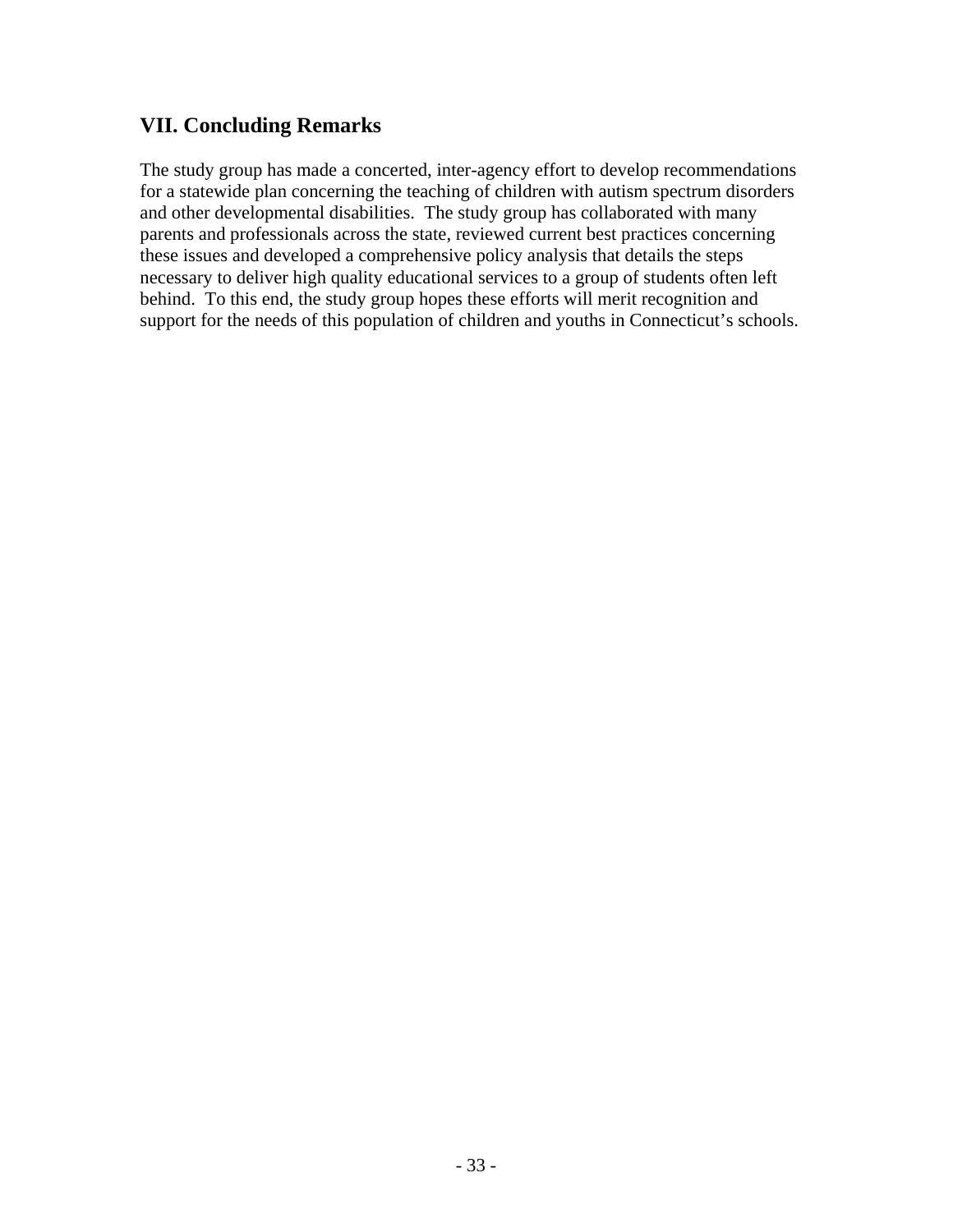#### **Endnotes**

<sup>1</sup> Autism spectrum disorders (ASD) are complex developmental disorders of neurobiological origin that are diagnosed on the basis of behavioral and developmental features. Specifically, ASD refers to the diagnosis given to those individuals identified as meeting the descriptive characteristics of either Asperger's Syndrome, Pervasive Developmental Disorder Not Otherwise Specified, Autism, Rett's Syndrome, or Childhood Disintegrative Disorder. ASD symptoms can occur in any combination and with varying degreesof severity. A consistently accepted triad of deficits characterizing ASD consists of social interaction, communication and repetitive behaviors. These behaviors may not become apparent in infancy, but usually become obvious during early childhood (18 months to 6 years).

² This set of skills, well recognized for improving learning, is utilized in many disciplines and incorporated into most higher education psychology and/or education programs. These skills for observing and changing behavior (operant and respondent conditioning) are utilized in education and business to improve performance of individuals in these situations. Applied behavioral analysis (ABA) principles are used pervasively in the teaching of students with and without disabilities, including students with ASD/DD.

³ In 1993, a handful of parents of school-aged children (i.e.; students) with mental retardation (the largest category of children within developmental disabilities and now referred to as intellectual disability) filed a class action lawsuit in Connecticut against the Connecticut State Department of Education alleging the state's lack of assurance of the protections of the Individuals with Disabilities Education Act for students with mental retardation/intellectual disability to receive a free appropriate public education in the least restrictive environment. This resulted in the P.J. et al., v. State of Connecticut, et al., Settlement Agreement in 2002. One of the explicit goals to be achieved during the five years was increased placement of students with intellectual disability in the regular education classroom, defined as 80% or more time with nondisabled peers. The agreement also stipulated a role for the state in monitoring the use of best practices in providing these students access to the general education curriculum and monitoring the progress of these students in the general education curriculum.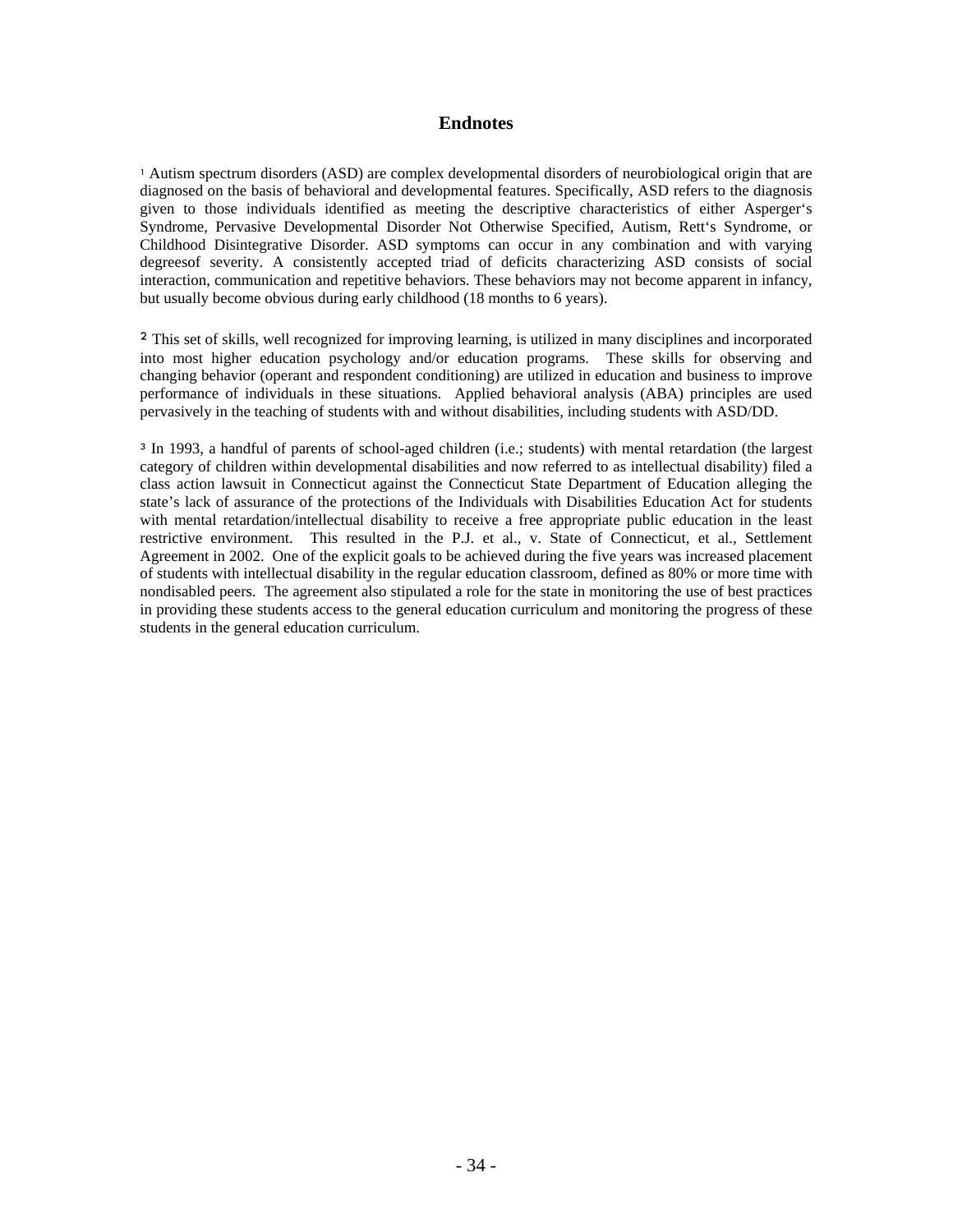**APPENDICES**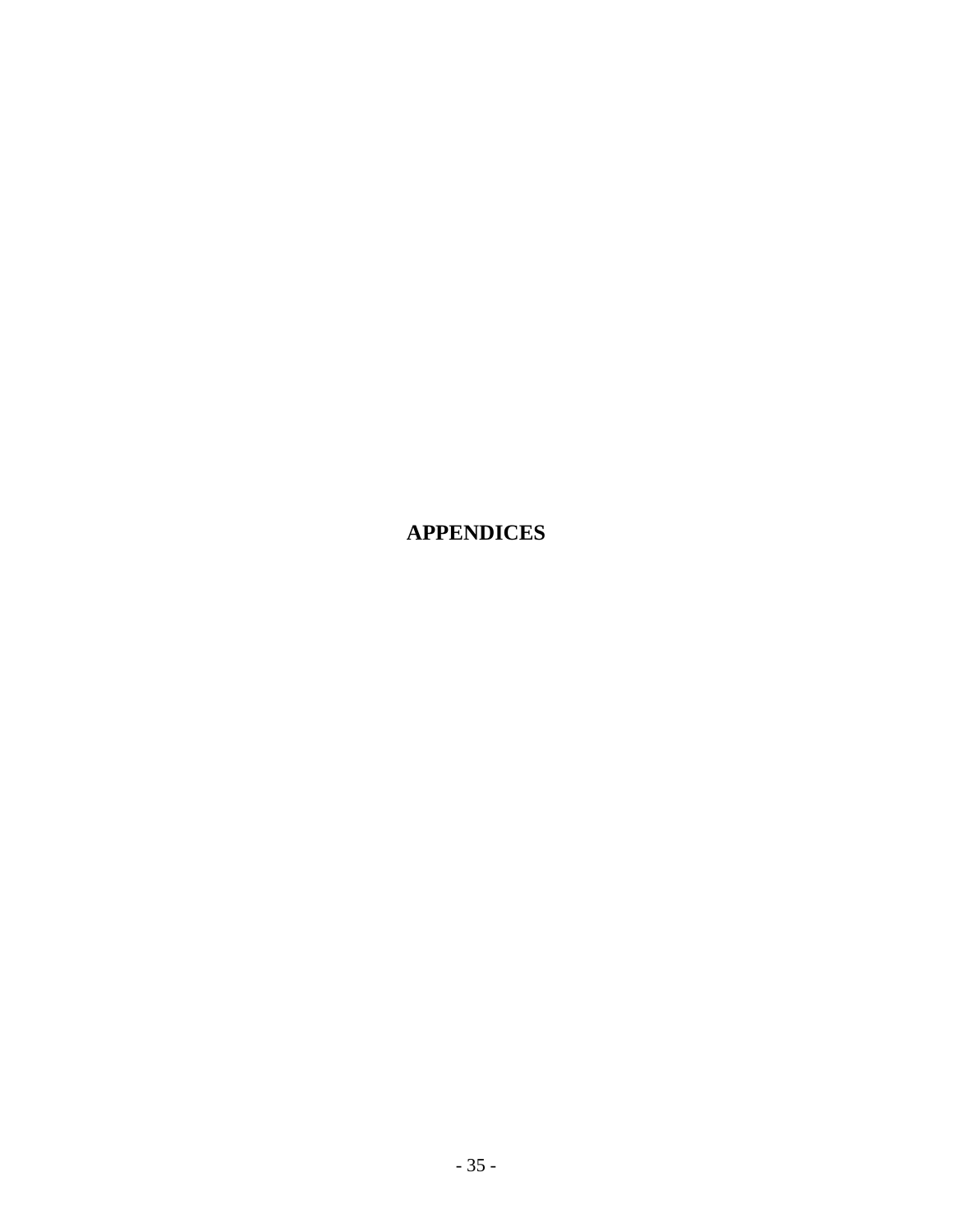

*Substitute House Bill No. 5590*

*Special Act No. 08-5*

*AN ACT CONCERNING THE TEACHING OF CHILDREN WITH AUTISM AND OTHER DEVELOPMENTAL DISABILITIES.* 

Be it enacted by the Senate and House of Representatives in General Assembly convened:

Section 1. (*Effective from passage*) (a) The Commissioners of Education, Higher Education and Developmental Services and the President of Southern Connecticut State University, or their designees, jointly and in consultation with such state, local and other entities as they deem appropriate, including, but not limited to, the constituent units of the state system of higher education, as defined in 10a-1 of the general statutes, independent colleges or universities, as defined in section 10a-37 of the general statutes, the State Education Resource Center, established under section 10-4q of the general statutes, and the regional educational service centers established under section 10-66a of the general statutes, shall define autism and developmental disabilities for purposes of this section, and develop recommendations for a comprehensive state-wide plan to incorporate methods of teaching children with autism and other developmental disabilities into:

(1) Programs for teacher preparation pursuant to section 10-145a of the general statutes;

(2) Requirements for candidates seeking an initial educator or provisional educator certificate pursuant to section 10-145b of the general statutes;

(3) In-service training pursuant to section 10-220a of the general statutes; and

(4) Training provided to school paraprofessionals pursuant to section 10-155j of the 2008 supplement to the general statutes, related service professionals, early childhood certificate holders, administrators and parents.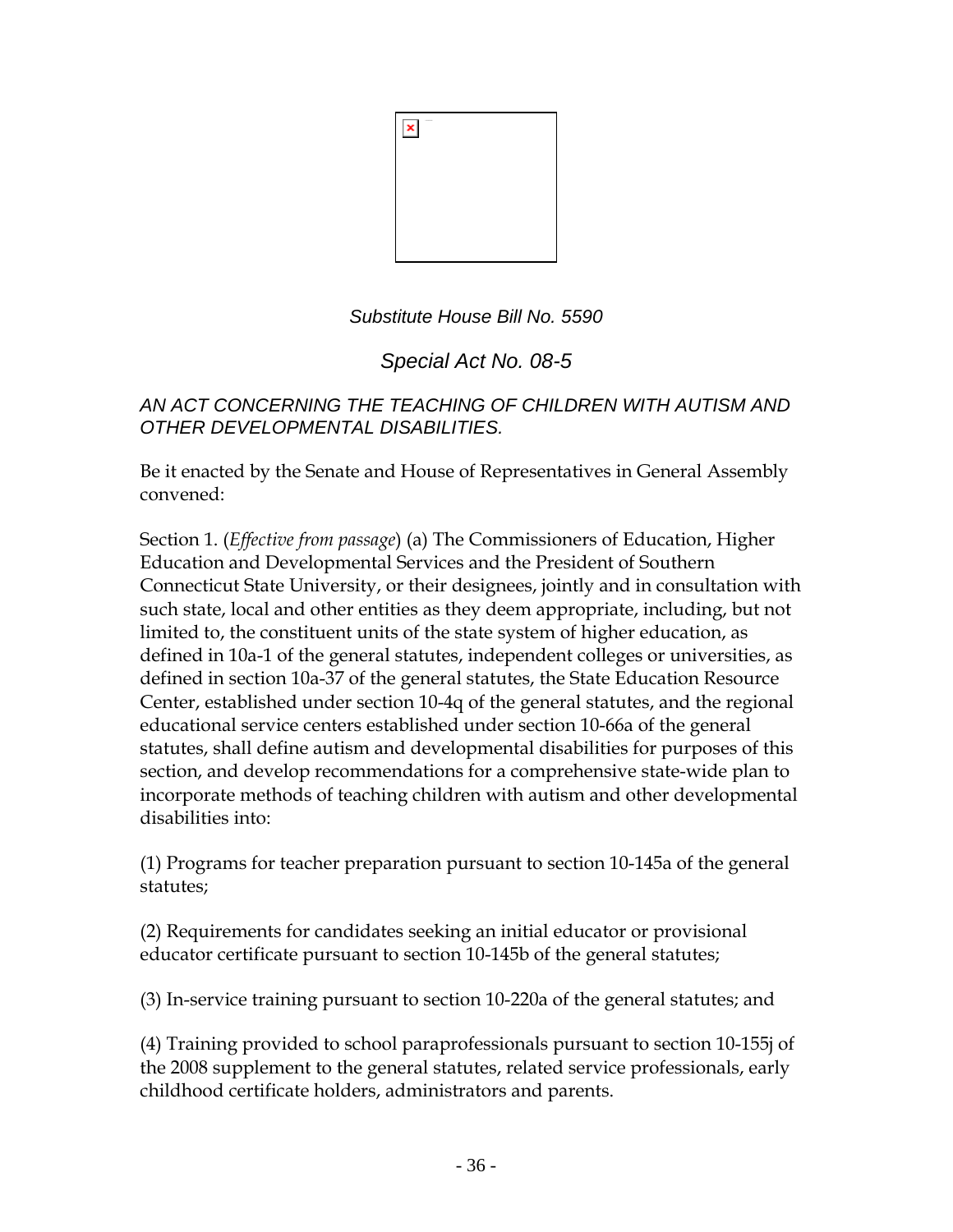(b) In developing recommendations pursuant to this section, the commissioner and chancellor, or their designees, shall, at a minimum, address the following issues related to the incorporation of methods of teaching children with autism and other developmental disabilities into the programs, requirements and training described in subsection (a) of this section:

(1) Competencies for individuals described in subdivisions (2) and (4) of subsection (a) of this section;

(2) Existing capacity to incorporate methods of teaching children with autism and other developmental disabilities into the programs, requirements and training described in subsection (a) of this section and the extent to which new capacity is needed at the elementary and secondary school levels and in institutions of higher education;

(3) The extent to which methods of teaching children with autism and other developmental disabilities need to be implemented in school readiness programs and grades kindergarten to twelve, inclusive;

(4) The availability of persons with expertise concerning the methods of teaching children with autism and other developmental disabilities;

(5) Collaborative partners who should be involved in the process of the development of training concerning the methods of teaching children with autism and other developmental disabilities;

(6) Best practices in pedagogy concerning the teaching of children with autism and other developmental disabilities, including research-based strategies that at a minimum address:

(A) Characteristics of students with autism and other developmental disabilities;

(B) Curriculum planning, curricular and instructional modifications, adaptations, and specialized strategies and techniques;

(C) Assistive technology; and

(D) Inclusive educational practices, including, but not limited to, collaborative partnerships;

(7) The incorporation of methods of teaching children with autism and other developmental disabilities into the programs, requirements and training described in subsection (a) of this section that are in compliance with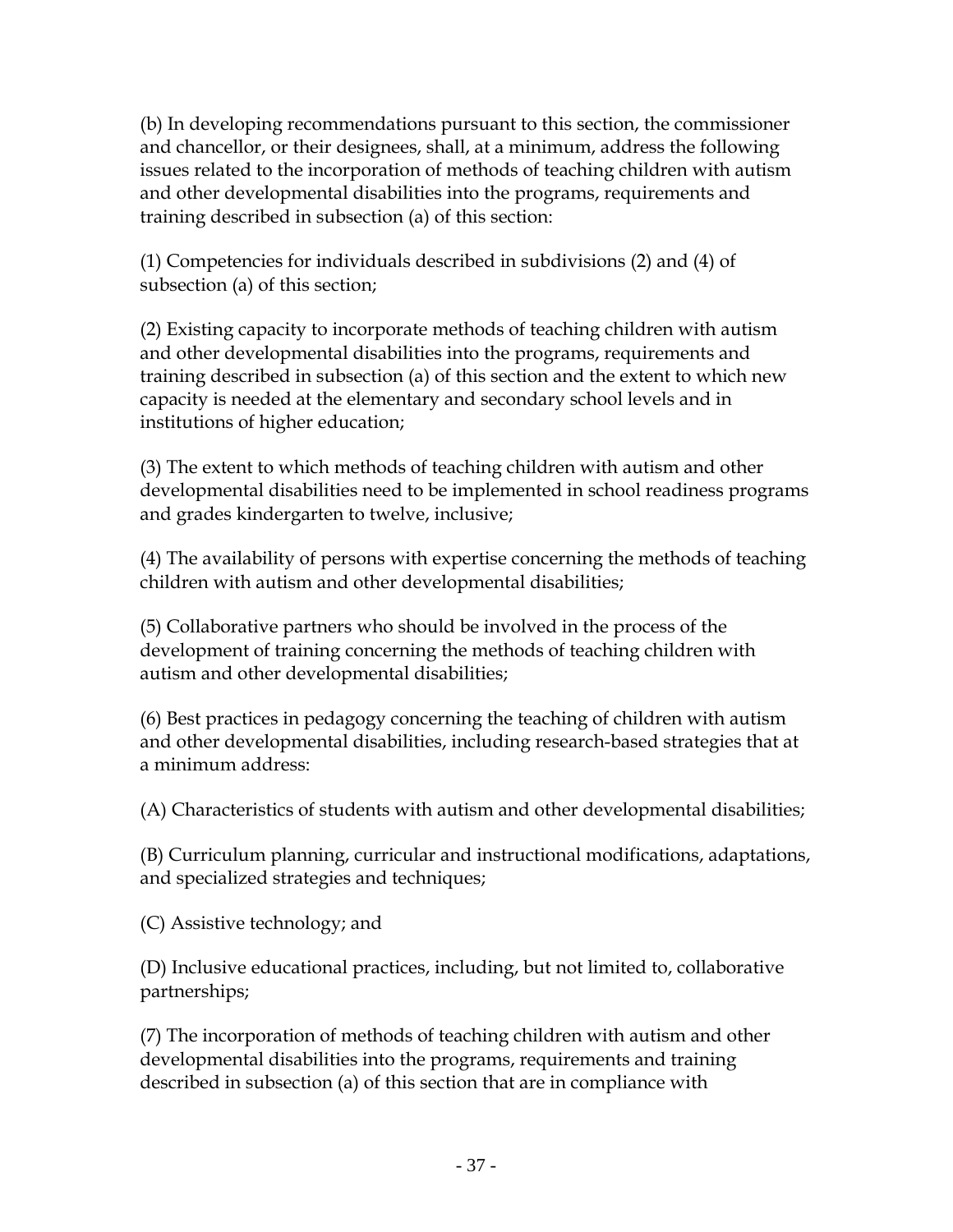requirements under the Individuals with Disabilities Education Act, 20 USC 1400 et seq. , as amended from time to time;

(8) A budget and timeline for implementation of the plan developed pursuant to this section; and

(9) Steps to assess the impact of the implementation of the plan developed pursuant to this section on school readiness programs, elementary and secondary schools and institutions of higher education.

(c) Not later than February 1, 2009, the Commissioner of Education and Chancellor of the Connecticut State University System, or their designees, shall, in accordance with the provisions of section 11-4a of the general statutes, report recommendations developed pursuant to this section to the joint standing committees of the General Assembly having cognizance of matters relating to education, public health and higher education.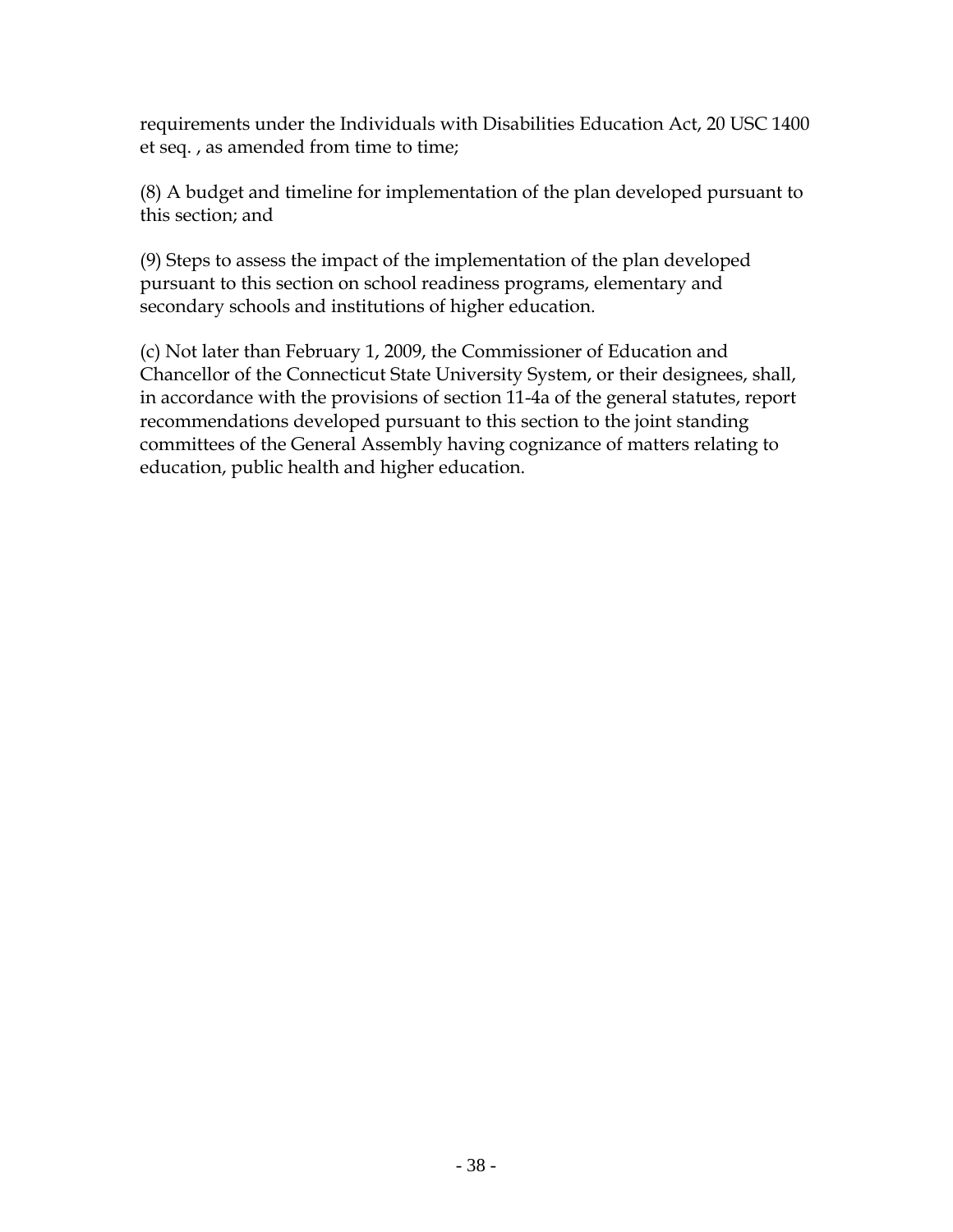#### **List of designees and meeting dates 2008-2009**

| Mark K. McQuillan, Commissioner        | Michael P. Meotti, Commissioner |
|----------------------------------------|---------------------------------|
| <b>Connecticut State Department of</b> | Department of Higher Education  |
| Education                              | 61 Woodland Street              |
| 165 Capitol Ave.                       | Hartford, CT 06105-2326         |
| Hartford, CT 06106-1630                | Tel: (860) 947-1801             |
| Tel: (860) 713-6500                    | E-mail: Meotti@ctdhe.org        |
| Fax: (860) 713-7001                    |                                 |
| $E$ -mail: mark.mcquillan@ct.gov       |                                 |
|                                        |                                 |
| Cheryl J. Norton, President            | Peter O'Meara, Commissioner     |
| <b>Southern Connecticut State</b>      | Connecticut Department of       |
| University                             | <b>Developmental Services</b>   |
| 501 Crescent Street                    | 460 Capitol Avenue              |
| New Haven, CT 06515-1355               | Hartford, CT 06106              |
| Tel: (203) 392-5250                    | Tel: (860) 418-6011             |
| Fax: (203) 392-5255                    | Fax: (860) 418-6009             |

#### **Designees - Special Act 08-5**

Ruth Eren, Ed.D. Associate Professor, School of Education Davis Hall Southern Connecticut State University 501 Crescent Street New Haven, CT 06515 Tel: (203) 392-5947 *E-mail:* erenr1@southernct.edu

Anne Louise Thompson, Chief Division of Family and Student Support Services, Bureau of Special Education Connecticut State Department of Education 165 Capitol Avenue, Room 360 Hartford, CT 06106-1630 Tel: (860) 713-6912 Fax: (860) 713-7014 *E-mail*: annelouise.thompson@ct.gov

Jacqueline Kelleher, Ph.D., Education Consultant Division of Family and Student Support Services, Bureau of Special Education Connecticut State Department of Education 165 Capitol Ave., Room 369 Hartford, CT 06106-1630 Tel: (860) 713-6918 Fax: (860) 713-7051 *E-mail:* jacqueline.kelleher@ct.gov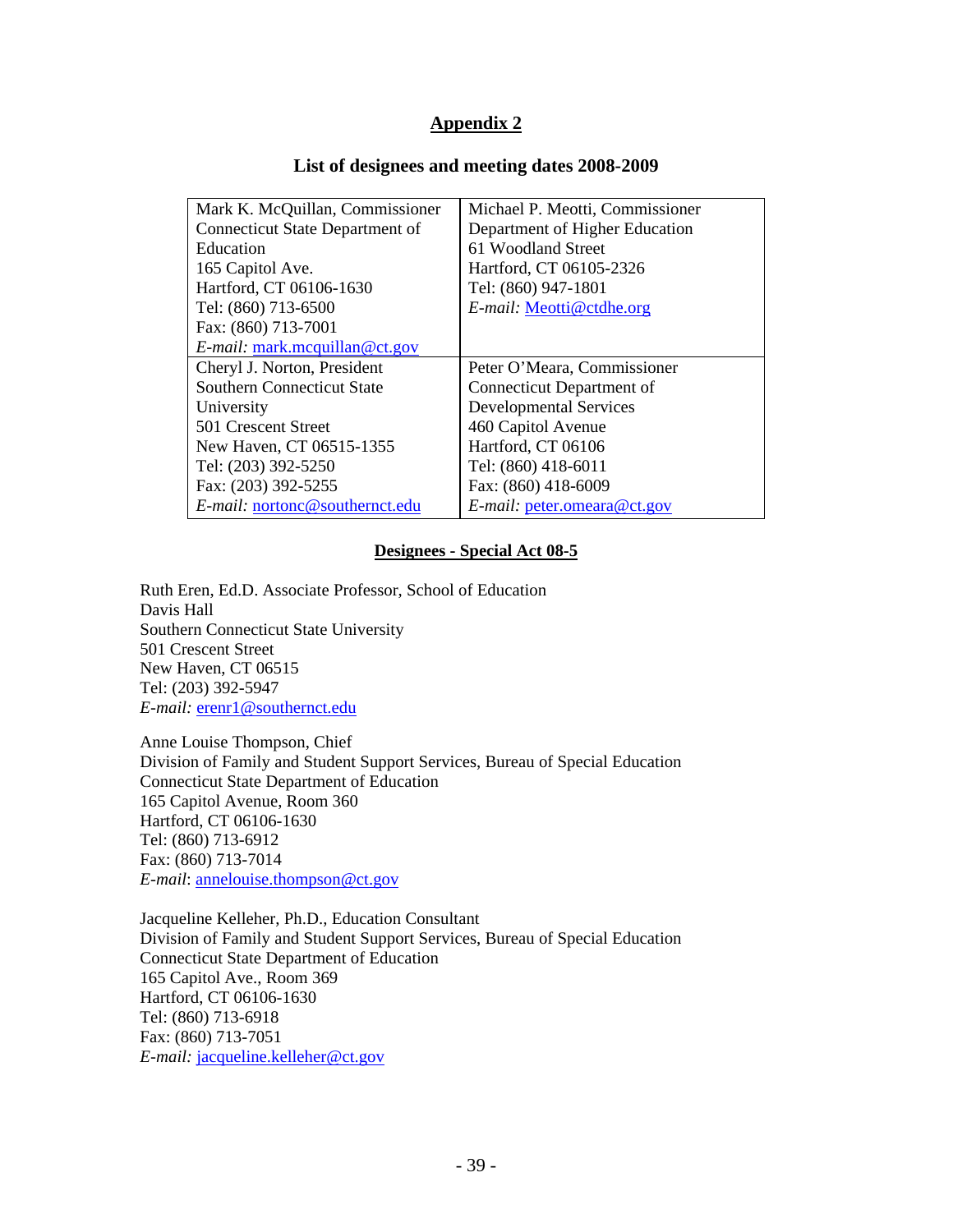Kathy Reddington, Department of Developmental Services 460 Capitol Avenue Hartford, CT 06106 Tel: (860) 418-6026 Fax: (860) 418-6003 *E-mail*: kathryn.reddington@ct.gov

Jonas Zdanys, Ph.D., Associate Commissioner for Academic Affairs & Chief Academic Officer Department of Higher Education 61 Woodland Street Hartford, CT 06105-2326 Tel: (860) 947-1822 *E-mail*: [JZdanys@ctdhe.org](mailto:JZdanys@ctdhe.org)

#### **Additional Representatives from Southern Connecticut State University**

James Granfield, Ph.D., Interim Dean, School of Education Davis Hall Southern Connecticut State University 501 Crescent Street New Haven, CT 06515 Tel: (203)392-5900 Fax: (203)392-5908 *E-mail: granfieldj1@southernct.edu* 

Pamela Brucker, Ed.D., Chair, Department of Special Education and Reading Davis Hall Southern Connecticut State University 501 Crescent Street New Haven, CT 06515-1355 Tel: (203) 392-5950 Fax: (203) 392-5927 *E-mail:* [bruckerp1@southernct.edu](mailto:bruckerp1@southernct.edu) 

Michael Ben-Avie, Ph.D., Office of Assessment and Planning Southern Connecticut State University 501 Crescent Street New Haven, CT 06515-1355 Tel: (203) 392-8889 Fax: (203) 392-5927 *E-mail:* benaviem1@southernct.edu

#### **Legislative Liaison for the CT State University System**

Jill Ferraiolo Associate Vice Chancellor for Government Relations/Communications Connecticut State University System 39 Woodland Street Hartford, CT 06105 Tel: (860) 493-0017 Fax: (860) 493-0026 *Email:* ferraioloj@ct.edu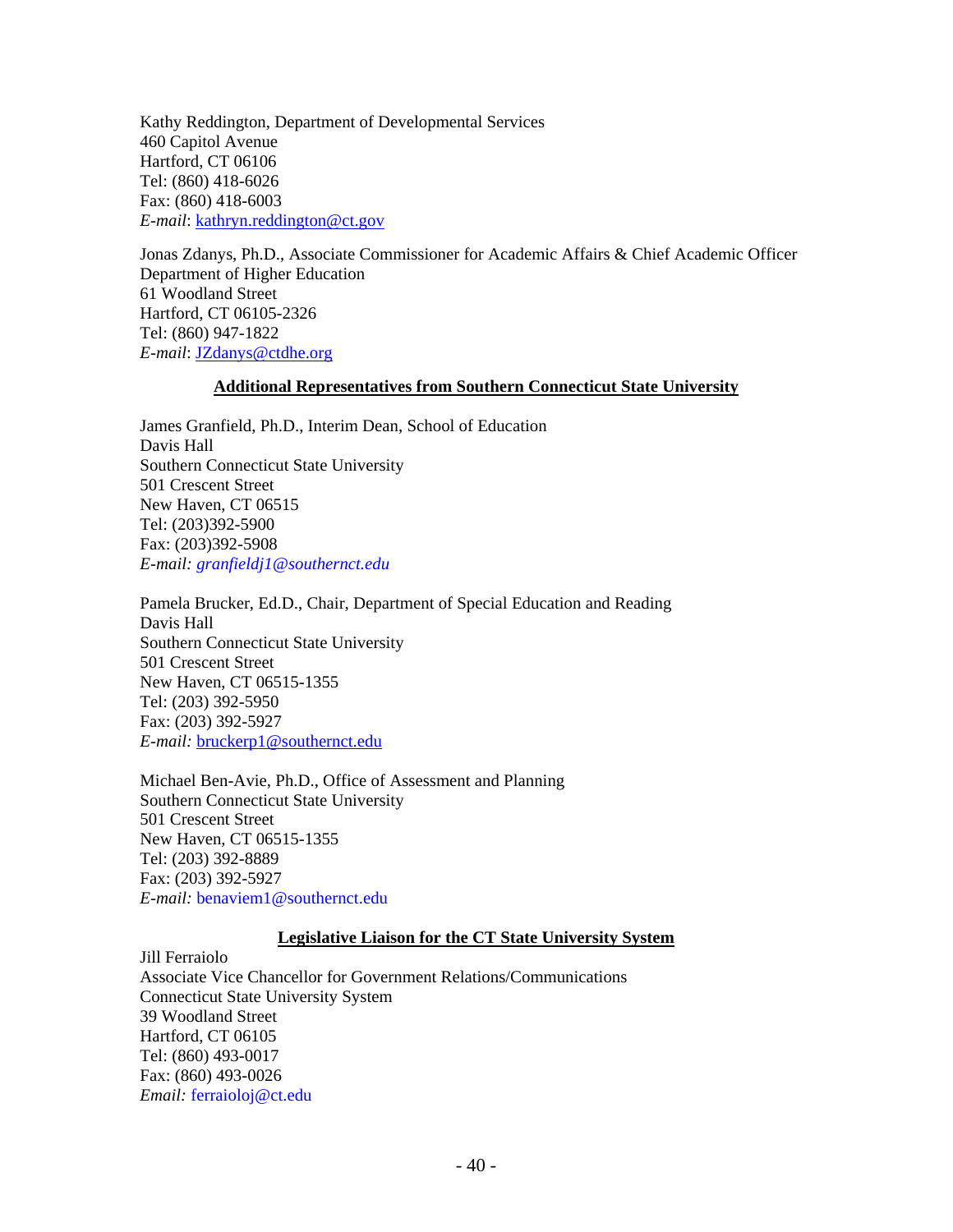# Meeting Dates for Study Group

| July 16         | November 6         | December 16       |
|-----------------|--------------------|-------------------|
| <b>August 8</b> | November 13        | December 23       |
| September 4     | November 16        | December 30       |
| October 2       | <b>November 24</b> | <b>January 8</b>  |
| October 17      | December 4         | <b>January 14</b> |
| October 31      | December 11        | <b>January 22</b> |
|                 |                    |                   |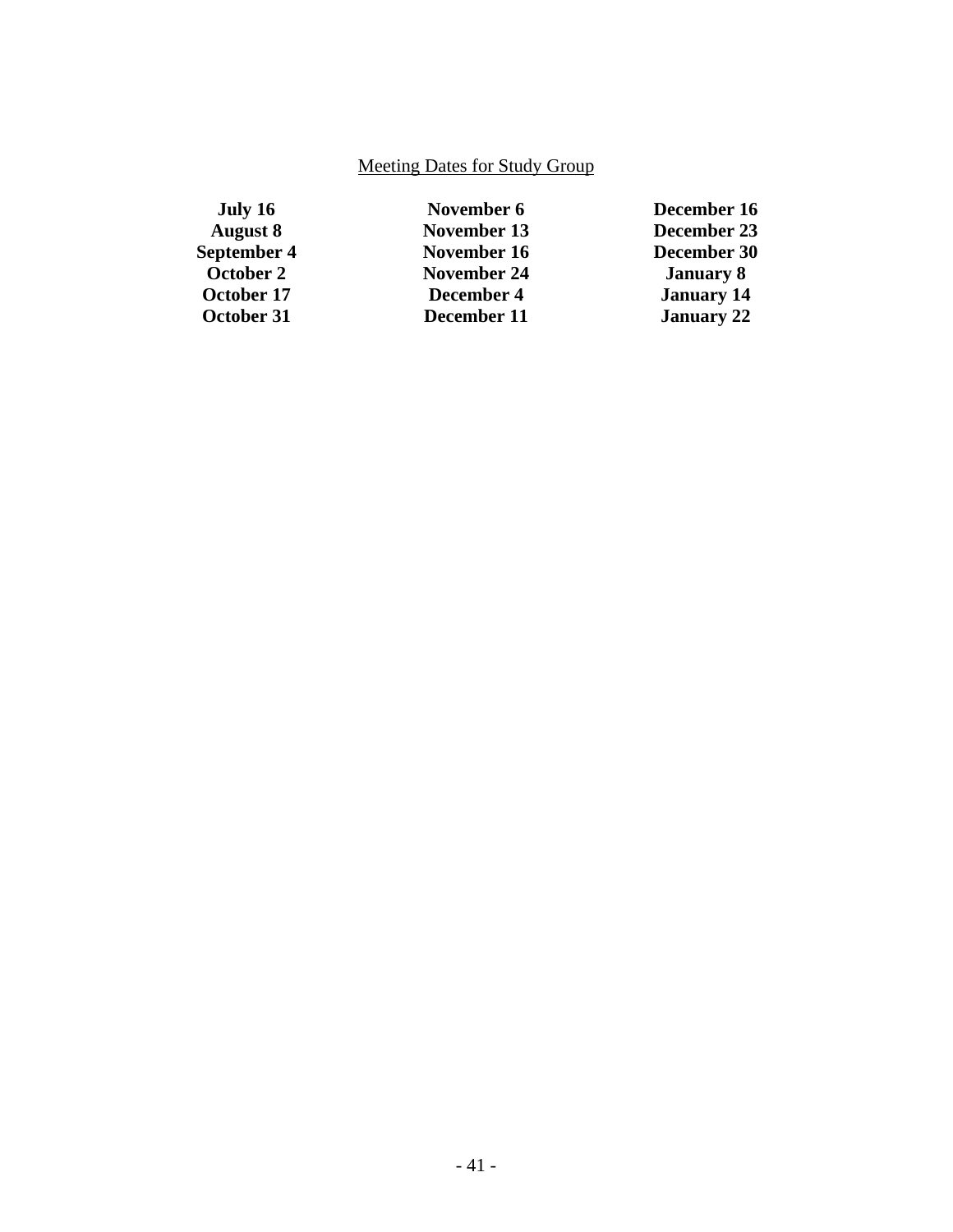#### **Methodology and Initial Data Analysis Overview**

#### Methodology

To respond to the issues posed in the Special Act 08-05, the study group designed a multiple method study comprised of reviewing of key documents, soliciting comment through public community meetings, conducting a statewide online survey, performing a linguistic analysis of the responses to the open-ended questions on the survey, referring to historical trend analyses, observing findings from related legislation and public policy in Connecticut, reading needs assessment results obtained from selected states across the country, examining data collected in the state database on Connecticut schools, and collecting responses from university faculty to an online survey. In order to cross-validate the findings, the data from the different study components were compared and contrasted. For example, several sources of data were analyzed together to discern the high priority training needs: the quantitative data from the statewide online survey, the responses to the open-ended questions on the survey and the comments made at the public community meetings were triangulated and interpreted in light of both current research in the field and the requirements listed in Special Act No. 08-5. At every step, the study group made efforts to elicit feedback from stakeholders. Representatives from state stakeholder groups provided targeted feedback on the content validity of the survey, definitions, terms and prioritization of training needs. Additionally, a draft of report recommendations was critiqued by stakeholders. Thus, this report represents the collective wisdom of those who have a stake in the life success of individuals diagnosed with an autism spectrum disorder or other developmental disabilities.

#### **1. Public Forums**

In collaboration with the regional educational service centers (RESCs) and the State Education Resource Center (SERC), the study group conducted 7 public forums across the state during September and October. The locations of these public forums were:

- North Haven September 18
- Old Lyme September 25
- Hampton October 2
- Hartford October 9 and October 29
- Trumbull October 16
- Litchfield October 23

Data was collected through a series of structured questions posed to participants using a trained facilitator from SERC. The participants' verbal responses were summarized by a second SERC staff. The questions were designed to elicit information about ASD/DD in an effort to uncover issues relevant to Special Act 08-5. Each forum generated additional issues not contained in the questions and essentially functioned as an open forum for professionals and parents to bring up issues of concern to them.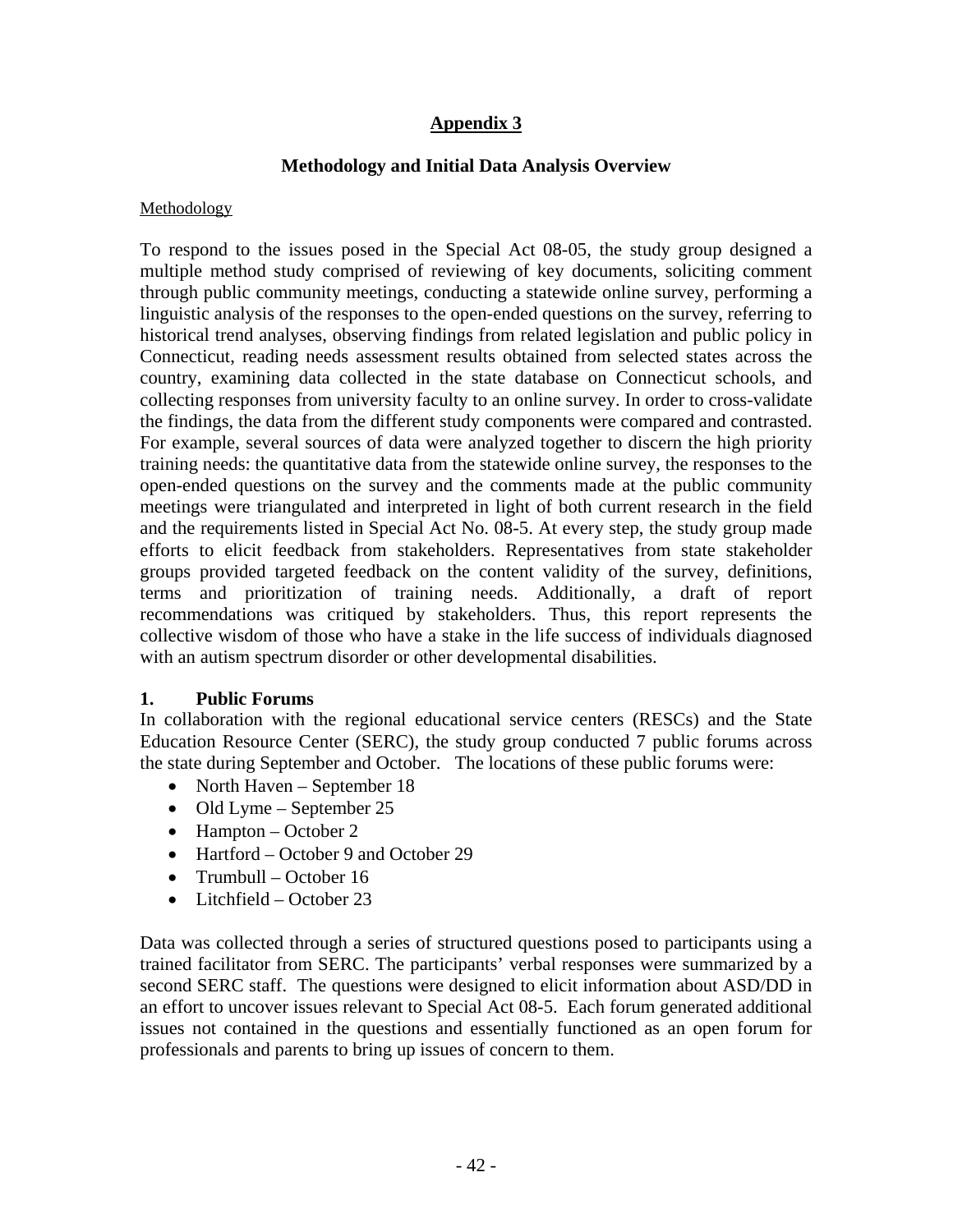To identify the high priority training needs, the study group conducted a linguistic and content analyses of the quantitative data from the statewide online surveys, the responses to the open-ended questions on each survey, and the comments made at the public forums. From these analyses, themes related to training needs emerged. The themes were organized by priority level by a stakeholder group consisting of Special Education Directors or their designees of the Regional Education Service Centers (RESCs) and a representative from the Connecticut Chapter of the American Association of Colleges of Teacher Education (AACTE-CT), which represents all teacher education programs in Connecticut.

#### **2. Online surveys**

Three online surveys were conducted via Survey Monkey to elicit feedback from a variety of constituents: (1) Connecticut professionals and parents interested in ASD/DD, (2) Connecticut Community College faculty who have involvement in the preparation of paraprofessionals, early childhood educators, other education and related services workers, and (3) teacher preparation faculty in four year institutions of higher education.

Multiple choice and open-ended questions were designed to elicit structured feedback on (1) issues identified in Special Act 08-5, (2) the current capacity for providing training in ASD/DD, and (3) suggestions regarding the building of future capacity. Additional content validation procedures were completed via an initial review of survey content by the stakeholder group noted previously.

## **Connecticut parent and professional surveys**

The Parent and Professional survey was developed using a variety of sources including the *Connecticut State Guidelines for Educating Children and Youth with Autism Spectrum Disorders*, the Council for Exceptional Children ( CEC) proposed professional standards for working with students with ASD, and data from other states with training programs for professionals working with students with ASD. The survey was divided into knowledge competencies and application competencies. Participants were asked to respond based on their perceptions of the training needs in their school, district, or university.

|                                                | Number |
|------------------------------------------------|--------|
| 1 Advocate                                     | 13     |
| 2 Autism Specialist                            | 14     |
| 3 Case Manager                                 | 11     |
| 4 Early Childhood<br>Educator                  | 37     |
| 6 Higher Education                             | 8      |
| 7 Individual with an<br>ASD or a DD            | 2      |
| 8 Occupational or<br><b>Physical Therapist</b> | 14     |
| 9 Paraprofessional                             | 55     |
| 10 Parent/Primary<br>Caregiver                 | 286    |

## **Table 2: Survey Respondent Roles**

| 11 Psychologist or<br>School Psychologist     | 35  |
|-----------------------------------------------|-----|
| 12 Regular<br><b>Education Teacher</b>        | 32  |
| 13 School<br>Administrator                    | 85  |
| 14 School Social<br>Worker                    | 16  |
| 15 Special<br><b>Education Teacher</b>        | 135 |
| 16 Speech<br>Language<br>Pathologist/Provider | 57  |
| 19 Staff Developer                            |     |
|                                               |     |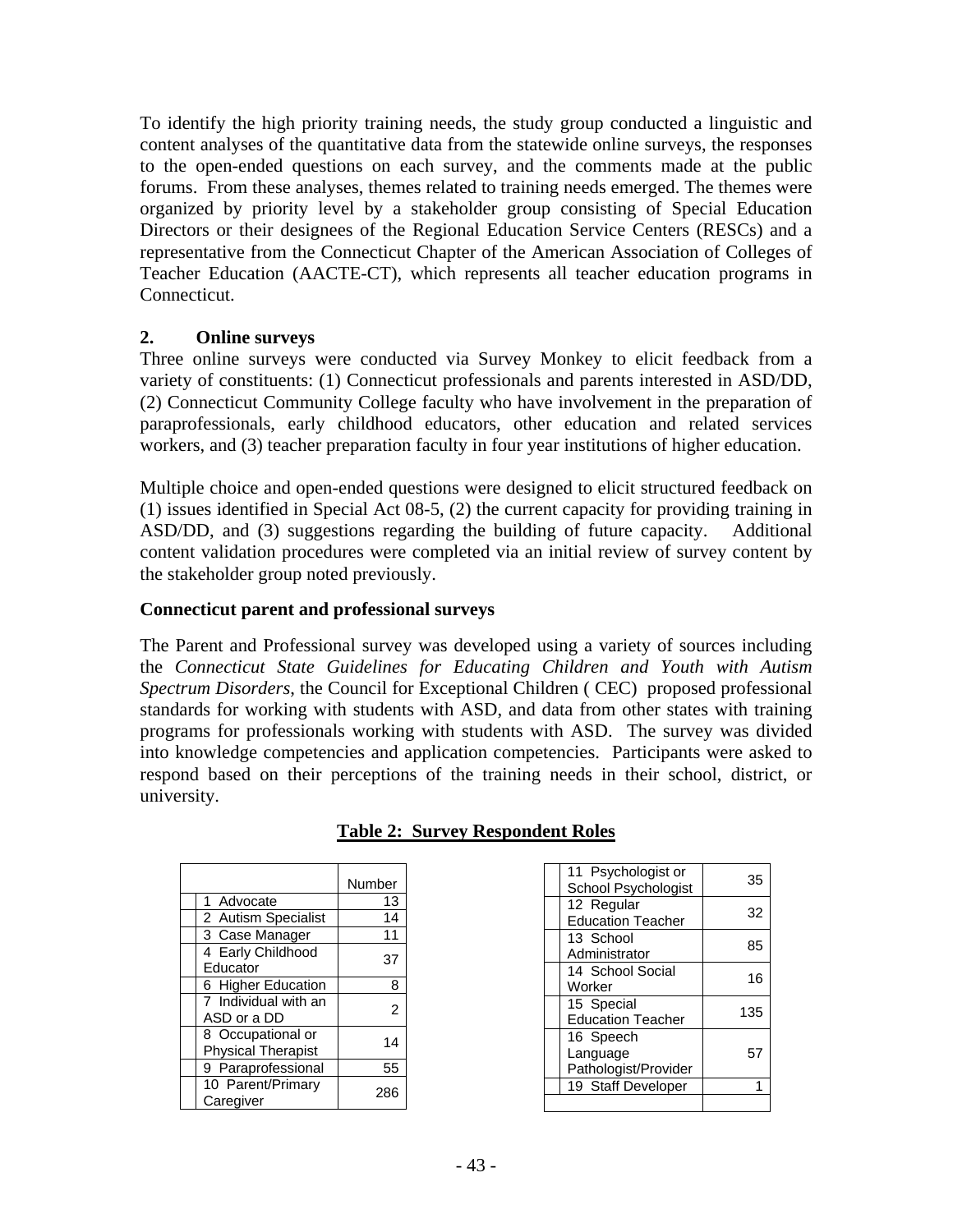#### **Teacher preparation surveys**

The Teacher Preparation survey was developed and the online link was sent to all 16 deans or directors of these teacher education programs, requesting their assistance in disseminating the request to complete the survey to their faculty who would have cognizance of matters associated with the survey. A similar request was made of the 12 academic deans in the Community Colleges. Twelve of the 16 universities responded to the online survey for a 75% return rate, whereas six of 12 community colleges responded, for a 50% rate.

There are 16 colleges or universities in Connecticut that prepare teachers and related educational professionals and 12 Community Colleges that have programs in human services or education that prepare their students to work with individuals with disabilities that would include students with autism and other developmental disabilities.

Among the colleges and universities that responded, five with teacher education programs and two community colleges reported to have faculty with expertise in Autism Spectrum Disorder and all of the teacher education programs reported to have faculty with expertise in developmental disabilities. This later finding reflects the state regulatory requirement to have at least one course on special education as part of any teacher education program. Of the twelve teacher education programs that responded to the question about the percentage of their teacher education programs that address ASD/DD, two indicated that more than 10% of their program includes information on ASD/DD, eight programs indicated 5-10%, and two provide less than 5% of their courses contain information about ASD/DD. All offer a general course in exceptionalities, but variations in the percentages were seen across programs. Additionally, two universities have graduate programs in ASD and DD that include at least 6 graduate courses devoted specifically to this content. One university is developing coursework to offer certification in Applied Behavior Analysis *(ABA)*. Three programs currently provide in-service training to teachers in ASD and DD. Seven universities indicated that they had the expertise to offer in-service training.

A total of 33 responses were analyzed on the following predetermined topics: Identification/Evaluation, Behavior/Crisis Intervention; Programming; Staffing issues; Social Skills; Transition Services; Due Process/Compliance, Skills for Employment, and Family Support. These topics were selected from the literature on autism and developmental disabilities and were asked in such a way so as to identify issues relevant to faculty and students within the respective college or university. Table 4 below presents a breakout of these data.

As can be seen from these data, the most common issues raised by students and faculty within these programs are issues related to Identification/Evaluation, Behavior Management/Crisis Intervention, and Social Skills training for students with ASD/DD. It is interesting to note that "Skills for Employment" and "Transition Services" were rated somewhat lower than most other issues, suggesting that post-school outcomes may not be a concern within the college or university preparation programs. Moreover, these results tended to correspond to the findings from the public forums, adding credibility to the data.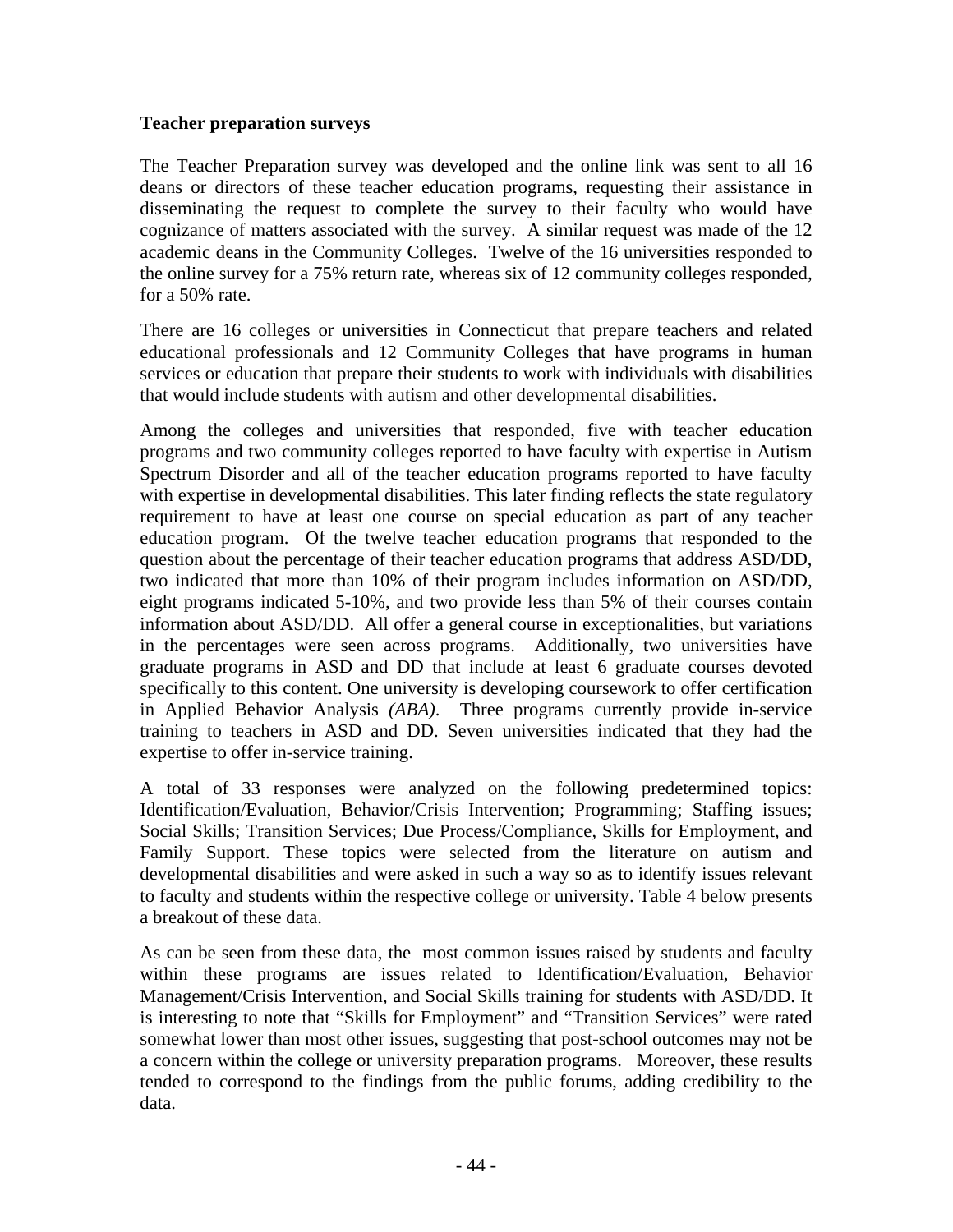| What are the most prevalent questions or issues raised by your faculty or students<br>regarding DD or ASD? (check all that apply) |                                     |                                 |                                                             |                                 |  |
|-----------------------------------------------------------------------------------------------------------------------------------|-------------------------------------|---------------------------------|-------------------------------------------------------------|---------------------------------|--|
|                                                                                                                                   |                                     | <b>CT Community Colleges</b>    | <b>Teacher Education</b><br>programs in higher<br>education |                                 |  |
| <b>Answer Options</b>                                                                                                             | <b>Response</b><br><b>Frequency</b> | <b>Response</b><br><b>Count</b> | <b>Response</b><br><b>Frequency</b>                         | <b>Response</b><br><b>Count</b> |  |
| Identification/evaluation                                                                                                         | 85.70%                              | 6                               | 77.80%                                                      | 21                              |  |
| Behavior/crisis<br>intervention                                                                                                   | 71.40%                              | 5                               | 81.50%                                                      | 22                              |  |
| Programming                                                                                                                       | 71.40%                              | 5                               | 55.60%                                                      | 15                              |  |
| <b>Staffing Issues</b>                                                                                                            | 57.10%                              | $\overline{4}$                  | 29.60%                                                      | 8                               |  |
| Social Skill Issues                                                                                                               | 85.70%                              | 6                               | 51.90%                                                      | 14                              |  |
| <b>Transition Services</b>                                                                                                        | 42.90%                              | 3                               | 40.70%                                                      | 11                              |  |
| Due Process/Compliance                                                                                                            | 42.90%                              | 3                               | 29.60%                                                      | 8                               |  |
| Skills for Employment                                                                                                             | 57.10%                              | $\overline{4}$                  | 22.20%                                                      | 6                               |  |
| <b>Family Support</b>                                                                                                             | 57.10%                              | $\overline{4}$                  | 33.30%                                                      | 9                               |  |
| None                                                                                                                              | 0.00%                               | $\theta$                        | 3.70%                                                       | $\mathbf{1}$                    |  |
| Other (please specify)                                                                                                            | 28.60%                              | $\overline{2}$                  | 14.80%                                                      | $\overline{4}$                  |  |

**Table 4: Issues raised by faculty and students in higher education about ASD/DD**

#### **3. Review of Key Policy and Research Documents**

The study group reviewed the following key documents to define terms, clarify language, develop criteria and guide discussions concerning the definition for autism and other developmental disabilities:

- Connecticut General Statutes (CGS) Section 10-76a and Section 10-76a-1 of the [state special education regulations ] Regulations of Connecticut State Agencies;
- Connecticut Council on Developmental Disabilities Definition and Amendments to State Plan (2008)
- *Guidelines for the Identification of Children with an Intellectual Disability (2005)*
- *Guidelines for Identification of Children and Youth with Autism* (2005)
- *Guidelines for Training and Support of Paraprofessionals (2008)*
- *Developmental Disabilities Assistance and Bill of Rights Act of 2000, Section 102(8)*
- *Individuals with Disabilities Education Act (IDEA) of 2004*, 34 CFR Section 300.8
- The Birth to Three System Service Guideline #1, Autism spectrum disorder: Intervention guidance for service providers and Families of young Children with Autism spectrum disorders (January 2008).
- *Procedural Safeguards in Special Education*  [http://www.sde.ct.gov/sde/lib/sde/pdf/DEPS/Special/Prosaf\\_fullversion.pdf](http://www.sde.ct.gov/sde/lib/sde/pdf/DEPS/Special/Prosaf_fullversion.pdf)
- Draft of the *National Teacher Competencies in Autism Spectrum Disorder*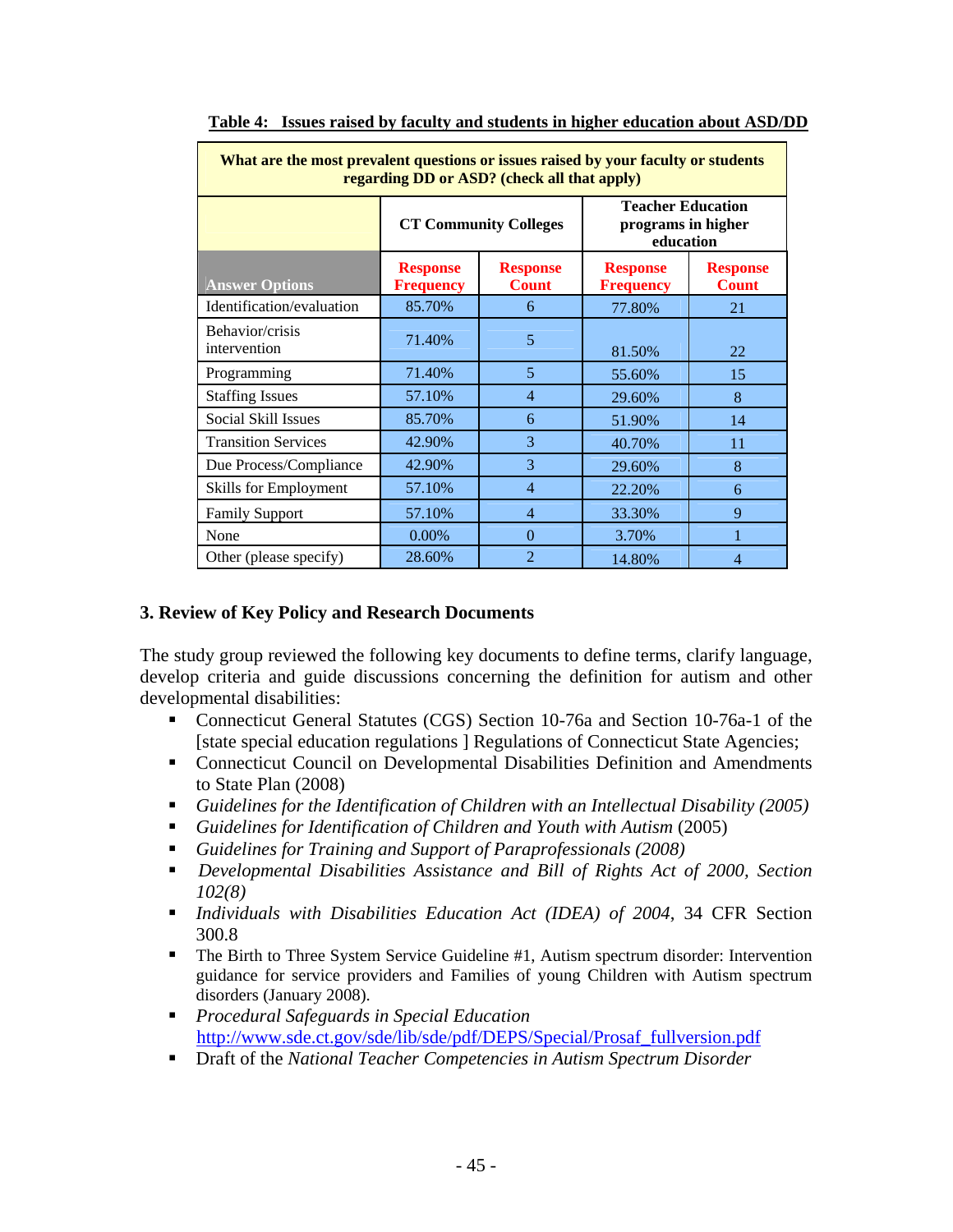- Final Report from the Advisory Commission on Services and Supports for Persons with Developmental Disabilities who do not have Mental Retardation to Connecticut General Assembly (July 2002)
- Other States' agencies with electronically published definitions of the population to be served.
- Connecticut teacher certification regulations and requirements, including the National Council for the Accreditation of Teacher Education *(NCATE)* standards used by the CT State Department of Education in their review of teacher education programs in Connecticut's institutions of higher education;
- Data from state system: special education October 1, 2007 Child Count, placement data collected for the IDEA Part B State Performance Plan Annual Performance Report, educator statistics, Continuing Education Unit Providers
- Other CT data reviewed for autism spectrum disorder themes: Bureau of Special Education phone call inquiry themes, complaints, hearings, disproportionality risk indices, October child count 04-05/05-06, recommendations from Autism Guidelines Writing Group [January 2008]
- State Strategic Plans for autism and other developmental disabilities reviewed: Nebraska, California, Illinois, Oregon, Pennsylvania, Texas, Ohio, Maine, New Jersey, Alaska and Michigan;
- State Need Assessment Tools for autism and developmental disabilities reviewed: Wisconsin, Indiana, Pennsylvania, New Mexico, Alaska, Ohio and Texas;
- Reports from National Research Council, National Teacher Competencies in ASD, Autism Program Quality Indicators, U.S. Department of Education Institute on Educational Sciences, National Institute of Health and best practices in comprehensive needs assessment practices;
- **Previous legislation and research reports from the Connecticut Office of** Legislative Research: insurance coverage for autism; teacher and paraprofessional training on students with autism and other developmental disabilities; and professional development for people working with individuals with autism;
- Annual Reports 1-4 of the *P.J. et al. v. State of Connecticut, et al* Settlement Agreement
- Guidelines for the Identification of children with Intellectual Disability and Guidelines for Paraprofessionals
- Websites for the University Center for Excellence on Developmental Disabilities (UCEDD) and CT DD Council
- Survey results from the Institutions of Higher Education needs assessment survey
- Muller, E., & Markowitz, J. (2004). Disability categories: State terminology, definitions, and eligibility criteria. Alexandria, VA: National Association of State Directors of Special Education.

## **4. Data from Connecticut Schools**

SDE's annual data collection for federal reporting purposes was examined in relationship to national data regarding the trends in prevalence of autism and the federal IDEA categories of disability that would most represent the developmental disability population as defined for purposes of this act. These disability groups included: intellectual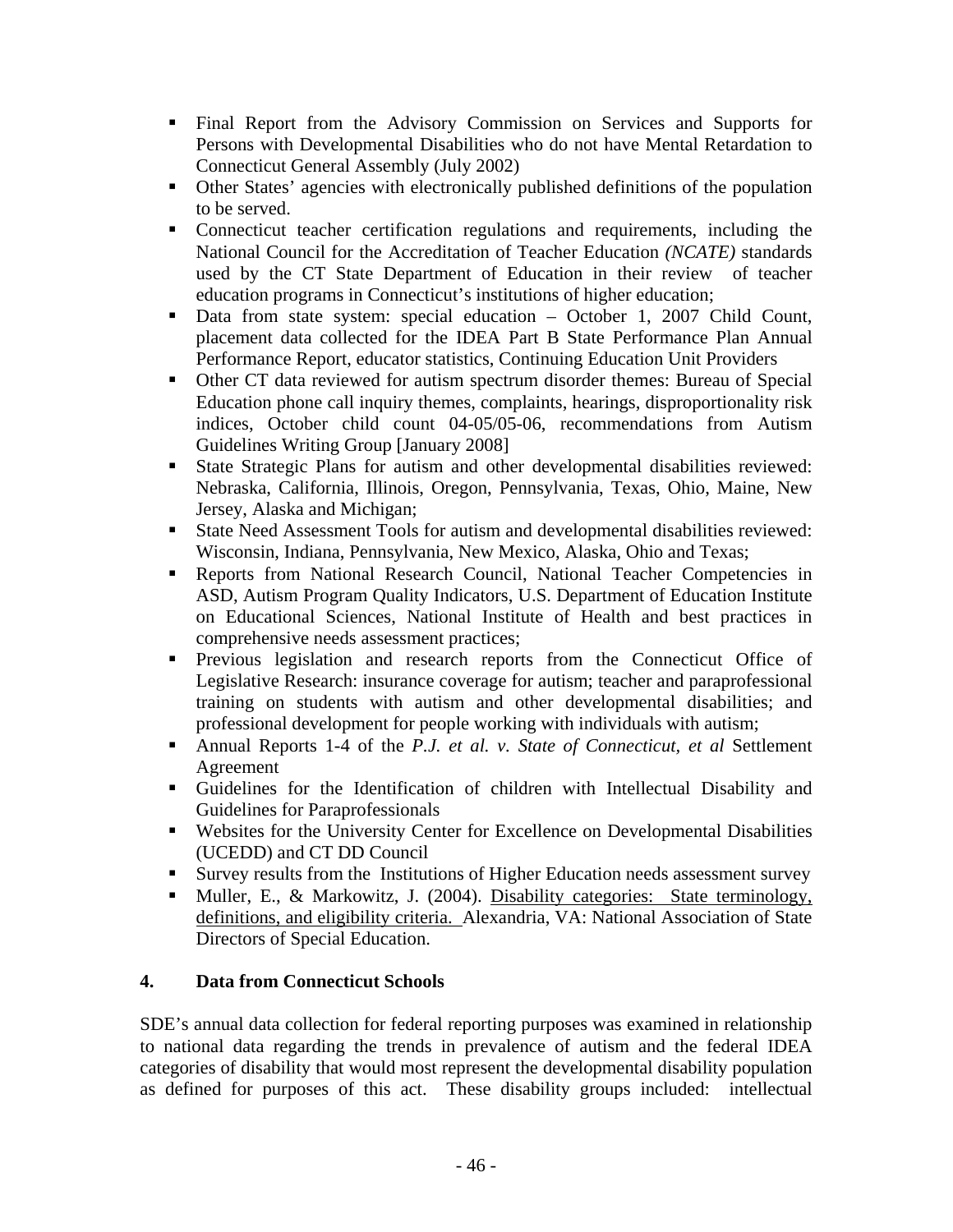disability/mental retardation; deaf-blind; traumatic brain injury; developmental delay; multiple disabilities; visual impairment and deaf and hearing impairment.

Additionally, the training opportunities supported by the SDE through the SERC, RESCs, the UCEDD and other institutions of higher education, over the past five years in the areas of autism and the disability groups identified above were reviewed.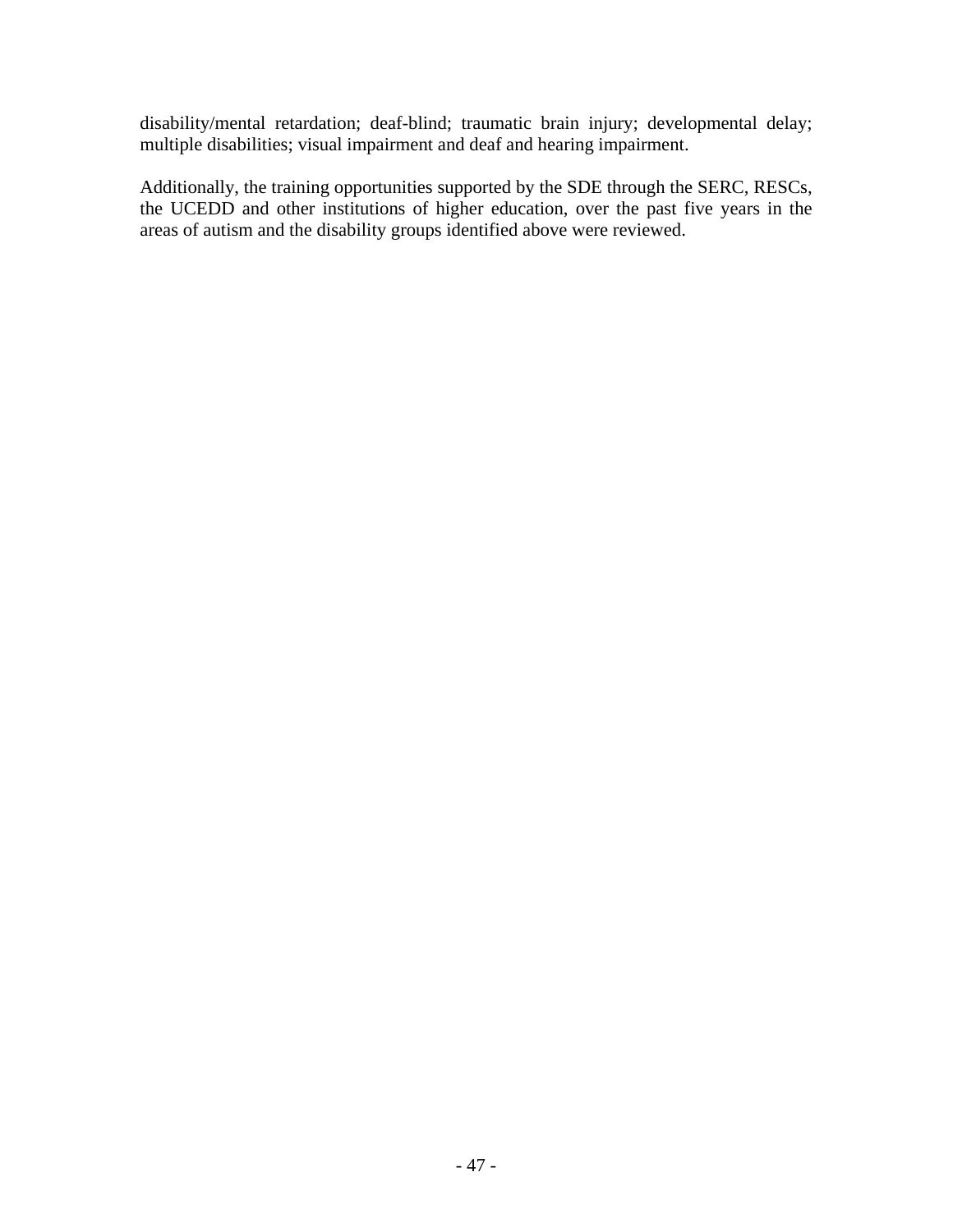#### **Stakeholder groups and representatives**

The Special Act 08-5 feasibility study group has been tasked to develop a working definition for autism and other developmental disabilities and create a set of recommendations for a state-wide plan to incorporate teaching methods into teacher preparation programs, certification requirements, and staff development for in-service school personnel specific to meeting the needs of these learners. The following individuals/groups have been integral to the work of the feasibility study group with respect to voluntary service as reviewers, readers, advisors, or evaluators of work on the definitions, survey content, preliminary findings, and/or overarching recommendations. We thank them all for their time and their input.

- Lois Rosenwald, Connecticut Autism Spectrum Resource Center & Parent
- Patricia Anderson, Bureau of Special Education, SDE
- Michael S. Smith, Bureau of Special Education. SDE
- Maria Synodi, Bureau of Special Education, SDE
- Georgette Nemr, Bureau of Educator Preparation & Standards, SDE
- Kim Newgass, Autism Society of Connecticut & Parent
- Roger Frant, Independent Consultant
- Shannon Knall, Autism Speaks & Parent
- Catherine Kurkjian, Connecticut Association of Reading Researchers
- Anthony Maida, Cooperative Education Services
- Beth Yurman, Regional School District No. 9
- Linda Goodman, Birth to Three, DDS
- Daniel Comeau, Parent
- David Cormier, Independent Consultant
- Sue Rosenfield, Waterford Public Schools
- Erica Ploof, Parent
- Stacy Hultgren, Benhaven
- Kate Weingartner, State Education Resource Center
- Deirdre Fitzgerald, Eastern Connecticut State University
- Sherri Edgar, Connecticut Parent Advocacy Center
- Kate Zhao, Bureau of Data Collection, Research & Evaluation
- Iris White, Bureau of School Improvement
- Chase Dunlap, Manchester High **School**
- Robert Shea, Parent
- Ed Malin, AACTE-CT
- Suzanne Letso, Connecticut Center for Child Development
- John Burnham, Mansfield Middle **School**
- Vanessa Taragowski, ACES,
- Jackie Wasta, CREC, Director of Pupil Services
- Mary Beth Bruder, UCEDD
- Ron Morin, EASTCONN
- Mark Kostin, EDUCATION **CONNECTION**
- Nitza Diaz, SERC
- Gayle Donawitz, LEARN
- Tom Parvenski, CREC
- Liz Mackenzie, C.E.S.
- Donn Sottolano, ACES
- Juleen Flanigan, EDUCATION **CONNECTION**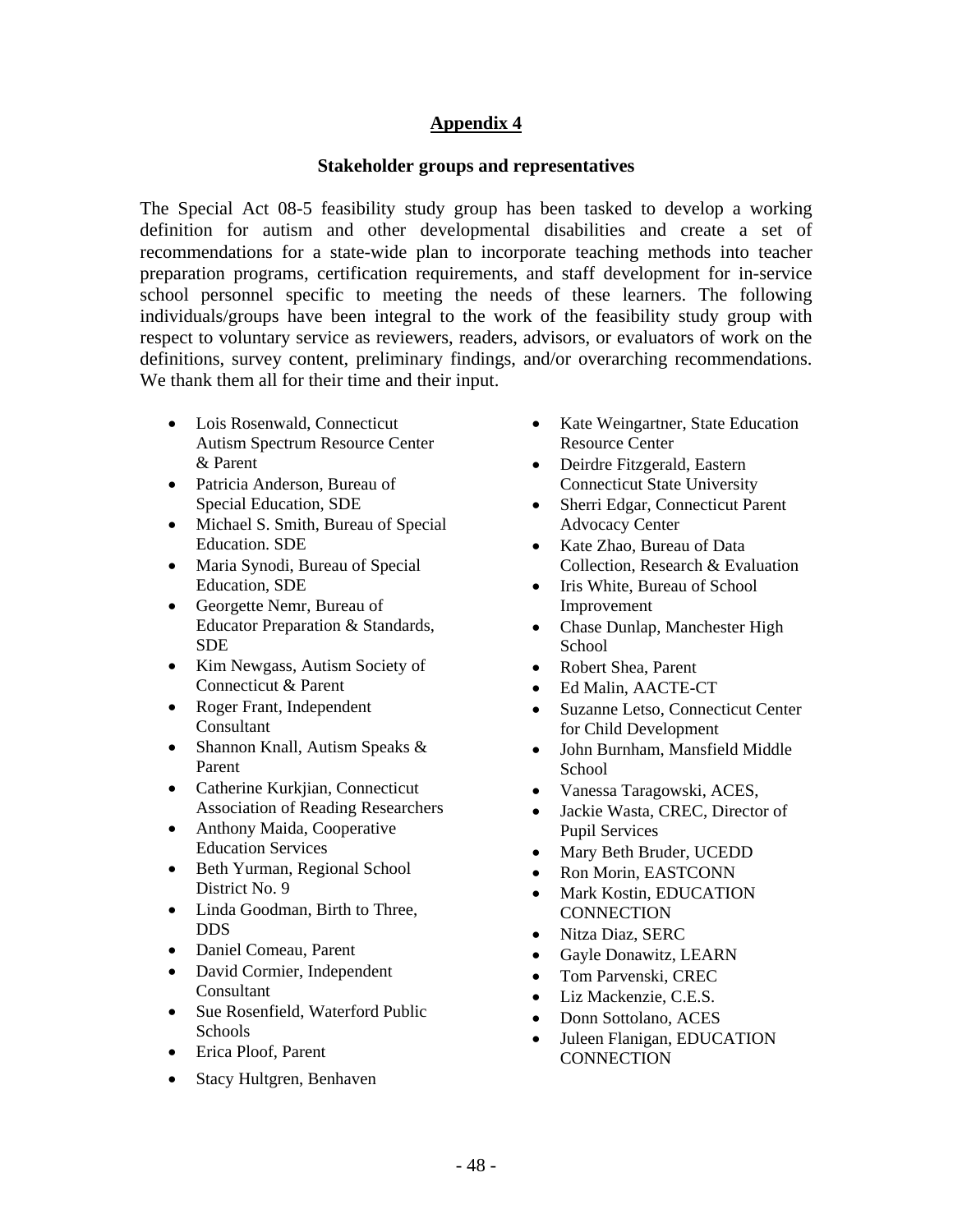| <b>Region of the</b><br><b>State</b><br>(corresponding<br><b>RESC</b> region) | # of<br><b>Organizations</b><br>that provide<br>training in ASD | # of<br>trainings<br>in ASD<br>provided<br>during<br>2007-08 | # of Organizations<br>that provide training<br>in DD | # of<br>trainings<br>in DD<br>provided<br>during<br>2007-08 |
|-------------------------------------------------------------------------------|-----------------------------------------------------------------|--------------------------------------------------------------|------------------------------------------------------|-------------------------------------------------------------|
| 1- North Central<br>(CREC)                                                    | Total: 9<br>$**$<br>$S=1$<br>$F = 2$<br>$B=6$                   | 55                                                           | Total: 24<br>$**$<br>$S=2$<br>$F=12$<br>$B=10$       | 200                                                         |
| 2- Eastern<br>(EASTCONN)                                                      | Total:1<br>$**$<br>$S=$<br>$F=$<br>$B=1$                        | 10                                                           | Total:1<br>$**$<br>$S=$<br>$F=$<br>$B=1$             | 20                                                          |
| 3- Northwest<br>(EdCONNECT)                                                   | Total:1<br>$***$<br>$S=$<br>$F=$<br>$B=1$                       | 10                                                           | Total:2<br>$***$<br>$S=$<br>$F=$<br>$B=2$            | 18                                                          |
| 4- Southeast<br>(LEARN)                                                       | Total:2<br>$**$<br>$S=$<br>$F=$<br>$B=2$                        | 67                                                           | Total:3<br>$**$<br>$S=$<br>$F=2$<br>$B=1$            | 20                                                          |
| 5- Southwest<br>(CES)                                                         | Total: 2<br>$**$<br>$S=$<br>$F=$<br>$B=2$                       | 27                                                           | Total:1<br>$**$<br>$S=$<br>$F =$<br>$B=1$            | 25                                                          |
| 6- Central<br>(ACES)                                                          | Total:5<br>$**$<br>$S=$<br>$F =$<br>$B=5$                       | 86                                                           | Total:4<br>$\ast\ast$<br>$S=1$<br>$F=$<br>$B=3$      | 200                                                         |
| <b>Totals</b>                                                                 | 20 organizations                                                | 255<br>trainings                                             | 35 organizations                                     | 483<br>trainings                                            |

## **Training Providers in CT and Audience\***

\* While each organization was asked to verify the accuracy of the information in this report, not all organizations responded in time for the printing of this document.

\*\*- # of organizations with target audience:

S=School Personnel,

F=Families, caregivers or individual with disability, or

B=Both School and Family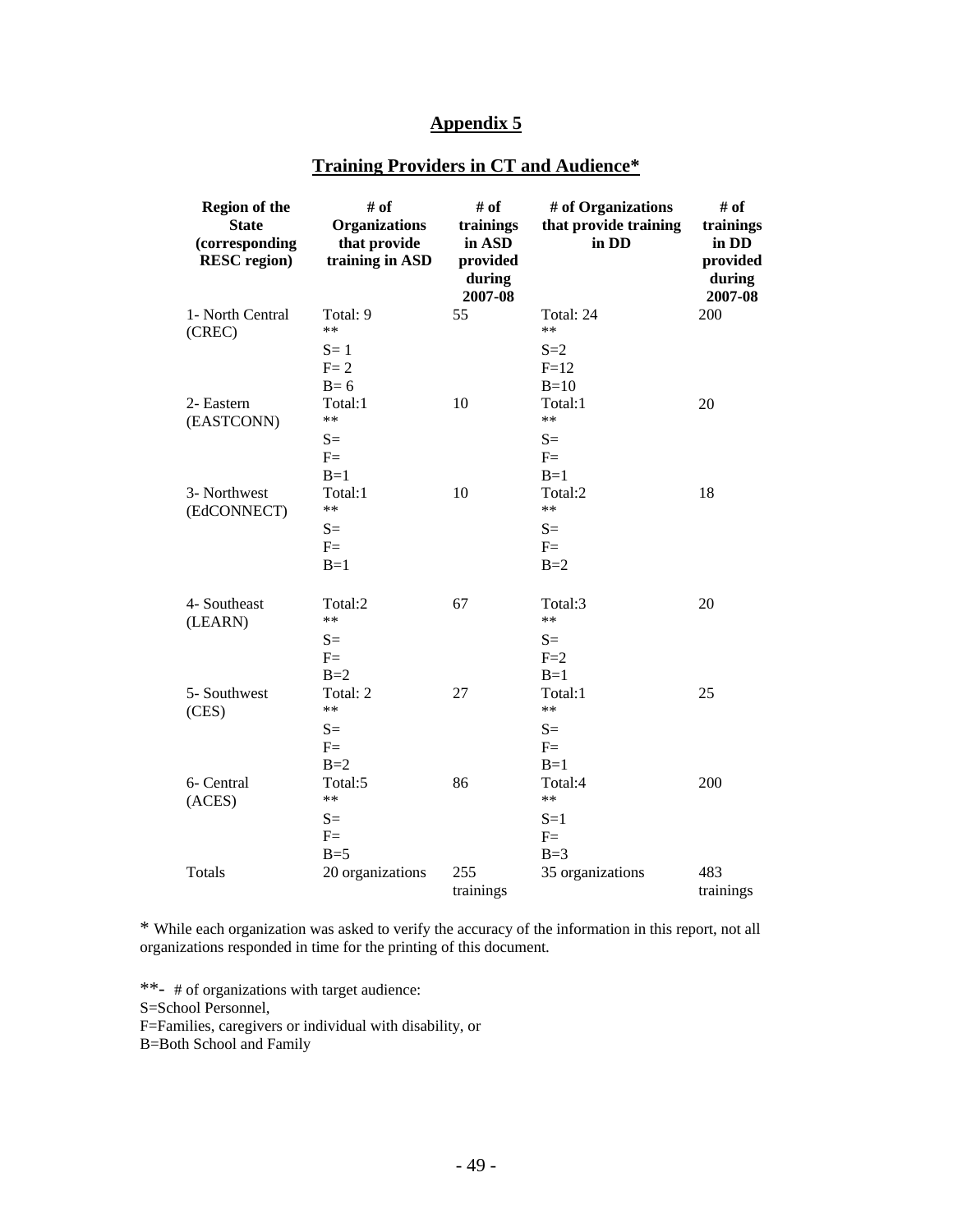#### **Draft Copy of** *National Teacher Standards: Autism Spectrum Disorders*  **Under Review by the Council for Exceptional Children (CEC) Fall 2007-Spring, 2008**

#### **Characteristics:**

#### *Knowledge*

Criteria used to diagnose or identify the continuum of autism spectrum disorders as defined by the most current version of the DSM and the IDEA.

#### *Skill*

Describe the core and associated characteristics of individuals with ASD.

*Skill* 

Describe the distinguishing features between disorders on the autism spectrum.

#### **Assessment:**

#### *Knowledge*

Processes of diagnosis and identification of ASD, including specialized terminology and assessment tools.

*Skill* 

Differentiate the processes of diagnosis and identification.

*Skill* 

Collect and review pre-referral intervention data.

*Skill* 

Use procedures and instruments to screen and evaluate for ASD eligibility and determine needs.

#### **Instructional Planning:**

#### *Knowledge*

General education curriculum, with an emphasis on all essential learning requirements and appropriate strategies, materials, and supports to facilitate the success of students with ASD in these areas.

#### *Skill*

Apply principles of LRE in the education of students with autism through adapting tests and testing situations; modifying and augmenting curriculum; identifying and supporting general education settings; and developing and implementing peer support programs.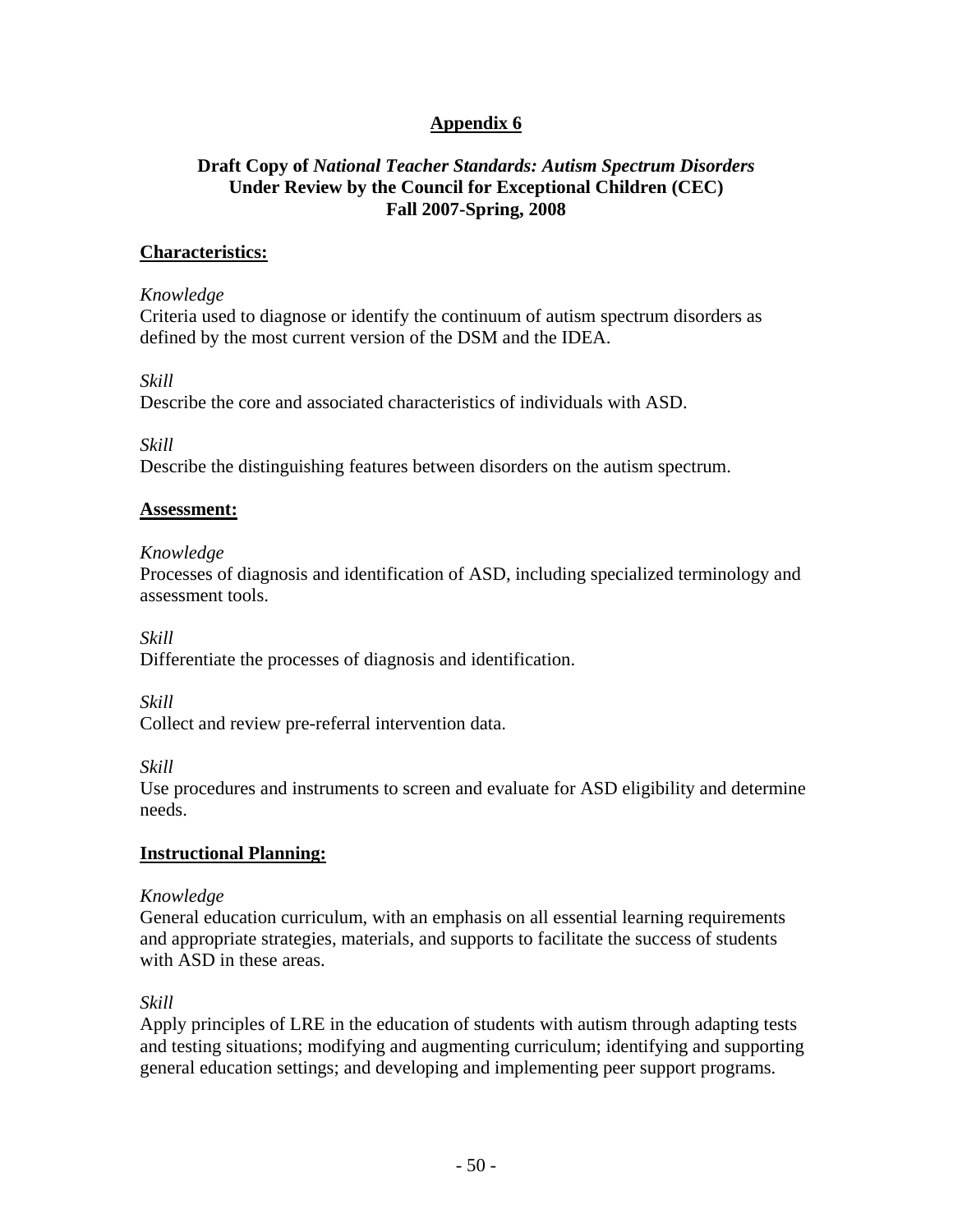## **Instructional Strategies:**

#### *Knowledge*

Typical play and leisure skills, and methods and strategies for developing play and leisure skills in individuals with ASD.

### *Skill*

Provide varied instruction on and opportunity to practice play and leisure skills.

## **Professional Practice:**

## *Knowledge*

Criteria for evaluating effectiveness of an intervention or strategy for use with individuals with ASD.

## *Skill*

Consider an intervention's rational, aims, limitations, practice, the individuals for whom it is intended, the likely outcomes and the evidence for its effects.

*Skill* 

Evaluate own practice and adjust accordingly.

*Skill* 

Use evidenced based practices in identification, instruction, and intervention across the life span.

#### *Skill*

Access information regarding theories, research, medical and legal requirements and their relation to current promising practices in education for individuals with ASD.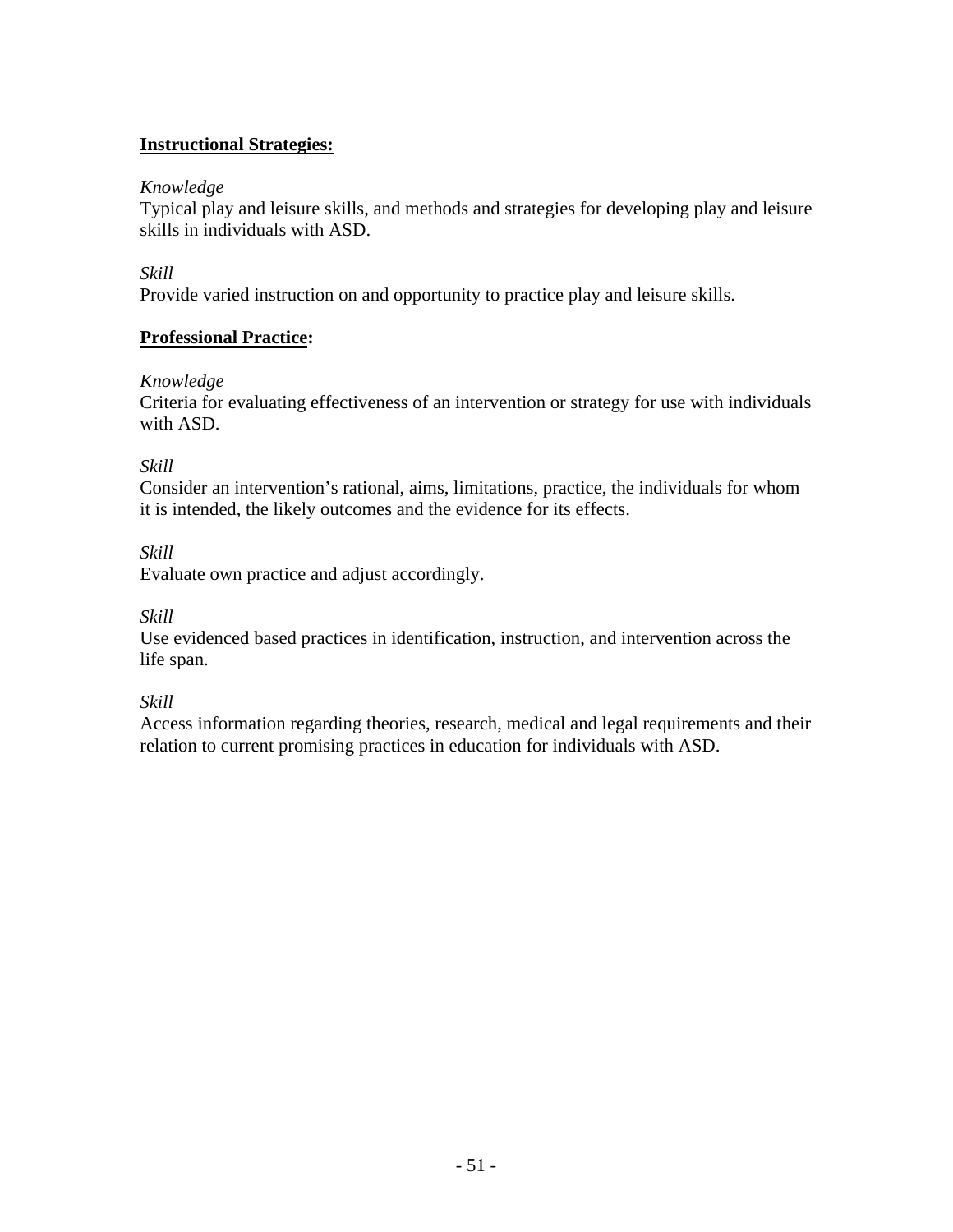# **Connecticut's Common Core of Teaching**

# **(CCCT)\***

# **Foundational Skills and Competencies**

#### **I. TEACHERS HAVE** *KNOWLEDGE* **OF:**

#### **Students**

- 1. Teachers understand how students learn and develop.
- 2. Teachers understand how students differ in their approaches to learning.

#### **Content**

- 3. Teachers are proficient in reading, writing and mathematics.
- 4. Teachers understand the central concepts and skills, tools of inquiry and structures of the discipline(s) they teach.

#### **Pedagogy**

- 5. Teachers know how to design and deliver instruction.
- 6. Teachers recognize the need to vary their instructional methods.

## **II. TEACHERS** *APPLY* **THIS KNOWLEDGE BY:**

#### **Planning**

- 1. Teachers plan instruction based upon knowledge of subject matter, students, the curriculum and the community.
- 2. Teachers select and/or create learning tasks that make subject matter meaningful to students.

#### **Instructing**

- 3. Teachers establish and maintain appropriate standards of behavior and create a positive learning environment that shows a commitment to students and their successes.
- 4. Teachers create instructional opportunities that support students' academic, social and personal development.
- 5. Teachers use effective verbal, nonverbal and media communications techniques which foster individual and collaborative inquiry.
- 6. Teachers employ a variety of instructional strategies that enable students to think critically, solve problems and demonstrate skills.

#### **Assessing and Adjusting**

7. Teachers use various assessment techniques to evaluate student learning and modify instruction as appropriate.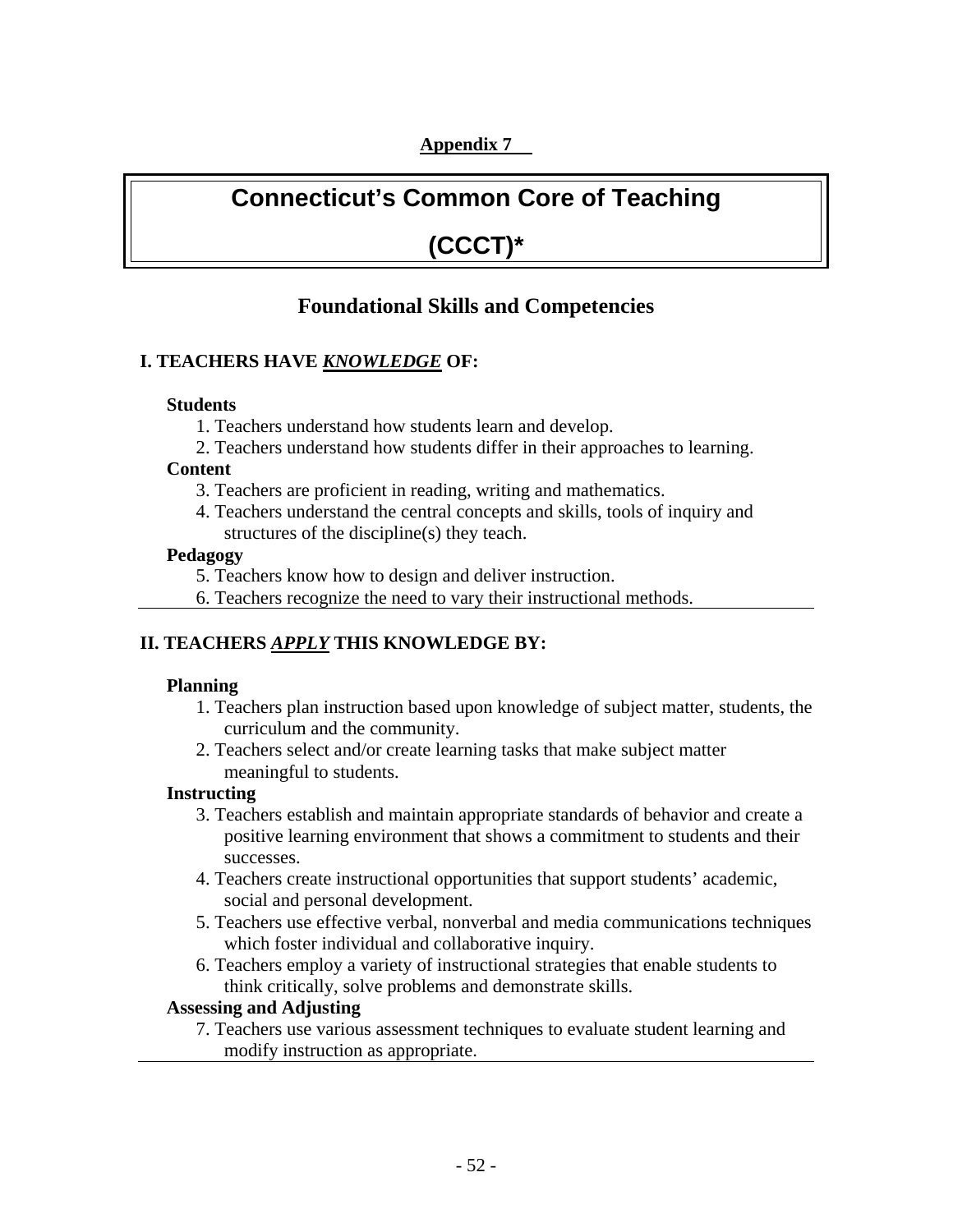## **III. TEACHERS DEMONSTRATE** *PROFESSIONAL RESPONSIBILITY* **THROUGH**:

### **Professional and Ethical Practice**

- 1. Teachers conduct themselves as professionals in accordance with the Code of Professional Responsibility for Teachers (Section 10-145d-400a of the Connecticut Certification Regulations).
- 2. Teachers share responsibility for student achievement and well-being.

#### **Reflection and Continuous Learning**

- 3. Teachers continually engage in self-evaluation of the effects of their choices and actions on students and the school community.
- 4. Teachers seek out opportunities to grow professionally.

#### **Leadership and Collaboration**

- 5. Teachers serve as leaders in the school community.
- 6. Teachers demonstrate a commitment to their students and a passion for improving their profession.

#### **\*The CCT was adopted by the Connecticut State Board of Education in May 1999**

# **The Connecticut Competency Instrument (CCI)\*\***

#### **I. Management of the Classroom Environment**

- A. Positive Learning Environment
	- (1) Rapport
	- (2) Communication of expectations for achievement
	- (3) Physical environment
- B. Standards of Behavior
	- (1) Rules and standards of behavior are maintained
- C. Student Engagement
	- (1) Student engagement
	- (2) -engagement
- D. Routines and Transitions
	- (1) Effectiveness

#### **II. Instruction**

- A. Lesson Content
	- (1) Choice of content
	- (2) Level of difficulty
	- (3) Accuracy
- B. Structure for Learning
	- (1) Initiations
	- (2) Closures
- C. Lesson Development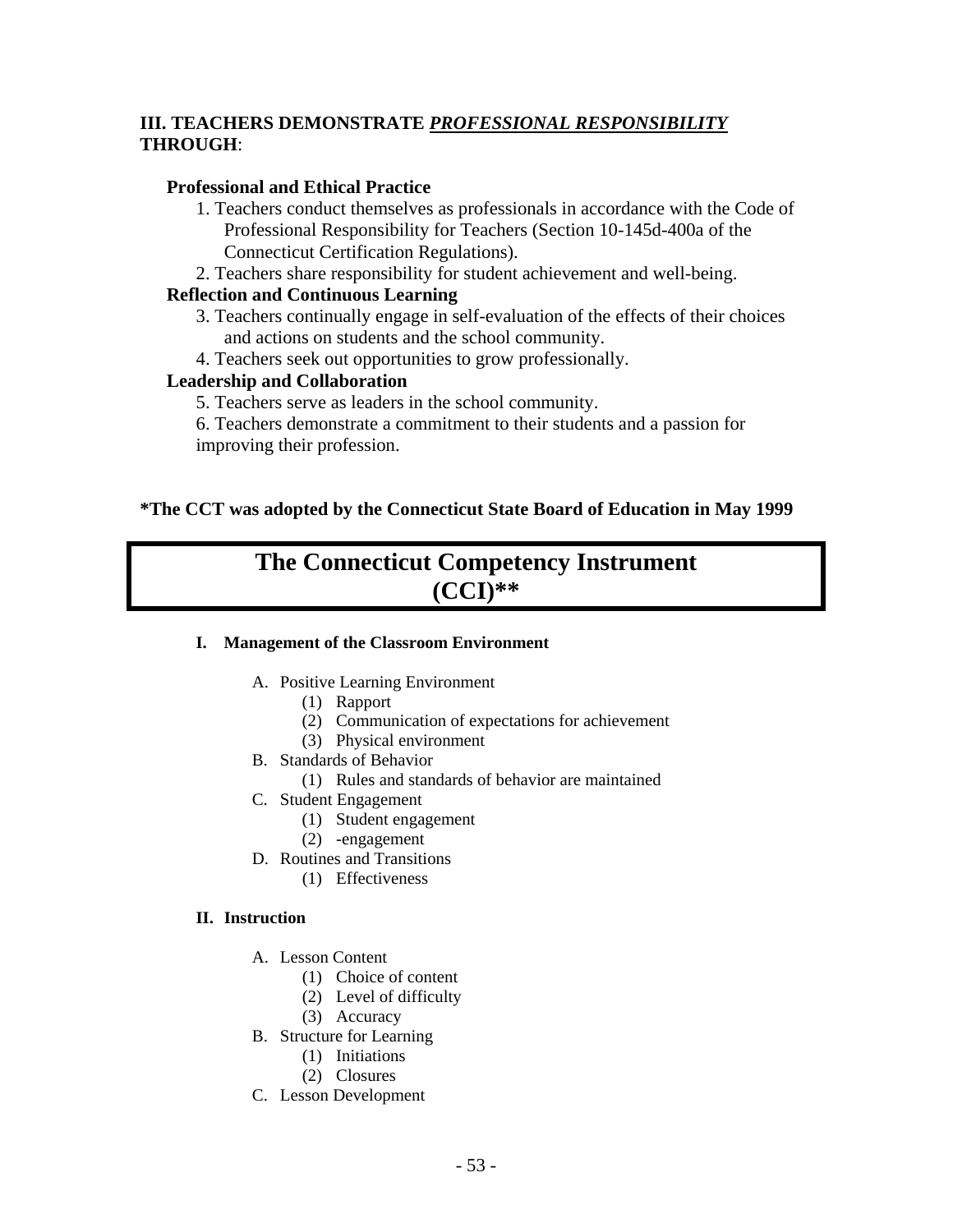- (1) Lesson Development
- (2) Use of Instructional arrangements and materials
- D. Questioning
	- (1) Cognitive level
	- (2) Responding to students
	- (3) Opportunities for student involvement
- E. Communication
	- (1) Precision of communication
	- (2) Clarity of speech
	- (3) Oral expressions

#### **III. Assessment**

- A. Monitoring and Adjusting
	- (1) Monitoring for understanding
	- (2) Adjusting teaching when necessary

\*\*Adopted by the Connecticut State Board of Education in 1988 as a basis for an observation based assessment of beginning teacher performance in the BEST Program.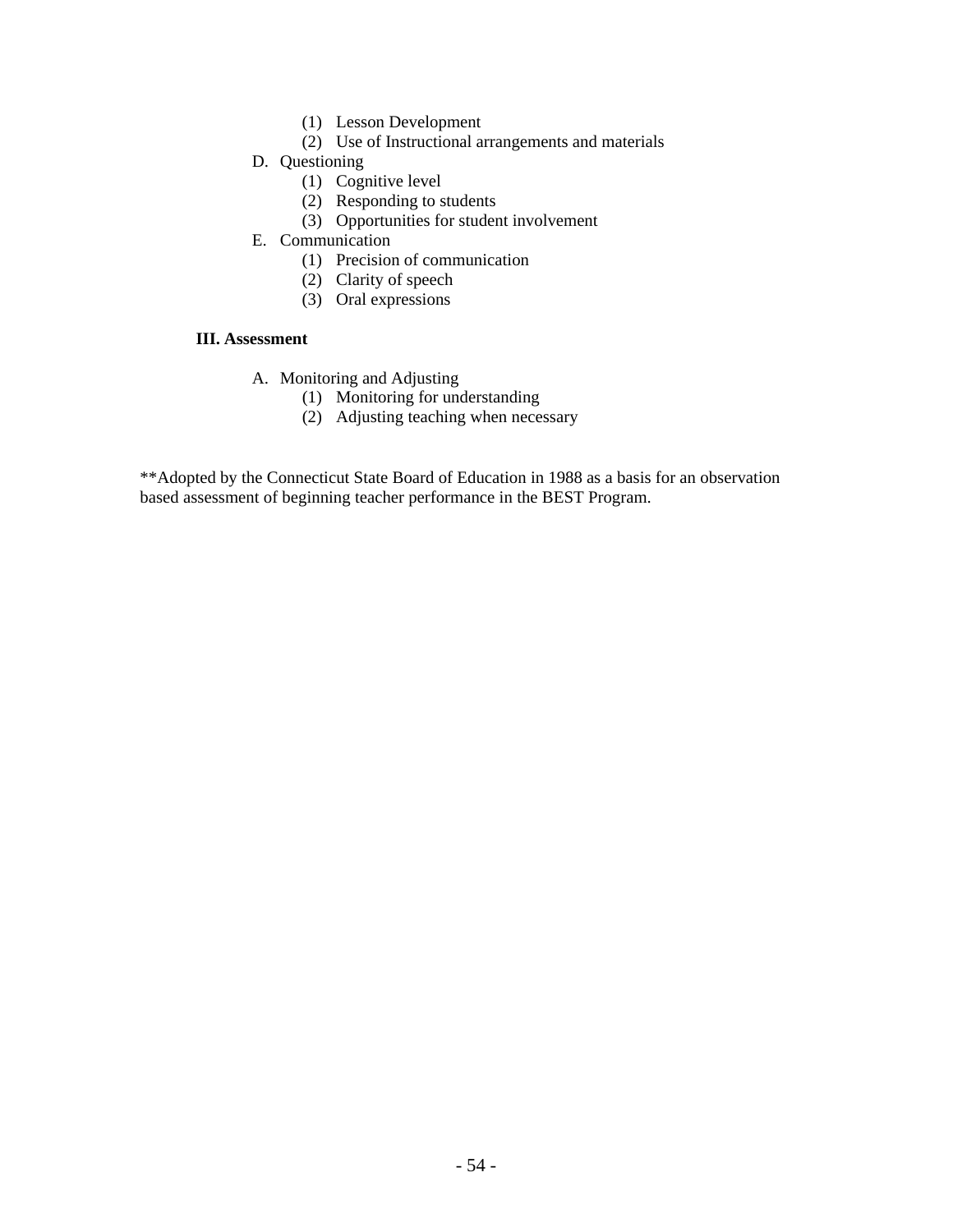#### **CONNECTICUT STATE DEPARTMENT OF EDUCATION**

#### *Proposed Pre-Service Competencies for General Education Teachers*  6/26/07 DRAFT for Discussion

The following list of the competencies is based on state and national standards and generated as the result of discussions between the CSDE, representatives of higher education, and public school leaders. **The goal of the competencies outlined in this document is to ensure high achievement of all students.** These competencies are intended **for all teacher candidates seeking general education endorsements in** early childhood, elementary, middle, secondary and special subject areas and articulate the knowledge, skills and dispositions needed to teach students with diverse and/or exceptional learning needs.

#### **Domain I: Development and Characteristics of Learners**

1.a. Demonstrate understanding of the growth and development of typical and atypical students including the characteristics and functioning of students with disabilities, English language learners and issues related to the impact of culture, linguistics and environment on the learning needs of students.

#### **Domain II: Evidence-based/Standards-based Instruction**

- 2.a. Organize, sequence, and teach the general education curriculum using evidence-based principles of instructional design and delivery to meet the needs of students with disabilities and diverse learning needs.
- 2.b. Teach and support reading and literacy skills and strategies within and across specific content areas.
- 2.c. Provide targeted supplemental or specialized academic instruction and intervention to students who don't respond to primary instruction alone.
- 2.d. Adjust instruction in response to information gathered from ongoing assessment and monitoring of performance and progress.
- 2.e. Design and implement appropriate instructional accommodations, modifications or differentiation to support student learning.
- 2.f. Maximize student engagement and motivation.

#### **Domain III: Evidence-based Classroom and Behavior Management**

- 3.a. Maintain a structured, safe, and positive learning environment that promotes and ensures socially valid behavioral outcomes and student learning.
- 3.b. Define, model, and acknowledge student learning behavior expectations and assess, document, and report both appropriate and problematic social behaviors of students.
- 3.c. Provide explicit instruction on social skills that are conducive to ensuring learning, including school-wide and classroom-wide positive expectations, typical classroom and school routines, self-management strategies, and study skills.
- 3.d. Reinforce appropriate behavior and minimize problematic social behaviors by proactively providing targeted supplemental, specialized or individualized behavioral instruction and intervention through a continuum of strategies such as:
	- modifying classroom management and/or environment,
	- using a variety of grouping options,
	- using positive reinforcement or corrective feedback
	- contributing to the design of individual behavioral support plans, and
	- facilitating problem-solving and conflict resolution processes.

#### **Domain IV: Assessment**

- 4.a. Understand the purposes, strengths and limitations of formal and informal assessments for making instructional decisions. Has the ability to select, administer and interpret a variety of assessments to document students' learning and growth to inform planning and instruction.
- 4.b. Design, implement and modify a variety of developmentally appropriate curriculum-based/classroom-based assessments to meet the needs of students.